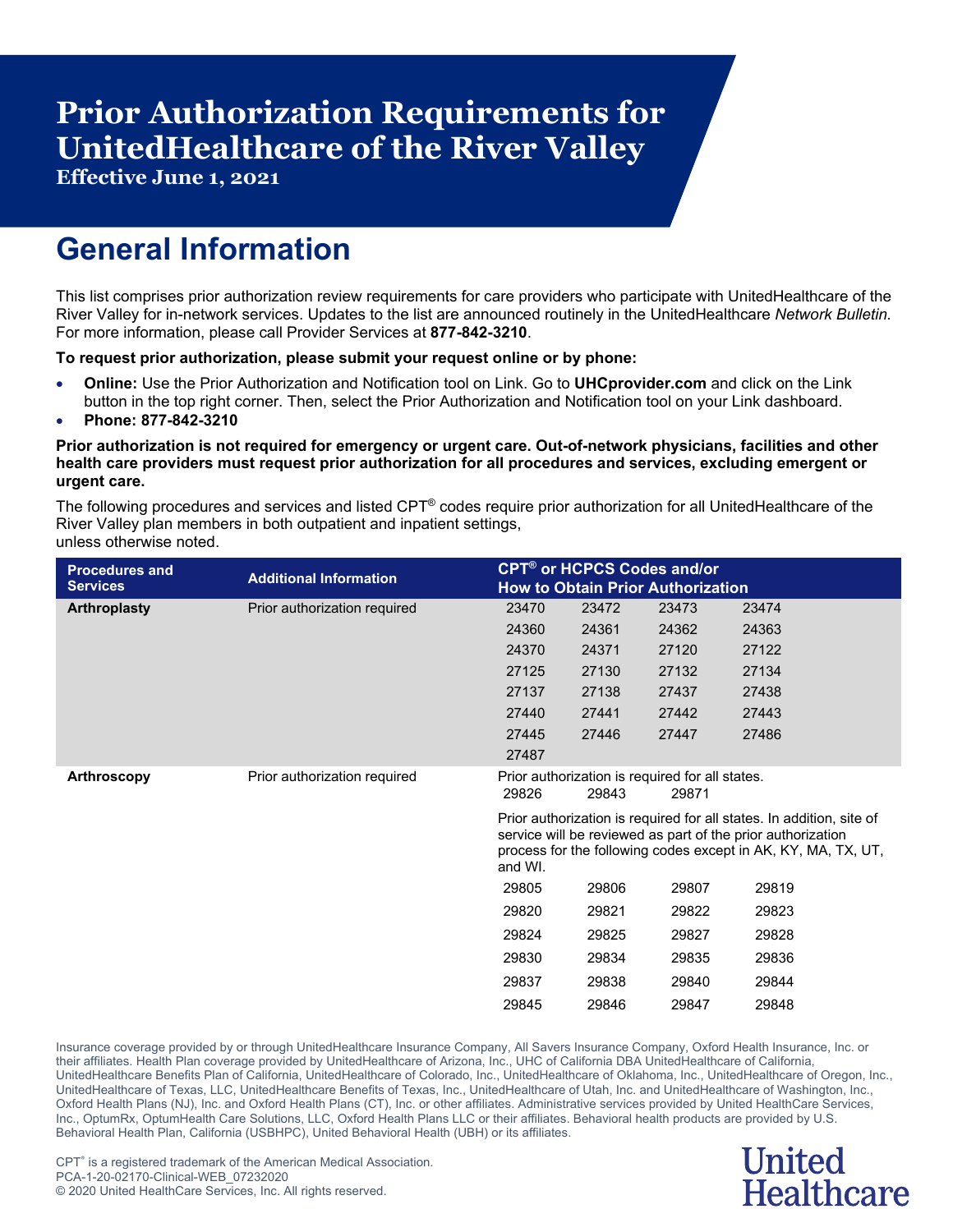| <b>Procedures and</b>                |                                                                                              |                                                                | <b>CPT<sup>®</sup> or HCPCS Codes and/or</b> |                                          |                                                                   |  |  |
|--------------------------------------|----------------------------------------------------------------------------------------------|----------------------------------------------------------------|----------------------------------------------|------------------------------------------|-------------------------------------------------------------------|--|--|
| <b>Services</b>                      | <b>Additional Information</b>                                                                |                                                                |                                              | <b>How to Obtain Prior Authorization</b> |                                                                   |  |  |
| <b>Arthroscopy</b>                   |                                                                                              | 29860                                                          | 29861                                        | 29862                                    | 29863                                                             |  |  |
| (continued)                          |                                                                                              | 29870                                                          | 29873                                        | 29874                                    | 29875                                                             |  |  |
|                                      |                                                                                              | 29876                                                          | 29877                                        | 29879                                    | 29880                                                             |  |  |
|                                      |                                                                                              | 29881                                                          | 29882                                        | 29883                                    | 29884                                                             |  |  |
|                                      |                                                                                              | 29885                                                          | 29886                                        | 29887                                    | 29888                                                             |  |  |
|                                      |                                                                                              | 29889                                                          | 29891                                        | 29892                                    | 29893                                                             |  |  |
|                                      |                                                                                              | 29894                                                          | 29895                                        | 29897                                    | 29898                                                             |  |  |
|                                      |                                                                                              | 29899                                                          | 29914                                        | 29915                                    | 29916                                                             |  |  |
| <b>Bariatric surgery</b>             | Prior authorization required                                                                 | 43644                                                          | 43645                                        | 43659                                    | 43770                                                             |  |  |
| Bariatric surgery and                | There is a Center of Excellence                                                              | 43771                                                          | 43772                                        | 43773                                    | 43774                                                             |  |  |
| specific obesity-related<br>services | requirement for coverage of                                                                  | 43775                                                          | 43842                                        | 43843                                    | 43845                                                             |  |  |
|                                      | bariatric surgery and services.                                                              | 43846                                                          | 43847                                        | 43848                                    | 43860*                                                            |  |  |
|                                      | In certain situations, bariatric                                                             | 43865*                                                         | 43886                                        | 43887                                    | 43888                                                             |  |  |
|                                      | surgery and other obesity-related<br>services aren't covered by some                         |                                                                |                                              |                                          | *Notification/prior authorization required for the following      |  |  |
|                                      | benefit plans. For more                                                                      |                                                                |                                              |                                          | diagnosis codes: E66.01, E66.09, E66.1-E66.3, E66.8, E66.9,       |  |  |
|                                      | information, please call<br>877-842-3210.                                                    | Z68.1, Z68.20-Z68.22, Z68.30-Z68.39, Z68.41-Z68.45             |                                              |                                          |                                                                   |  |  |
| <b>Behavioral health</b>             | Many of our benefit plans only                                                               |                                                                |                                              |                                          | For specific codes requiring prior authorization, please call the |  |  |
| services                             | provide coverage for behavioral<br>health services through a<br>designated behavioral health | number on the member's health plan ID card to refer for mental |                                              |                                          |                                                                   |  |  |
|                                      |                                                                                              | health and substance abuse/substance services.                 |                                              |                                          |                                                                   |  |  |
|                                      | network.                                                                                     |                                                                |                                              |                                          |                                                                   |  |  |
| Bone growth stimulator               | Prior authorization required                                                                 | 20974                                                          | 20975                                        | 20979                                    |                                                                   |  |  |
| Electronic stimulation or            |                                                                                              |                                                                |                                              |                                          |                                                                   |  |  |
| ultrasound to heal<br>fractures      |                                                                                              |                                                                |                                              |                                          |                                                                   |  |  |
| <b>Breast reconstruction</b>         | Prior authorization required                                                                 | 19316                                                          | 19318                                        | 19325                                    | 19328                                                             |  |  |
| (non-mastectomy)                     |                                                                                              | 19330                                                          | 19340                                        | 19342                                    | 19350                                                             |  |  |
| Reconstruction of the                |                                                                                              | 19357                                                          | 19361                                        | 19364                                    | 19367                                                             |  |  |
| breast, except when                  |                                                                                              | 19368                                                          | 19369                                        | 19370                                    | 19371                                                             |  |  |
| following mastectomy                 |                                                                                              | 19380                                                          | 19396                                        | L8600                                    |                                                                   |  |  |
|                                      |                                                                                              |                                                                |                                              | Prior authorization not required for the |                                                                   |  |  |
|                                      |                                                                                              | C50.019                                                        | following diagnosis codes:<br>C50.011        | C50.012                                  | C50.111                                                           |  |  |
|                                      |                                                                                              | C50.112                                                        | C50.119                                      | C50.211                                  | C50.212                                                           |  |  |
|                                      |                                                                                              | C50.219                                                        | C50.311                                      | C50.312                                  | C50.319                                                           |  |  |
|                                      |                                                                                              | C50.411                                                        | C50.412                                      | C50.419                                  | C50.511                                                           |  |  |
|                                      |                                                                                              | C50.512                                                        | C50.519                                      | C50.611                                  | C50.612                                                           |  |  |
|                                      |                                                                                              | C50.619                                                        | C50.811                                      | C50.812                                  | C50.819                                                           |  |  |
|                                      |                                                                                              | C50.911                                                        | C50.912                                      | C50.919                                  | C50.029                                                           |  |  |
|                                      |                                                                                              | C50.021                                                        | C50.022                                      | C50.121                                  | C50.122                                                           |  |  |
|                                      |                                                                                              | C50.129                                                        | C50.221                                      | C50.222                                  | C50.229                                                           |  |  |
|                                      |                                                                                              | C50.321                                                        | C50.322                                      | C50.329                                  | C50.421                                                           |  |  |
|                                      |                                                                                              | C50.422                                                        | C50.429                                      | C50.521                                  | C50.522                                                           |  |  |

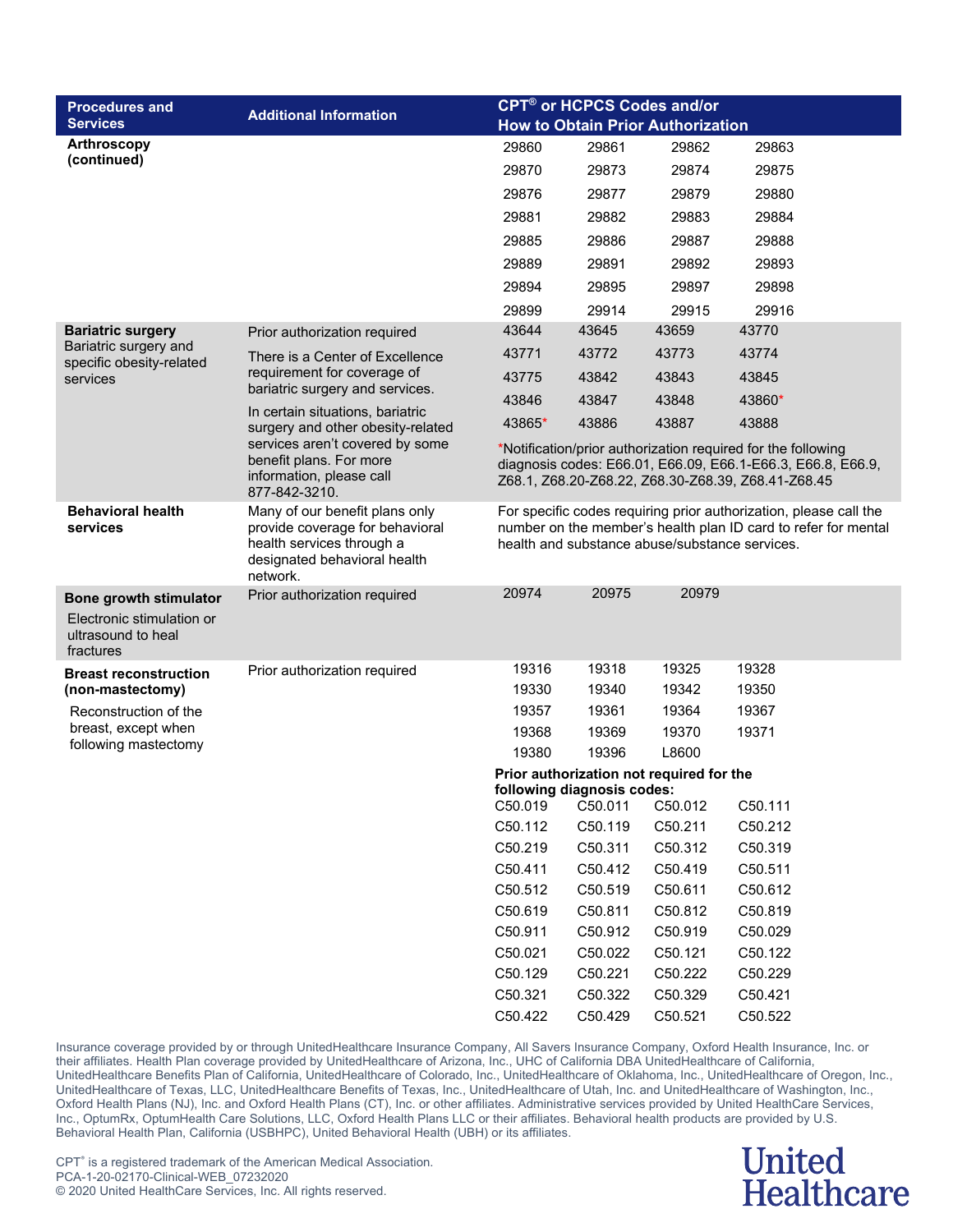| <b>Procedures and</b>         |                                                                                                                                                                                                                                                                                                   |                                                                                                                                                                               | <b>CPT<sup>®</sup> or HCPCS Codes and/or</b>                                                                                                                                                                                                                                          |         |                                                                                                                                                                                                                                                                                                                                                                                                   |  |  |
|-------------------------------|---------------------------------------------------------------------------------------------------------------------------------------------------------------------------------------------------------------------------------------------------------------------------------------------------|-------------------------------------------------------------------------------------------------------------------------------------------------------------------------------|---------------------------------------------------------------------------------------------------------------------------------------------------------------------------------------------------------------------------------------------------------------------------------------|---------|---------------------------------------------------------------------------------------------------------------------------------------------------------------------------------------------------------------------------------------------------------------------------------------------------------------------------------------------------------------------------------------------------|--|--|
| <b>Services</b>               | <b>Additional Information</b>                                                                                                                                                                                                                                                                     | <b>How to Obtain Prior Authorization</b>                                                                                                                                      |                                                                                                                                                                                                                                                                                       |         |                                                                                                                                                                                                                                                                                                                                                                                                   |  |  |
| <b>Breast reconstruction</b>  |                                                                                                                                                                                                                                                                                                   | C50.529                                                                                                                                                                       | C50.621                                                                                                                                                                                                                                                                               | C50.622 | C50.629                                                                                                                                                                                                                                                                                                                                                                                           |  |  |
| (non-mastectomy)              |                                                                                                                                                                                                                                                                                                   | C50.821                                                                                                                                                                       | C50.822                                                                                                                                                                                                                                                                               | C50.829 | C50.921                                                                                                                                                                                                                                                                                                                                                                                           |  |  |
| (continued)                   |                                                                                                                                                                                                                                                                                                   | C50.922                                                                                                                                                                       | C50.929                                                                                                                                                                                                                                                                               | C79.81  | D05.90                                                                                                                                                                                                                                                                                                                                                                                            |  |  |
|                               |                                                                                                                                                                                                                                                                                                   | D05.00                                                                                                                                                                        | D05.01                                                                                                                                                                                                                                                                                | D05.02  | D05.10                                                                                                                                                                                                                                                                                                                                                                                            |  |  |
|                               |                                                                                                                                                                                                                                                                                                   | D05.11                                                                                                                                                                        | D05.12                                                                                                                                                                                                                                                                                | D05.80  | D05.81                                                                                                                                                                                                                                                                                                                                                                                            |  |  |
|                               |                                                                                                                                                                                                                                                                                                   | D05.82                                                                                                                                                                        | D05.91                                                                                                                                                                                                                                                                                | D05.92  | Z85.3                                                                                                                                                                                                                                                                                                                                                                                             |  |  |
|                               |                                                                                                                                                                                                                                                                                                   | Z90.10                                                                                                                                                                        | Z90.11                                                                                                                                                                                                                                                                                | Z90.12  | Z90.13                                                                                                                                                                                                                                                                                                                                                                                            |  |  |
|                               |                                                                                                                                                                                                                                                                                                   | Z42.1                                                                                                                                                                         |                                                                                                                                                                                                                                                                                       |         |                                                                                                                                                                                                                                                                                                                                                                                                   |  |  |
| <b>Cancer supportive care</b> | Prior authorization required for<br>injectable chemotherapy drugs<br>administered in an outpatient<br>setting, including intravenous,<br>intravesical and intrathecal for a<br>cancer diagnosis                                                                                                   | Injectable colony-stimulating factor drugs<br>that require prior authorization:<br>Filgrastim (Neupogen <sup>®</sup> )<br>$J1442*$<br>Filgrastim-aafi (Nivestym™)<br>$Q5110*$ |                                                                                                                                                                                                                                                                                       |         |                                                                                                                                                                                                                                                                                                                                                                                                   |  |  |
|                               | Prior authorization required for<br>colony-stimulating factor drugs                                                                                                                                                                                                                               | Q5101*                                                                                                                                                                        | Filgrastim-sndz (Zarxio <sup>®</sup> )                                                                                                                                                                                                                                                |         |                                                                                                                                                                                                                                                                                                                                                                                                   |  |  |
|                               | administered in an outpatient<br>setting for a cancer diagnosis                                                                                                                                                                                                                                   | $J2505*$                                                                                                                                                                      | Pegfilgrastim (Neulasta®)                                                                                                                                                                                                                                                             |         |                                                                                                                                                                                                                                                                                                                                                                                                   |  |  |
|                               | *Codes J1442, J1447, J2505,<br>Q5101, Q5108, Q5110, Q5111,<br>Q5120 and Q5122 also require<br>prior authorization for non-<br>oncology DX. See Injectable<br>medications section below.                                                                                                           | Q5122*<br>Q5120*<br>Q5111*<br>Q5108*<br>J2820<br>$J1447*$<br>J0897<br>888-397-8129.                                                                                           | Pegfilgrastim-apgf (Nyvepria™)<br>Pegfilgrastim-bmez (Ziextenzo®)<br>Pegfilgrastim-cbqv (UDENYCA ™)<br>Pegfilgrastim-jmdb (Fulphila™)<br>Sargramostim (Leukine®)<br>Tbo-filgrastim (Granix®)<br>Denosumab (Xgeva <sup>®</sup> )<br>Notification tool on your Link dashboard. Or, call |         | Bone-modifying agent that requires prior authorization:<br>For prior authorization requests, please submit requests online<br>by using the Prior Authorization and Notification tool on Link.<br>Go to UHCprovider.com and click on the Link button in the<br>top right corner. Then, select the Prior Authorization and                                                                          |  |  |
| Cardiology                    | Prior authorization required for<br>inpatient, outpatient and office-<br>based electrophysiology implants<br>prior to performance<br>Prior authorization required for<br>outpatient and office-based<br>diagnostic catheterizations,<br>echocardiograms and stress<br>echoes prior to performance |                                                                                                                                                                               | on your Link dashboard. Or, call 866-889-8054.<br>Cardiology > Commercial.                                                                                                                                                                                                            |         | For prior authorization, please submit requests online by using<br>the Prior Authorization and Notification tool on Link. Go to<br><b>UHCprovider.com</b> and click on the Link button in the top right<br>corner. Then, select the Prior Authorization and Notification tool<br>For more details and the CPT codes that require prior<br>authorization, please visit UHCprovider.com/priorauth > |  |  |

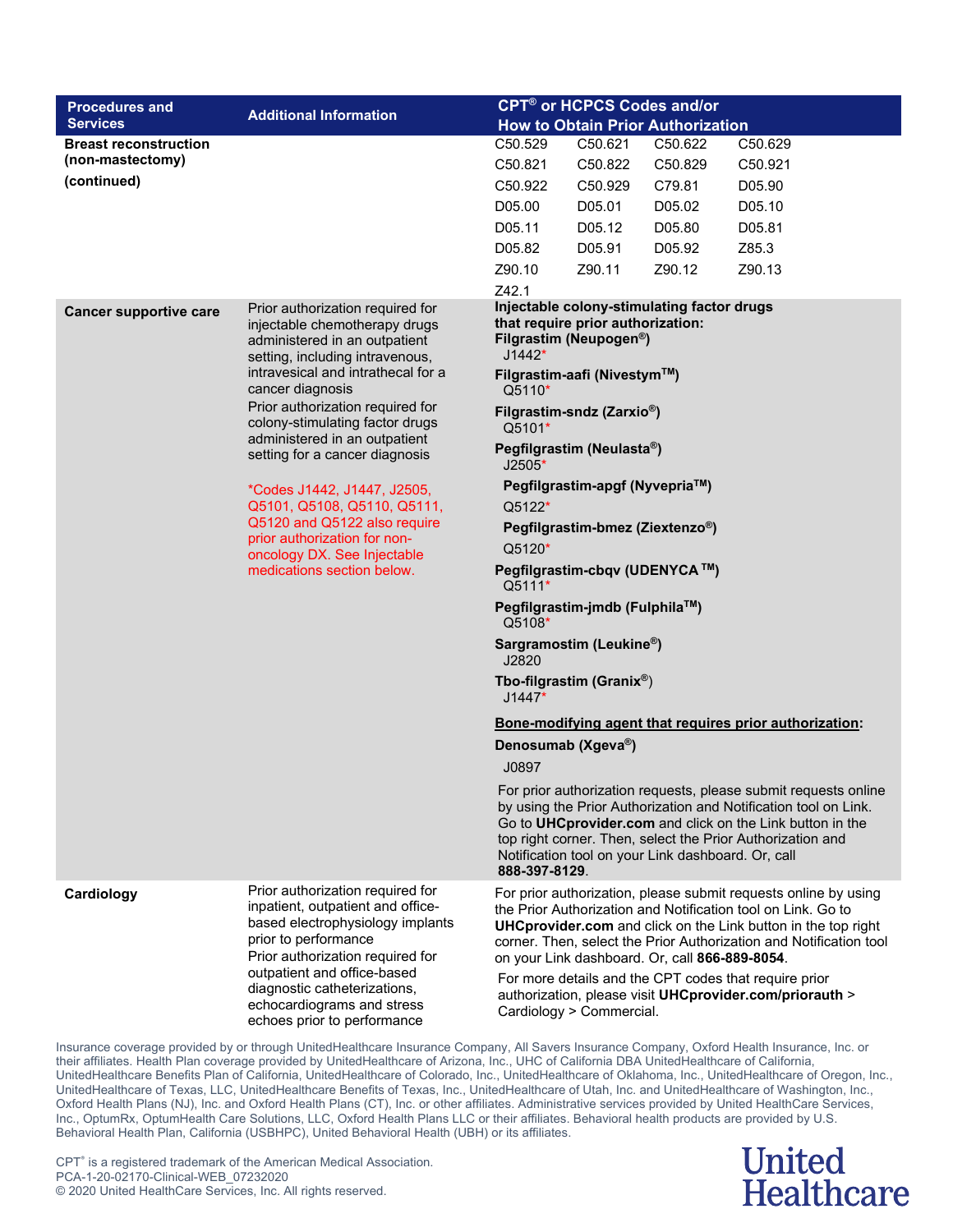| <b>CPT<sup>®</sup> or HCPCS Codes and/or</b><br><b>Procedures and</b>                        |                                                                                                                                                                                                         |  |  |  |  |  |
|----------------------------------------------------------------------------------------------|---------------------------------------------------------------------------------------------------------------------------------------------------------------------------------------------------------|--|--|--|--|--|
| <b>Additional Information</b><br><b>Services</b><br><b>How to Obtain Prior Authorization</b> |                                                                                                                                                                                                         |  |  |  |  |  |
| Cardiology<br>Prior authorization required<br>Cardiovascular                                 |                                                                                                                                                                                                         |  |  |  |  |  |
| 33285<br>37220<br>37221                                                                      | 37224                                                                                                                                                                                                   |  |  |  |  |  |
| For Vascular codes, prior<br>37225<br>37226<br>37227<br>authorization required for lower     | 37228                                                                                                                                                                                                   |  |  |  |  |  |
| 37229<br>93580**<br>93653<br>extremity angiogram                                             | 93656                                                                                                                                                                                                   |  |  |  |  |  |
| E0616                                                                                        |                                                                                                                                                                                                         |  |  |  |  |  |
| <b>Vascular</b>                                                                              |                                                                                                                                                                                                         |  |  |  |  |  |
| 75710*<br>75716*                                                                             |                                                                                                                                                                                                         |  |  |  |  |  |
| patients under age 18.                                                                       | ** Prior authorization is required for patients ages 18 and older.<br>See the Congenital Heart Disease section in this document for<br>*Prior authorization required for the following diagnosis codes: |  |  |  |  |  |
| E08.51<br>E08.52<br>E08.59                                                                   | E08.621                                                                                                                                                                                                 |  |  |  |  |  |
| E09.51<br>E09.52<br>E09.59                                                                   | E09.621                                                                                                                                                                                                 |  |  |  |  |  |
| E10.51<br>E10.52<br>E10.59                                                                   | E10.621                                                                                                                                                                                                 |  |  |  |  |  |
| E11.51<br>E11.52<br>E11.59                                                                   | E11.621                                                                                                                                                                                                 |  |  |  |  |  |
| E13.51<br>E13.52<br>E13.59                                                                   | E13.621                                                                                                                                                                                                 |  |  |  |  |  |
| 170.201<br>170.202<br>170.203                                                                | 170.208                                                                                                                                                                                                 |  |  |  |  |  |
| 170.209<br>170.211<br>170.212                                                                | 170.213                                                                                                                                                                                                 |  |  |  |  |  |
| 170.218<br>170.219<br>170.221                                                                | 170.222                                                                                                                                                                                                 |  |  |  |  |  |
| 170.223<br>170.228<br>170.229                                                                | 170.231                                                                                                                                                                                                 |  |  |  |  |  |
| 170.232<br>170.233<br>170.234                                                                | 170.235                                                                                                                                                                                                 |  |  |  |  |  |
| 170.239<br>170.241<br>170.238                                                                | 170.242                                                                                                                                                                                                 |  |  |  |  |  |
| 170.243<br>170.244<br>170.245                                                                | 170.248                                                                                                                                                                                                 |  |  |  |  |  |
| 170.249<br>170.25<br>170.261                                                                 | 170.262                                                                                                                                                                                                 |  |  |  |  |  |
| 170.263<br>170.268<br>170.269                                                                | 170.291                                                                                                                                                                                                 |  |  |  |  |  |
| 170.292<br>170.293<br>170.298                                                                | 170.299                                                                                                                                                                                                 |  |  |  |  |  |
| 170.301<br>170.302<br>170.303                                                                | 170.308                                                                                                                                                                                                 |  |  |  |  |  |
| 170.309<br>170.311<br>170.312                                                                | 170.313                                                                                                                                                                                                 |  |  |  |  |  |
| 170.318<br>170.319<br>170.321                                                                | 170.322                                                                                                                                                                                                 |  |  |  |  |  |
| 170.323<br>170.329<br>170.331                                                                | 170.332                                                                                                                                                                                                 |  |  |  |  |  |
| 170.333<br>170.334<br>170.335                                                                | 170.338                                                                                                                                                                                                 |  |  |  |  |  |
| 170.339<br>170.341<br>170.342                                                                | 170.343                                                                                                                                                                                                 |  |  |  |  |  |
| 170.344<br>170.345<br>170.348                                                                | 170.349                                                                                                                                                                                                 |  |  |  |  |  |
| 170.35<br>170.361<br>170.362                                                                 | 170.363                                                                                                                                                                                                 |  |  |  |  |  |
| 170.369<br>170.391<br>170.392                                                                | 170.393                                                                                                                                                                                                 |  |  |  |  |  |
| 170.399<br>170.401<br>170.402                                                                | 170.403                                                                                                                                                                                                 |  |  |  |  |  |
| 170.408<br>170.409<br>170.411                                                                | 170.412                                                                                                                                                                                                 |  |  |  |  |  |
| 170.413<br>170.418<br>170.421                                                                | 170.422                                                                                                                                                                                                 |  |  |  |  |  |
| 170.423<br>170.428<br>170.429                                                                | 170.431                                                                                                                                                                                                 |  |  |  |  |  |
| 170.432<br>170.433<br>170.434                                                                | 170.435                                                                                                                                                                                                 |  |  |  |  |  |
| 170.438<br>170.439<br>170.441                                                                | 170.442                                                                                                                                                                                                 |  |  |  |  |  |
| 170.445<br>170.443<br>170.444<br>170.449<br>170.461<br>170.462                               | 170.448<br>170.463                                                                                                                                                                                      |  |  |  |  |  |

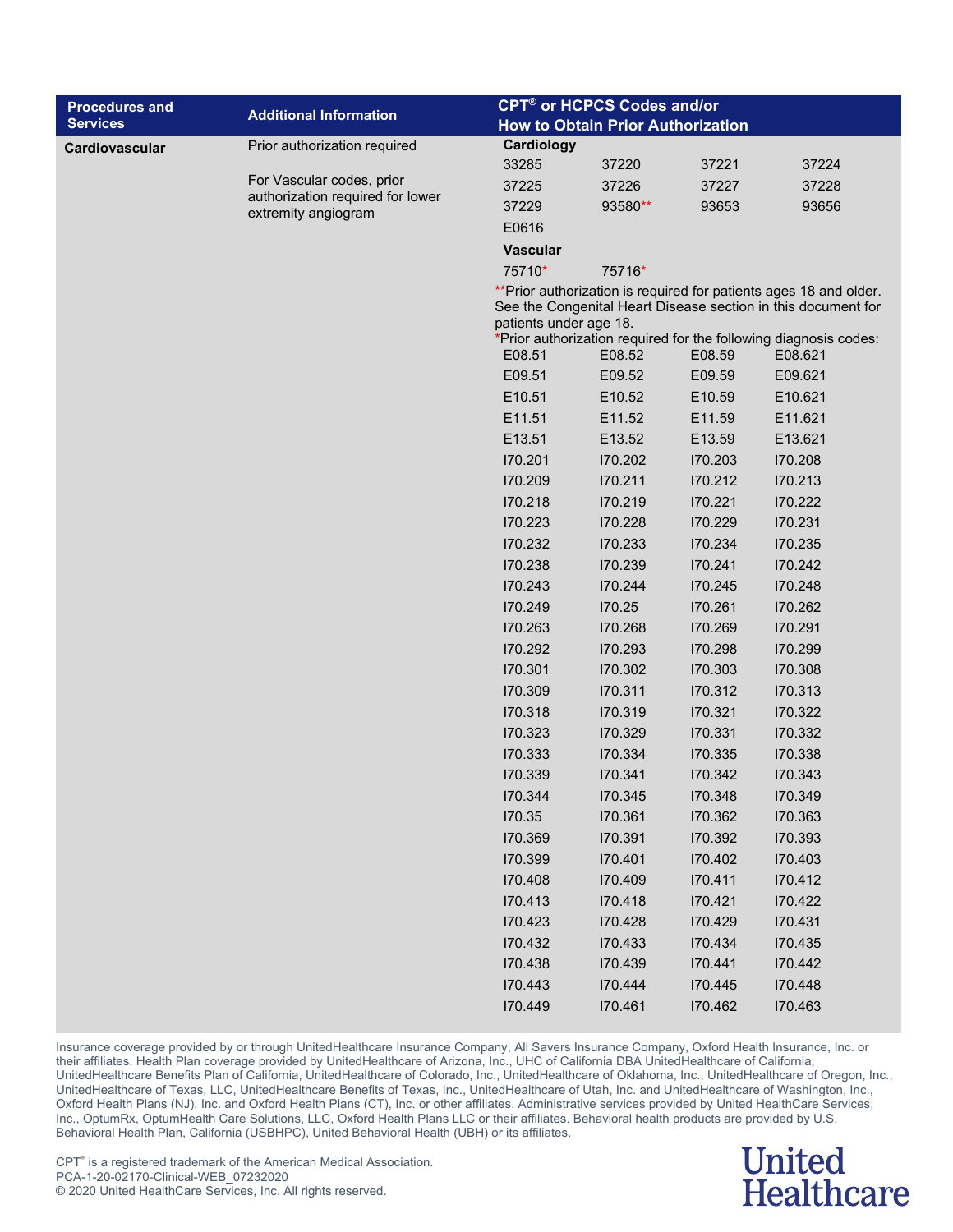| <b>Procedures and</b> |                               |         | <b>CPT<sup>®</sup> or HCPCS Codes and/or</b> |         |         |  |
|-----------------------|-------------------------------|---------|----------------------------------------------|---------|---------|--|
| <b>Services</b>       | <b>Additional Information</b> |         | <b>How to Obtain Prior Authorization</b>     |         |         |  |
| Cardiovascular        |                               | 170.468 | 170.469                                      | 170.491 | 170.492 |  |
| (continued)           |                               | 170.493 | 170.498                                      | 170.499 | 170.501 |  |
|                       |                               | 170.502 | 170.503                                      | 170.508 | 170.509 |  |
|                       |                               | 170.511 | 170.512                                      | 170.513 | 170.518 |  |
|                       |                               | 170.519 | 170.521                                      | 170.522 | 170.523 |  |
|                       |                               | 170.528 | 170.529                                      | 170.531 | 170.532 |  |
|                       |                               | 170.533 | 170.534                                      | 170.535 | 170.538 |  |
|                       |                               | 170.539 | 170.541                                      | 170.542 | 170.543 |  |
|                       |                               | 170.544 | 170.545                                      | 170.548 | 170.549 |  |
|                       |                               | 170.561 | 170.562                                      | 170.563 | 170.568 |  |
|                       |                               | 170.569 | 170.591                                      | 170.592 | 170.593 |  |
|                       |                               | 170.598 | 170.599                                      | 170.601 | 170.602 |  |
|                       |                               | 170.603 | 170.608                                      | 170.609 | 170.611 |  |
|                       |                               | 170.612 | 170.613                                      | 170.618 | 170.619 |  |
|                       |                               | 170.621 | 170.622                                      | 170.623 | 170.628 |  |
|                       |                               | 170.629 | 170.631                                      | 170.632 | 170.633 |  |
|                       |                               | 170.634 | 170.635                                      | 170.638 | 170.639 |  |
|                       |                               | 170.641 | 170.642                                      | 170.643 | 170.644 |  |
|                       |                               | 170.645 | 170.648                                      | 170.649 | 170.661 |  |
|                       |                               | 170.662 | 170.663                                      | 170.668 | 170.669 |  |
|                       |                               | 170.691 | 170.692                                      | 170.693 | 170.698 |  |
|                       |                               | 170.699 | 170.701                                      | 170.702 | 170.703 |  |
|                       |                               | 170.708 | 170.709                                      | 170.711 | 170.712 |  |
|                       |                               | 170.713 | 170.718                                      | 170.719 | 170.721 |  |
|                       |                               | 170.722 | 170.723                                      | 170.728 | 170.729 |  |
|                       |                               | 170.731 | 170.732                                      | 170.733 | 170.734 |  |
|                       |                               | 170.735 | 170.738                                      | 170.739 | 170.741 |  |
|                       |                               | 170.742 | 170.743                                      | 170.744 | 170.745 |  |
|                       |                               | 170.748 | 170.749                                      | 170.761 | 170.762 |  |
|                       |                               | 170.763 | 170.768                                      | 170.769 | 170.791 |  |
|                       |                               | 170.792 | 170.793                                      | 170.798 | 170.799 |  |
|                       |                               | 170.8   | 170.90                                       | 170.91  | 170.92  |  |
|                       |                               | 172.3   | 172.4                                        | 172.8   | 172.9   |  |
|                       |                               | 173.89  | 173.9                                        | I74.3   | 174.4   |  |
|                       |                               | 174.5   | 174.8                                        | 174.9   | 175.021 |  |
|                       |                               | 175.022 | 175.023                                      | 175.029 | 175.89  |  |
|                       |                               | 177.1   | 177.2                                        | 177.70  | 177.72  |  |
|                       |                               | 177.77  | 177.79                                       | 196     | L03.115 |  |
|                       |                               | L03.116 | L97.319                                      | L97.329 | L97.419 |  |
|                       |                               | L97.429 | L97.511                                      | L97.512 | L97.513 |  |
|                       |                               | L97.519 | L97.521                                      | L97.522 | L97.529 |  |
|                       |                               | L97.819 | L97.828                                      | L97.829 | L97.909 |  |

#### **United Healthcare**

L97.919 L97.929 L98.491 L98.499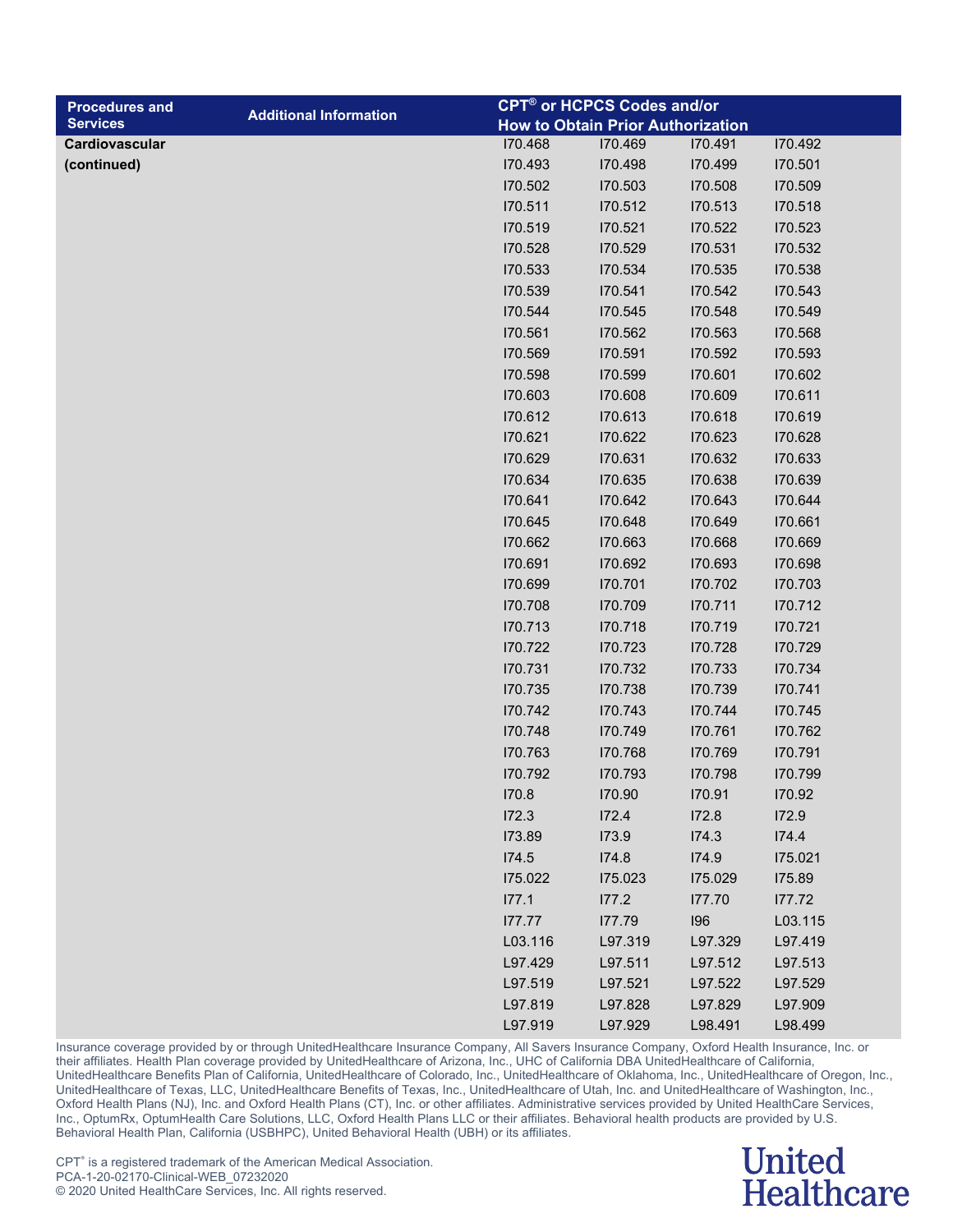| <b>Procedures and</b>                                                                                                                                                                                                       | <b>Additional Information</b>                                                                                                                                                                   | <b>CPT<sup>®</sup> or HCPCS Codes and/or</b>                                                                                                                                                                                                                                                                                                                                                                                                                                                                                                                                                                                                                                                                                                                                        |          |          |          |  |  |
|-----------------------------------------------------------------------------------------------------------------------------------------------------------------------------------------------------------------------------|-------------------------------------------------------------------------------------------------------------------------------------------------------------------------------------------------|-------------------------------------------------------------------------------------------------------------------------------------------------------------------------------------------------------------------------------------------------------------------------------------------------------------------------------------------------------------------------------------------------------------------------------------------------------------------------------------------------------------------------------------------------------------------------------------------------------------------------------------------------------------------------------------------------------------------------------------------------------------------------------------|----------|----------|----------|--|--|
| <b>Services</b>                                                                                                                                                                                                             |                                                                                                                                                                                                 | <b>How to Obtain Prior Authorization</b>                                                                                                                                                                                                                                                                                                                                                                                                                                                                                                                                                                                                                                                                                                                                            |          |          |          |  |  |
| <b>Cardiovascular</b>                                                                                                                                                                                                       |                                                                                                                                                                                                 | M79.604                                                                                                                                                                                                                                                                                                                                                                                                                                                                                                                                                                                                                                                                                                                                                                             | M79.605  | M79.606  | M79.609  |  |  |
| (continued)                                                                                                                                                                                                                 |                                                                                                                                                                                                 | M79.651                                                                                                                                                                                                                                                                                                                                                                                                                                                                                                                                                                                                                                                                                                                                                                             | M79.652  | M79.659  | M79.661  |  |  |
|                                                                                                                                                                                                                             |                                                                                                                                                                                                 | M79.662                                                                                                                                                                                                                                                                                                                                                                                                                                                                                                                                                                                                                                                                                                                                                                             | M79.669  | M79.671  | M79.672  |  |  |
|                                                                                                                                                                                                                             |                                                                                                                                                                                                 | M79.673                                                                                                                                                                                                                                                                                                                                                                                                                                                                                                                                                                                                                                                                                                                                                                             | M79.674  | M79.675  | M79.676  |  |  |
|                                                                                                                                                                                                                             |                                                                                                                                                                                                 | M86.661                                                                                                                                                                                                                                                                                                                                                                                                                                                                                                                                                                                                                                                                                                                                                                             | M86.662  | M86.669  | M86.671  |  |  |
|                                                                                                                                                                                                                             |                                                                                                                                                                                                 | M86.672                                                                                                                                                                                                                                                                                                                                                                                                                                                                                                                                                                                                                                                                                                                                                                             | M86.679  | M86.8X7  | Q27.30   |  |  |
|                                                                                                                                                                                                                             |                                                                                                                                                                                                 | Q27.32                                                                                                                                                                                                                                                                                                                                                                                                                                                                                                                                                                                                                                                                                                                                                                              | Q27.39   | Q27.8    | Q27.9    |  |  |
|                                                                                                                                                                                                                             |                                                                                                                                                                                                 | Q87.2                                                                                                                                                                                                                                                                                                                                                                                                                                                                                                                                                                                                                                                                                                                                                                               | R93.6    | S35.511A | S35.512A |  |  |
|                                                                                                                                                                                                                             |                                                                                                                                                                                                 | S81.801A                                                                                                                                                                                                                                                                                                                                                                                                                                                                                                                                                                                                                                                                                                                                                                            | S81.802A | S81.809A | S91.301A |  |  |
|                                                                                                                                                                                                                             |                                                                                                                                                                                                 | S91.302A                                                                                                                                                                                                                                                                                                                                                                                                                                                                                                                                                                                                                                                                                                                                                                            | S91.309A | T82.312A | T82.318A |  |  |
|                                                                                                                                                                                                                             |                                                                                                                                                                                                 | T82.319A                                                                                                                                                                                                                                                                                                                                                                                                                                                                                                                                                                                                                                                                                                                                                                            | T82.338A | T82.392A | T82.398A |  |  |
|                                                                                                                                                                                                                             |                                                                                                                                                                                                 | T82.399A                                                                                                                                                                                                                                                                                                                                                                                                                                                                                                                                                                                                                                                                                                                                                                            | T82.818A | T82.856A | T82.858A |  |  |
|                                                                                                                                                                                                                             |                                                                                                                                                                                                 | T82.868A                                                                                                                                                                                                                                                                                                                                                                                                                                                                                                                                                                                                                                                                                                                                                                            | T82.898A | Z95.820  | Z98.62   |  |  |
| <b>Cartilage implants</b>                                                                                                                                                                                                   | Prior authorization required.                                                                                                                                                                   | 27412                                                                                                                                                                                                                                                                                                                                                                                                                                                                                                                                                                                                                                                                                                                                                                               | 29866    | 29867    | 29868    |  |  |
|                                                                                                                                                                                                                             |                                                                                                                                                                                                 | J7330                                                                                                                                                                                                                                                                                                                                                                                                                                                                                                                                                                                                                                                                                                                                                                               | S2112    |          |          |  |  |
| <b>Cerebral seizure</b><br>monitoring $-$                                                                                                                                                                                   | Prior authorization required for                                                                                                                                                                | 95700                                                                                                                                                                                                                                                                                                                                                                                                                                                                                                                                                                                                                                                                                                                                                                               | 95711    | 95712    | 95713    |  |  |
| Inpatient video                                                                                                                                                                                                             | inpatient services.                                                                                                                                                                             | 95714                                                                                                                                                                                                                                                                                                                                                                                                                                                                                                                                                                                                                                                                                                                                                                               | 95715    | 95716    | 95718    |  |  |
| Electroencephalogram<br>(EEG)                                                                                                                                                                                               | Prior authorization is not required<br>for outpatient hospital or<br>ambulatory surgical center.                                                                                                | 95720                                                                                                                                                                                                                                                                                                                                                                                                                                                                                                                                                                                                                                                                                                                                                                               | 95722    | 95724    | 95726    |  |  |
| <b>Chemotherapy services</b>                                                                                                                                                                                                | Prior authorization required for<br>injectable chemotherapy drugs<br>administered in an outpatient<br>setting, including intravenous,<br>intravesical and intrathecal for a<br>cancer diagnosis | Injectable chemotherapy drugs that require prior<br>authorization:<br>Chemotherapy injectable drugs (J9000-J9999), Leucovorin<br>(J0640), Levoleucovorin (J0641, J0642), Leuprolide acetate<br>(J1950)<br>Chemotherapy injectable drugs that have a Q code<br>$\bullet$<br>Chemotherapy injectable drugs that have not yet received an<br>assigned code and will be billed under a miscellaneous<br>Healthcare Common Procedure Coding System (HCPCS)<br>code<br>Prior authorization requests:<br>Please submit requests online by using the Prior Authorization<br>and Notification tool on Link. Go to UHCprovider.com and<br>click on the Link button in the top right corner. Then, select the<br>Prior Authorization and Notification tool on your Link<br>dashboard. Or, call |          |          |          |  |  |
| <b>Clinical trials</b><br>A rigorously controlled<br>study of a new drug,<br>medical device or other<br>treatment on eligible<br>human subjects subject<br>to oversight by an<br><b>Institutional Review</b><br>Board (IRB) | Prior authorization required                                                                                                                                                                    | 888-397-8129.<br>S9988                                                                                                                                                                                                                                                                                                                                                                                                                                                                                                                                                                                                                                                                                                                                                              | S9990    | S9991    |          |  |  |

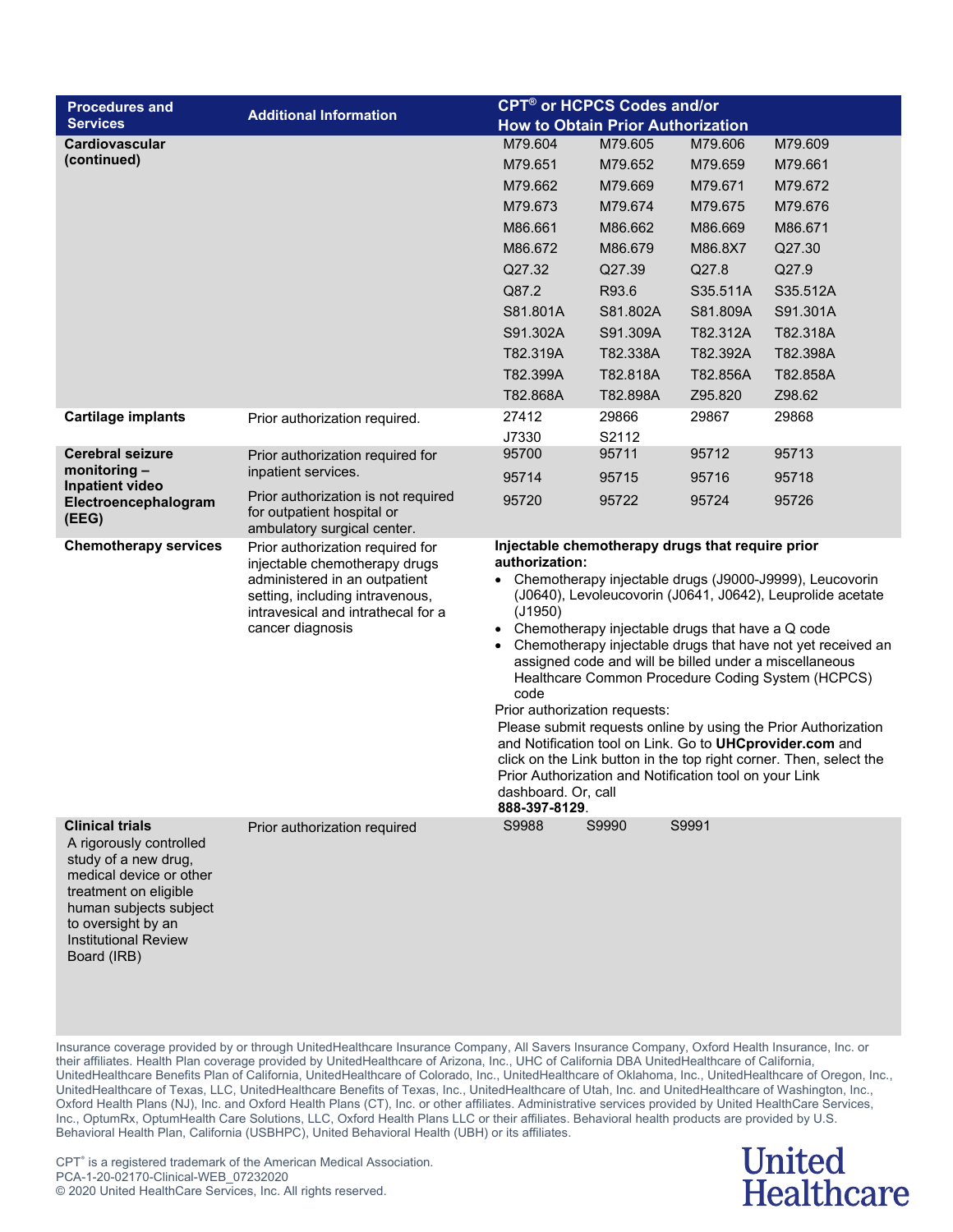| <b>Procedures and</b>                                                                                                                        |                               |                  | <b>CPT<sup>®</sup> or HCPCS Codes and/or</b> |       |                                                                                                                                      |
|----------------------------------------------------------------------------------------------------------------------------------------------|-------------------------------|------------------|----------------------------------------------|-------|--------------------------------------------------------------------------------------------------------------------------------------|
| <b>Services</b>                                                                                                                              | <b>Additional Information</b> |                  | <b>How to Obtain Prior Authorization</b>     |       |                                                                                                                                      |
| <b>Cochlear and other</b>                                                                                                                    | Prior authorization required  | 69710            | 69714                                        | 69715 | 69718                                                                                                                                |
| auditory implants<br>A medical device within                                                                                                 |                               | 69930            | L8614                                        | L8619 | L8690                                                                                                                                |
| the inner ear and with an<br>external portion to help<br>persons with profound<br>sensorineural deafness<br>achieve conversational<br>speech |                               | L8691            | L8692                                        |       |                                                                                                                                      |
| <b>Congenital heart</b><br>disease                                                                                                           | Prior authorization required  |                  |                                              |       | For notification/prior authorization, please call 888-936-7246 or<br>the notification number on the back of the member's health plan |
| Congenital heart disease-<br>related services, including                                                                                     |                               | ID card.         | <b>Congenital heart disease codes:</b>       |       |                                                                                                                                      |
| pre-treatment evaluation                                                                                                                     |                               | 33251            | 33254                                        | 33255 | 33256                                                                                                                                |
|                                                                                                                                              |                               | 33257            | 33258                                        | 33259 | 33261                                                                                                                                |
|                                                                                                                                              |                               | 33404            | 33414                                        | 33415 | 33416                                                                                                                                |
|                                                                                                                                              |                               | 33417            | 33476                                        | 33478 | 33500                                                                                                                                |
|                                                                                                                                              |                               | 33501            | 33502                                        | 33503 | 33504                                                                                                                                |
|                                                                                                                                              |                               | 33505            | 33506                                        | 33507 | 33600                                                                                                                                |
|                                                                                                                                              |                               | 33602            | 33606                                        | 33608 | 33610                                                                                                                                |
|                                                                                                                                              |                               | 33611            | 33612                                        | 33615 | 33617                                                                                                                                |
|                                                                                                                                              |                               | 33619            | 33641                                        | 33645 | 33647                                                                                                                                |
|                                                                                                                                              |                               | 33660            | 33665                                        | 33670 | 33675                                                                                                                                |
|                                                                                                                                              |                               | 33676            | 33677                                        | 33681 | 33684                                                                                                                                |
|                                                                                                                                              |                               | 33688            | 33690                                        | 33692 | 33694                                                                                                                                |
|                                                                                                                                              |                               | 33697            | 33702                                        | 33710 | 33720                                                                                                                                |
|                                                                                                                                              |                               | 33722            | 33724                                        | 33726 | 33730                                                                                                                                |
|                                                                                                                                              |                               | 33732            | 33735                                        | 33736 | 33737                                                                                                                                |
|                                                                                                                                              |                               | 33750            | 33755                                        | 33762 | 33764                                                                                                                                |
|                                                                                                                                              |                               | 33766            | 33767                                        | 33768 | 33770                                                                                                                                |
|                                                                                                                                              |                               | 33771            | 33774                                        | 33775 | 33776                                                                                                                                |
|                                                                                                                                              |                               | 33777            | 33778                                        | 33779 | 33780                                                                                                                                |
|                                                                                                                                              |                               | 33781            | 33786                                        | 33788 | 33802                                                                                                                                |
|                                                                                                                                              |                               | 33803            | 33820                                        | 33822 | 33840                                                                                                                                |
|                                                                                                                                              |                               | 33845            | 33851                                        | 33852 | 33853                                                                                                                                |
|                                                                                                                                              |                               | 33917            | 33920                                        | 33924 | 93530                                                                                                                                |
|                                                                                                                                              |                               | 93531            | 93532                                        | 93533 | 93561                                                                                                                                |
|                                                                                                                                              |                               | 93562            | 93580*                                       | 93581 |                                                                                                                                      |
|                                                                                                                                              |                               | ICD-10-CM codes: | In combination with the following            |       |                                                                                                                                      |
|                                                                                                                                              |                               | Q20.0            | Q20.3                                        | Q20.1 | Q20.5                                                                                                                                |
|                                                                                                                                              |                               | Q20.2            | Q20.3                                        | Q20.8 | Q21.3                                                                                                                                |
|                                                                                                                                              |                               | Q20.4            | Q21.0                                        | Q21.1 | Q21.2                                                                                                                                |
|                                                                                                                                              |                               | Q21.8            | Q21.2                                        | Q21.2 | Q20.8                                                                                                                                |
|                                                                                                                                              |                               | Q20.6            | Q20.8                                        | Q21.4 | Q21.8                                                                                                                                |

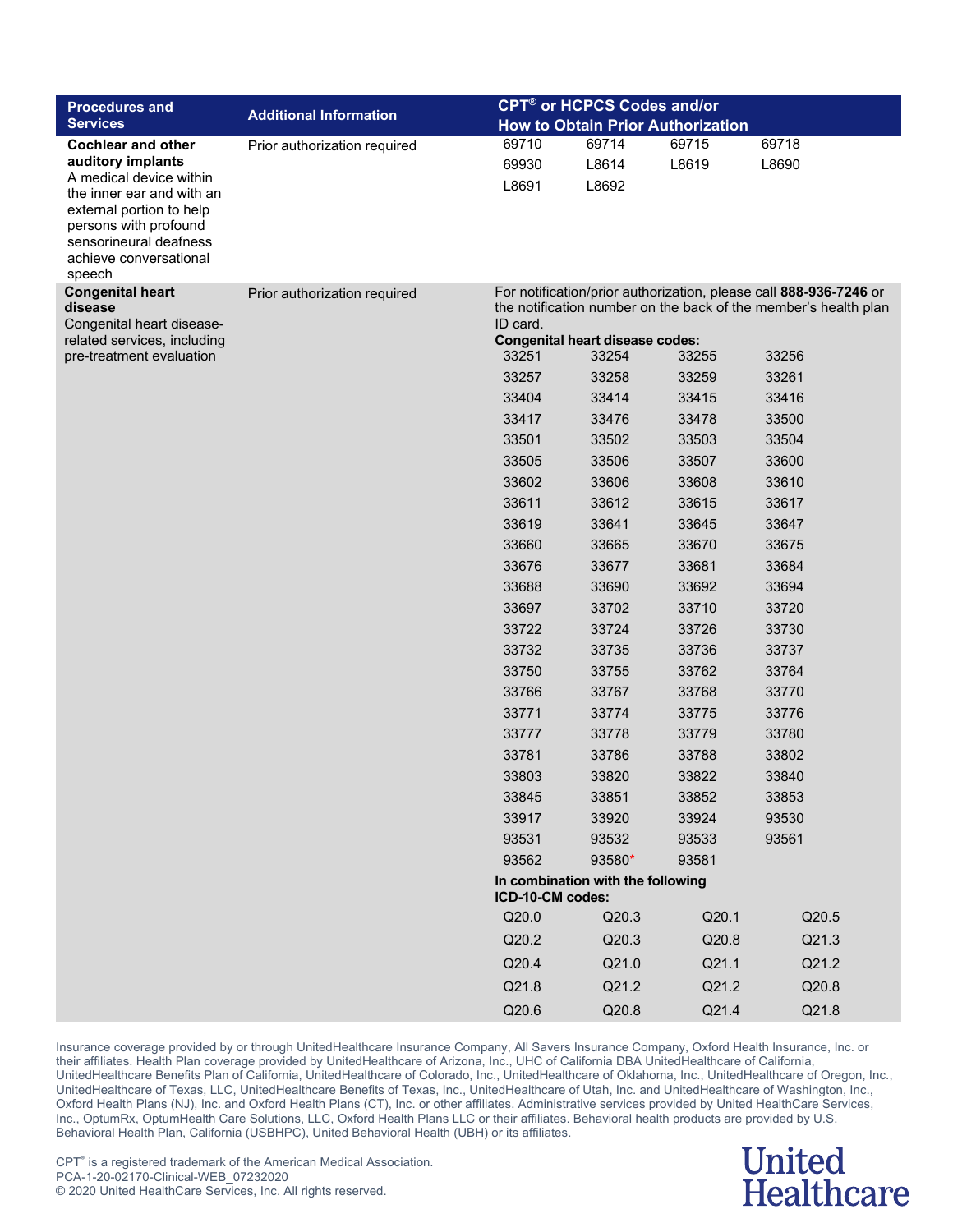| <b>Procedures and</b>                              | <b>Additional Information</b>     |                    | <b>CPT<sup>®</sup> or HCPCS Codes and/or</b> |                                                          |                                                               |
|----------------------------------------------------|-----------------------------------|--------------------|----------------------------------------------|----------------------------------------------------------|---------------------------------------------------------------|
| <b>Services</b>                                    |                                   |                    |                                              | <b>How to Obtain Prior Authorization</b>                 |                                                               |
| <b>Congenital heart</b><br>disease (continued)     |                                   | Q21.9              | Q21.9                                        | Q22.3                                                    | Q22.0                                                         |
|                                                    |                                   | Q22.1              | Q22.2                                        | Q22.4                                                    | Q22.6                                                         |
|                                                    |                                   | Q22.8              | Q22.9                                        | Q22.5                                                    | Q23.0                                                         |
|                                                    |                                   | Q23.1              | Q23.2                                        | Q23.3                                                    | Q23.4                                                         |
|                                                    |                                   | Q24.4              | Q24.2                                        | Q24.3                                                    | Q24.8                                                         |
|                                                    |                                   | Q24.5              | Q24.6                                        | Q24.0                                                    | Q24.1                                                         |
|                                                    |                                   | Q24.8              | Q23.8                                        | Q23.9                                                    | Q24.8                                                         |
|                                                    |                                   | Q20.9              | Q24.9                                        | Q25.0                                                    | Q25.1                                                         |
|                                                    |                                   | Q25.2              | Q25.4                                        | Q25.4                                                    | Q25.2                                                         |
|                                                    |                                   | Q25.3              | Q25.4                                        | Q25.8                                                    | Q25.9                                                         |
|                                                    |                                   | Q25.5              | Q25.71                                       | Q25.72                                                   | Q25.6                                                         |
|                                                    |                                   | Q25.79             | Q26.9                                        | Q26.2                                                    | Q26.3                                                         |
|                                                    |                                   | Q26.4              | Q26.0                                        | Q26.1                                                    | Q26.8                                                         |
|                                                    |                                   | Q27.0              | Q27.9                                        | Q26.5                                                    | Q26.6                                                         |
|                                                    |                                   | Q27.33             | Q27.8                                        | Q27.1                                                    | Q27.2                                                         |
|                                                    |                                   | Q27.34             | Q27.31                                       | Q27.32                                                   | Q27.39                                                        |
|                                                    |                                   | Q27.8              | Q28.2                                        | Q28.3                                                    |                                                               |
|                                                    |                                   | ages 18 and older, |                                              |                                                          | *See the Cardiovascular section of this document for patients |
| <b>Continuous Glucose</b>                          | Prior authorization required with | A4226              | A9276                                        | A9277                                                    | A9278                                                         |
| <b>Monitor</b>                                     | Type 2 Diabetes Diagnosis         | E0787              | K0553                                        | K0554                                                    |                                                               |
| <b>Cosmetic and</b><br>reconstructive              | Prior authorization required      | 11960              | 11971                                        | Prior authorization is required for all states.<br>15820 | 15821                                                         |
| procedures                                         |                                   | 15822              | 15823                                        | 15830                                                    | 15847                                                         |
| Cosmetic procedures that<br>change or improve      |                                   | 15877              | 17999                                        | 21137                                                    | 21138                                                         |
| physical appearance                                |                                   | 21139              | 21172                                        | 21175                                                    | 21179                                                         |
| without significantly                              |                                   | 21180              | 21181                                        | 21182                                                    | 21183                                                         |
| improving or restoring<br>physiological function   |                                   | 21184              | 21230                                        | 21235                                                    | 21256                                                         |
| Reconstructive                                     |                                   | 21260              | 21261                                        | 21263                                                    | 21267                                                         |
| procedures that                                    |                                   | 21268              | 21275                                        | 21280                                                    | 21282                                                         |
| treat a medical condition<br>or improve or restore |                                   | 21295              | 21740                                        | 21742                                                    | 21743                                                         |
| physiologic function                               |                                   | 28344              | 30540                                        | 30545                                                    | 30560                                                         |
|                                                    |                                   | 30620              | 67900                                        | 67901                                                    | 67902                                                         |
|                                                    |                                   | 67903              | 67904                                        | 67906                                                    | 67908                                                         |
|                                                    |                                   | 67909              | 67911                                        | 67912                                                    | 67914                                                         |
|                                                    |                                   | 67915              | 67916                                        | 67917                                                    | 67921                                                         |
|                                                    |                                   | 67922              | 67923                                        | 67924                                                    | 67950                                                         |
|                                                    |                                   | 67961              | 67966                                        | Q2026                                                    |                                                               |
|                                                    |                                   |                    |                                              |                                                          |                                                               |

Prior authorization is required for all states. In addition, site of service will be reviewed as part of the prior authorization

Insurance coverage provided by or through UnitedHealthcare Insurance Company, All Savers Insurance Company, Oxford Health Insurance, Inc. or their affiliates. Health Plan coverage provided by UnitedHealthcare of Arizona, Inc., UHC of California DBA UnitedHealthcare of California, UnitedHealthcare Benefits Plan of California, UnitedHealthcare of Colorado, Inc., UnitedHealthcare of Oklahoma, Inc., UnitedHealthcare of Oregon, Inc., UnitedHealthcare of Texas, LLC, UnitedHealthcare Benefits of Texas, Inc., UnitedHealthcare of Utah, Inc. and UnitedHealthcare of Washington, Inc., Oxford Health Plans (NJ), Inc. and Oxford Health Plans (CT), Inc. or other affiliates. Administrative services provided by United HealthCare Services, Inc., OptumRx, OptumHealth Care Solutions, LLC, Oxford Health Plans LLC or their affiliates. Behavioral health products are provided by U.S. Behavioral Health Plan, California (USBHPC), United Behavioral Health (UBH) or its affiliates.

#### **United Healthcare**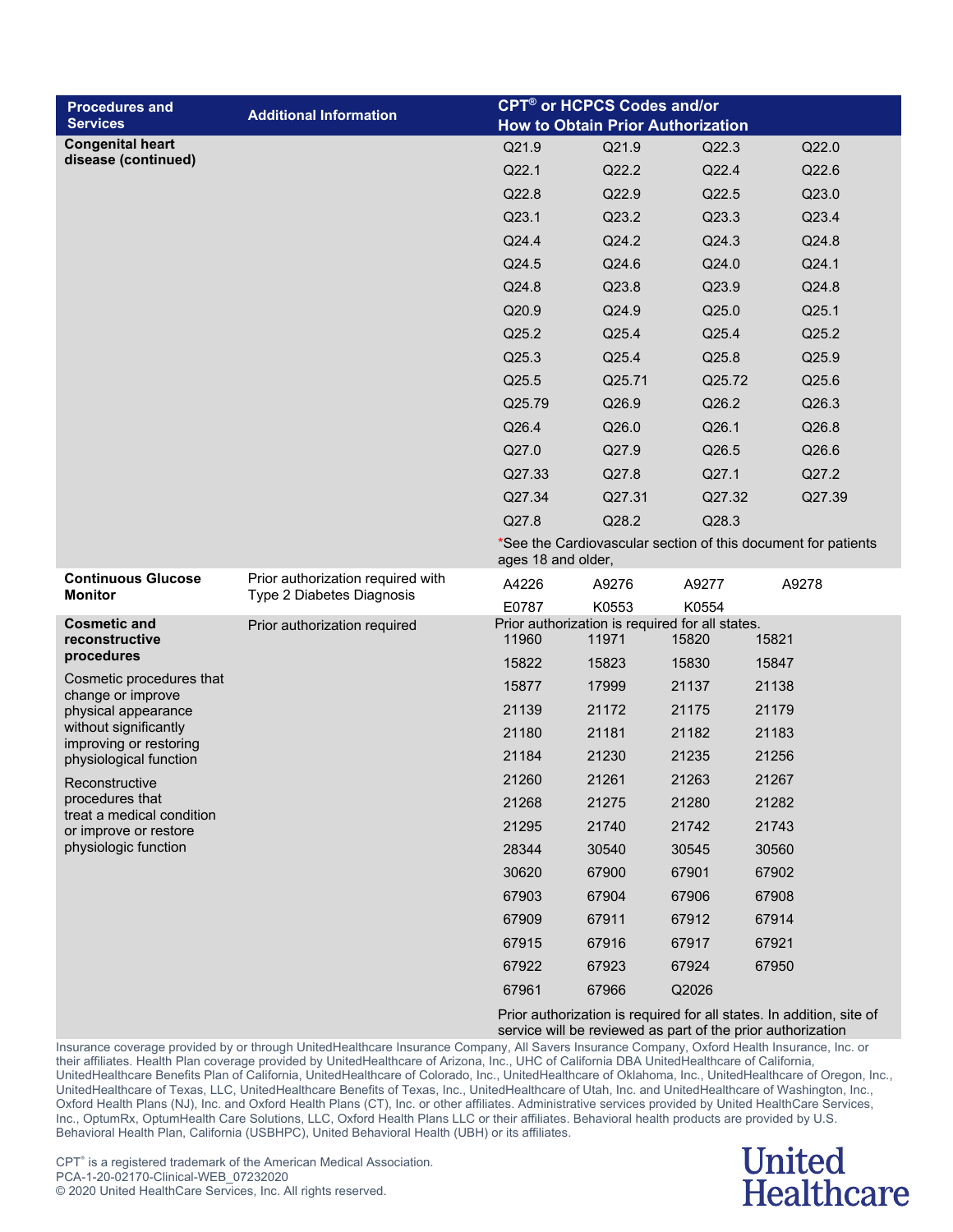| <b>Procedures and</b><br><b>Services</b>                                                                                                                      | <b>Additional Information</b>                                                                                                                                                                                                                                                                                                                                          | <b>CPT<sup>®</sup> or HCPCS Codes and/or</b><br><b>How to Obtain Prior Authorization</b> |                |                                                                               |                                                                                                                                                         |  |
|---------------------------------------------------------------------------------------------------------------------------------------------------------------|------------------------------------------------------------------------------------------------------------------------------------------------------------------------------------------------------------------------------------------------------------------------------------------------------------------------------------------------------------------------|------------------------------------------------------------------------------------------|----------------|-------------------------------------------------------------------------------|---------------------------------------------------------------------------------------------------------------------------------------------------------|--|
| <b>Cosmetic and</b>                                                                                                                                           |                                                                                                                                                                                                                                                                                                                                                                        |                                                                                          |                |                                                                               | process for the following codes except in AK, KY, MA, TX, UT,                                                                                           |  |
| reconstructive<br>procedures (continued)                                                                                                                      |                                                                                                                                                                                                                                                                                                                                                                        | and WI<br>17106                                                                          | 17107          | 17108                                                                         |                                                                                                                                                         |  |
| Durable medical                                                                                                                                               | Prior authorization required only                                                                                                                                                                                                                                                                                                                                      | A7025                                                                                    | A7026          | E0194                                                                         | E0265                                                                                                                                                   |  |
| equipment (DME)                                                                                                                                               | for DME codes listed with a retail<br>purchase or cumulative rental cost                                                                                                                                                                                                                                                                                               | E0266                                                                                    | E0277          | E0296                                                                         | E0297                                                                                                                                                   |  |
|                                                                                                                                                               | of more than \$1,000                                                                                                                                                                                                                                                                                                                                                   | E0300                                                                                    | E0302          | E0304                                                                         | E0328                                                                                                                                                   |  |
|                                                                                                                                                               | Some home health care services                                                                                                                                                                                                                                                                                                                                         | E0329                                                                                    | E0466          | E0471                                                                         | E0483                                                                                                                                                   |  |
|                                                                                                                                                               | may qualify under the durable                                                                                                                                                                                                                                                                                                                                          | E0620                                                                                    | E0745          | E0764                                                                         | E0766                                                                                                                                                   |  |
|                                                                                                                                                               | medical equipment requirement                                                                                                                                                                                                                                                                                                                                          | E0770                                                                                    | E0784          | E0984                                                                         | E0986                                                                                                                                                   |  |
|                                                                                                                                                               | but are not subject to the \$1,000<br>retail purchase or cumulative retail                                                                                                                                                                                                                                                                                             | E1002                                                                                    | E1003          | E1004                                                                         | E1005                                                                                                                                                   |  |
|                                                                                                                                                               | rental cost threshold - see Home                                                                                                                                                                                                                                                                                                                                       | E1006                                                                                    | E1007          | E1008                                                                         | E1010                                                                                                                                                   |  |
|                                                                                                                                                               | health care.<br>Some payer groups may have                                                                                                                                                                                                                                                                                                                             | E1016                                                                                    | E1018          | E1236                                                                         | E1238                                                                                                                                                   |  |
|                                                                                                                                                               | different DME prior authorization                                                                                                                                                                                                                                                                                                                                      | E1399                                                                                    | E1802          | E1805                                                                         | E1825                                                                                                                                                   |  |
|                                                                                                                                                               | requirements for their benefit                                                                                                                                                                                                                                                                                                                                         | E1830                                                                                    | E1840          | E2402                                                                         | E2502                                                                                                                                                   |  |
|                                                                                                                                                               | plans.                                                                                                                                                                                                                                                                                                                                                                 | E2504                                                                                    | E2506          | E2508                                                                         | E2510                                                                                                                                                   |  |
|                                                                                                                                                               |                                                                                                                                                                                                                                                                                                                                                                        | E2511                                                                                    | E2512          | E2599                                                                         | K0005                                                                                                                                                   |  |
|                                                                                                                                                               |                                                                                                                                                                                                                                                                                                                                                                        | K0012                                                                                    | K0014          | K0812                                                                         | K0848                                                                                                                                                   |  |
|                                                                                                                                                               |                                                                                                                                                                                                                                                                                                                                                                        | K0849                                                                                    | K0850          | K0851                                                                         | K0852                                                                                                                                                   |  |
|                                                                                                                                                               |                                                                                                                                                                                                                                                                                                                                                                        | K0853                                                                                    | K0854          | K0855                                                                         | K0856                                                                                                                                                   |  |
|                                                                                                                                                               |                                                                                                                                                                                                                                                                                                                                                                        | K0857                                                                                    | K0858          | K0859                                                                         | K0860                                                                                                                                                   |  |
|                                                                                                                                                               |                                                                                                                                                                                                                                                                                                                                                                        | K0861                                                                                    | K0862          | K0863                                                                         | K0864                                                                                                                                                   |  |
|                                                                                                                                                               |                                                                                                                                                                                                                                                                                                                                                                        | K0868                                                                                    | K0869          | K0870                                                                         | K0871                                                                                                                                                   |  |
|                                                                                                                                                               |                                                                                                                                                                                                                                                                                                                                                                        | K0877                                                                                    | K0878          | K0879                                                                         | K0880                                                                                                                                                   |  |
|                                                                                                                                                               |                                                                                                                                                                                                                                                                                                                                                                        | K0884                                                                                    | K0885          | K0886                                                                         | K0890                                                                                                                                                   |  |
|                                                                                                                                                               |                                                                                                                                                                                                                                                                                                                                                                        | K0891                                                                                    | S1040          |                                                                               |                                                                                                                                                         |  |
| <b>End-stage renal disease</b><br>(ESRD) dialysis services<br>Services for treating end-<br>stage renal disease,<br>including outpatient<br>dialysis services | Prior authorization required<br>when members are referred to<br>an out-of-network care provider<br>for dialysis services.<br>Prior authorization not required for<br>ESRD when a member travels<br>outside of the service area.<br>Please note: Your agreement with<br>us may include restrictions on<br>referring members outside of the<br>UnitedHealthcare network. | utilization management.                                                                  |                | Please call 888-936-7246 to initiate case management and                      |                                                                                                                                                         |  |
| <b>Foot surgery</b>                                                                                                                                           | Prior authorization required                                                                                                                                                                                                                                                                                                                                           | and WI<br>28285<br>28296                                                                 | 28289<br>28297 | service will be reviewed as part of the prior authorization<br>28291<br>28298 | Prior authorization is required for all states. In addition, site of<br>process for the following codes except in AK, KY, MA, TX, UT,<br>28292<br>28299 |  |

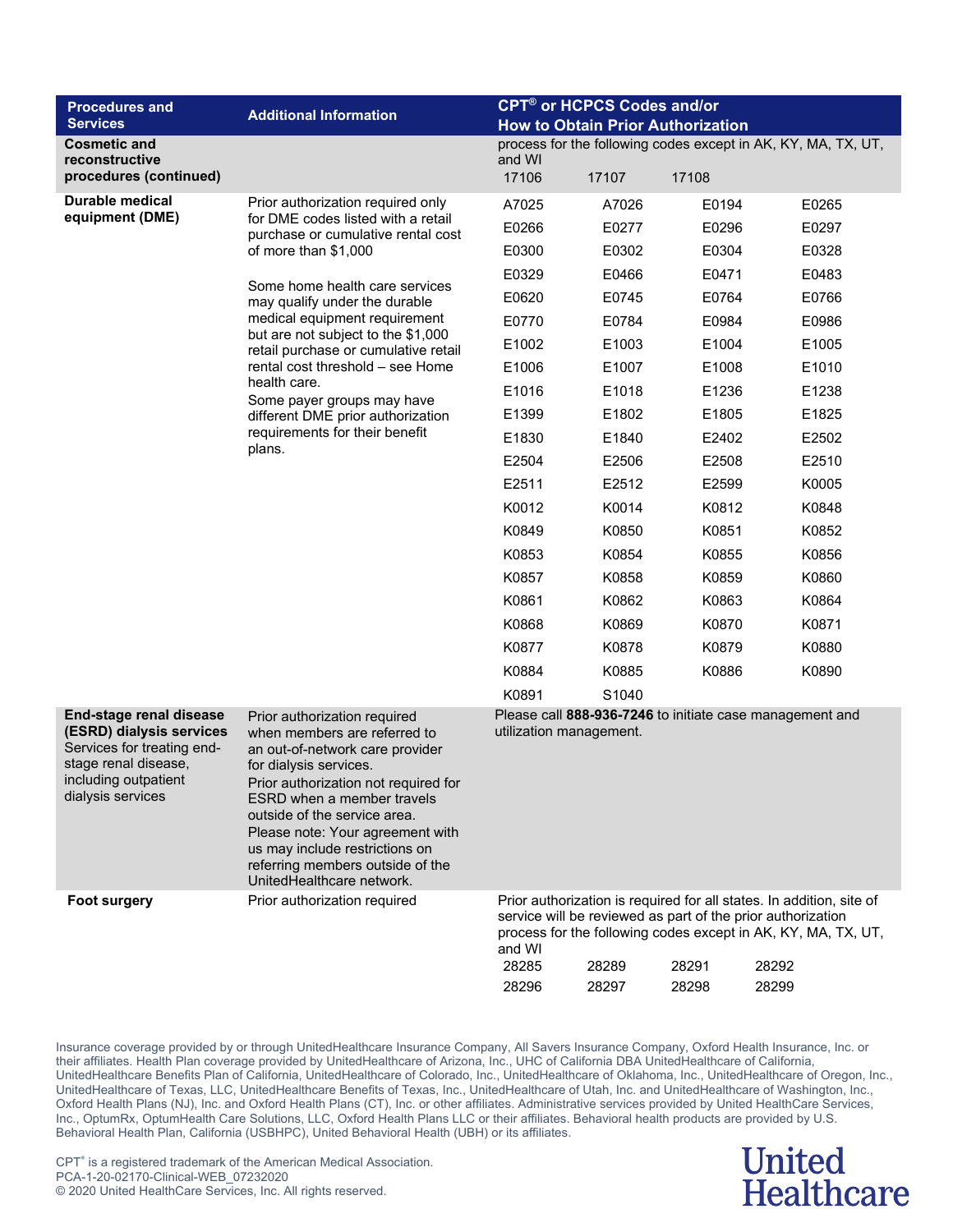| <b>Procedures and</b>         |                                                                                                                                                                                                        |                                                                                                                                         | <b>CPT<sup>®</sup> or HCPCS Codes and/or</b> |       |                                                              |  |  |
|-------------------------------|--------------------------------------------------------------------------------------------------------------------------------------------------------------------------------------------------------|-----------------------------------------------------------------------------------------------------------------------------------------|----------------------------------------------|-------|--------------------------------------------------------------|--|--|
| <b>Services</b>               | <b>Additional Information</b>                                                                                                                                                                          |                                                                                                                                         | <b>How to Obtain Prior Authorization</b>     |       |                                                              |  |  |
| <b>Functional endoscopic</b>  | Prior authorization required                                                                                                                                                                           | 31240                                                                                                                                   | 31253                                        | 31254 | 31255                                                        |  |  |
| sinus surgery (FESS)          |                                                                                                                                                                                                        | 31256                                                                                                                                   | 31257                                        | 31259 | 31267                                                        |  |  |
|                               |                                                                                                                                                                                                        | 31276                                                                                                                                   | 31287                                        | 31288 |                                                              |  |  |
| Gender dysphoria<br>treatment | Prior authorization required                                                                                                                                                                           | diagnosis code:<br>55970                                                                                                                | 55980                                        |       | Prior authorization required for the following regardless of |  |  |
|                               |                                                                                                                                                                                                        | Prior authorization required for the following when<br>submitted with a diagnosis code F64.0, F64.1, F64.2, F64.8,<br>F64.9 or Z87.890: |                                              |       |                                                              |  |  |
|                               |                                                                                                                                                                                                        | 14000                                                                                                                                   | 14001                                        | 14041 | 15734                                                        |  |  |
|                               |                                                                                                                                                                                                        | 15738                                                                                                                                   | 15750                                        | 15757 | 15758                                                        |  |  |
|                               |                                                                                                                                                                                                        | 19303                                                                                                                                   | 53410                                        | 53430 | 54125                                                        |  |  |
|                               |                                                                                                                                                                                                        | 54520                                                                                                                                   | 54660                                        | 54690 | 55175                                                        |  |  |
|                               |                                                                                                                                                                                                        | 55180                                                                                                                                   | 56625                                        | 56800 | 56805                                                        |  |  |
|                               |                                                                                                                                                                                                        | 57110                                                                                                                                   | 57335                                        | 58260 | 58661                                                        |  |  |
|                               |                                                                                                                                                                                                        | 58720                                                                                                                                   | 58940                                        | 64856 | 64892                                                        |  |  |
|                               |                                                                                                                                                                                                        | 64896                                                                                                                                   |                                              |       |                                                              |  |  |
| <b>Genetic and molecular</b>  |                                                                                                                                                                                                        | 81105                                                                                                                                   | 81106                                        | 81107 | 81108                                                        |  |  |
| testing to include BRCA       | Prior authorization required for<br>genetic and molecular testing<br>performed in an outpatient setting.                                                                                               | 81109                                                                                                                                   | 81110                                        | 81111 | 81120                                                        |  |  |
| gene testing                  |                                                                                                                                                                                                        | 81121                                                                                                                                   | 81161                                        | 81162 | 81163                                                        |  |  |
|                               |                                                                                                                                                                                                        | 81164                                                                                                                                   | 81165                                        | 81166 | 81167                                                        |  |  |
|                               | Care providers requesting<br>laboratory testing will be required<br>to complete the prior<br>authorization/notification process,<br>which includes indicating the<br>laboratory and test name. Payment | 81168                                                                                                                                   | 81170                                        | 81171 | 81172                                                        |  |  |
|                               |                                                                                                                                                                                                        | 81173                                                                                                                                   | 81174                                        | 81175 | 81176                                                        |  |  |
|                               |                                                                                                                                                                                                        | 81177                                                                                                                                   | 81178                                        | 81179 | 81180                                                        |  |  |
|                               |                                                                                                                                                                                                        | 81181                                                                                                                                   | 81182                                        | 81183 | 81184                                                        |  |  |
|                               | will be authorized for those CPT                                                                                                                                                                       | 81185                                                                                                                                   | 81186                                        | 81187 | 81188                                                        |  |  |
|                               | codes registered with the Genetic                                                                                                                                                                      | 81189                                                                                                                                   | 81190                                        | 81191 | 81192                                                        |  |  |
|                               | and Molecular Testing Prior<br>Authorization/ Notification Program                                                                                                                                     | 81193                                                                                                                                   | 81194                                        | 81200 | 81201                                                        |  |  |
|                               | for each specified genetic test.                                                                                                                                                                       | 81202                                                                                                                                   | 81203                                        | 81204 | 81205                                                        |  |  |
|                               |                                                                                                                                                                                                        | 81206                                                                                                                                   | 81207                                        | 81208 | 81209                                                        |  |  |
|                               | Notification/prior authorization<br>required for BRCA testing before                                                                                                                                   | 81210                                                                                                                                   | 81212                                        | 81215 | 81216                                                        |  |  |
|                               | DNA sequencing is performed. The                                                                                                                                                                       | 81217                                                                                                                                   | 81218                                        | 81219 | 81220                                                        |  |  |
|                               | ordering care provider must notify                                                                                                                                                                     | 81221                                                                                                                                   | 81222                                        | 81223 | 81224                                                        |  |  |
|                               | the laboratory conducting the test<br>and the laboratory will notify                                                                                                                                   | 81225                                                                                                                                   | 81226                                        | 81227 | 81228                                                        |  |  |
|                               | UnitedHealthcare.                                                                                                                                                                                      | 81229                                                                                                                                   | 81230                                        | 81231 | 81232                                                        |  |  |
|                               |                                                                                                                                                                                                        | 81233                                                                                                                                   | 81234                                        | 81235 | 81236                                                        |  |  |
|                               |                                                                                                                                                                                                        | 81237                                                                                                                                   | 81238                                        | 81239 | 81240                                                        |  |  |
|                               |                                                                                                                                                                                                        | 81241                                                                                                                                   | 81242                                        | 81243 | 81244                                                        |  |  |
|                               |                                                                                                                                                                                                        | 81245                                                                                                                                   | 81246                                        | 81247 | 81248                                                        |  |  |
|                               |                                                                                                                                                                                                        | 81249                                                                                                                                   | 81250                                        | 81251 | 81252                                                        |  |  |
|                               |                                                                                                                                                                                                        | 81253                                                                                                                                   | 81254                                        | 81255 | 81256                                                        |  |  |
|                               |                                                                                                                                                                                                        | 81257                                                                                                                                   | 81258                                        | 81259 | 81260                                                        |  |  |
|                               |                                                                                                                                                                                                        | 81261                                                                                                                                   | 81262                                        | 81263 | 81264                                                        |  |  |

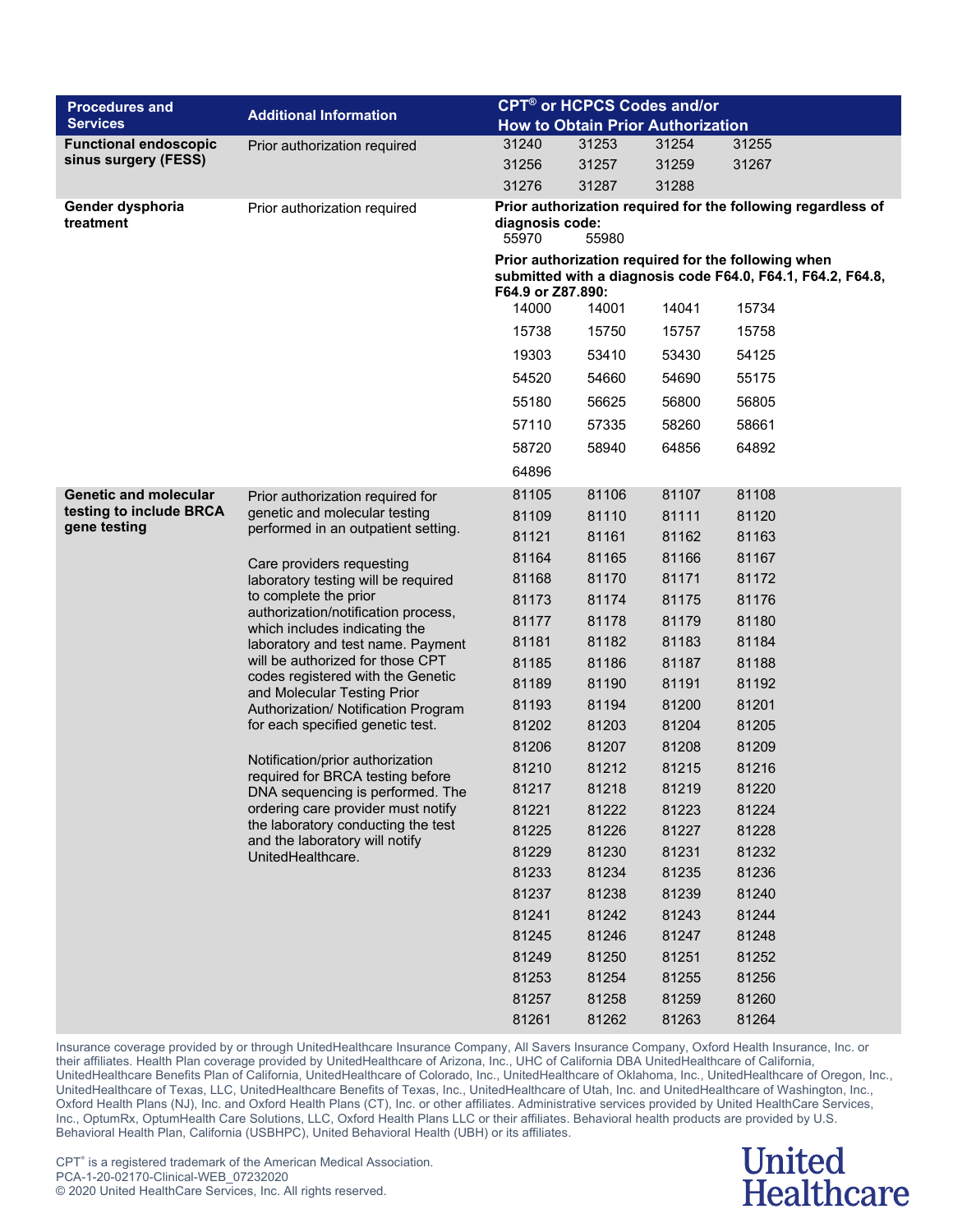| <b>Procedures and</b>                               |                               |       | <b>CPT<sup>®</sup> or HCPCS Codes and/or</b> |       |       |
|-----------------------------------------------------|-------------------------------|-------|----------------------------------------------|-------|-------|
| <b>Services</b>                                     | <b>Additional Information</b> |       | <b>How to Obtain Prior Authorization</b>     |       |       |
| <b>Genetic and molecular</b>                        |                               | 81265 | 81266                                        | 81267 | 81268 |
| testing to include BRCA<br>gene testing (continued) |                               | 81269 | 81270                                        | 81271 | 81272 |
|                                                     |                               | 81273 | 81274                                        | 81275 | 81276 |
|                                                     |                               | 81278 | 81279                                        | 81283 | 81284 |
|                                                     |                               | 81285 | 81286                                        | 81287 | 81288 |
|                                                     |                               | 81289 | 81290                                        | 81291 | 81292 |
|                                                     |                               | 81293 | 81294                                        | 81295 | 81296 |
|                                                     |                               | 81297 | 81298                                        | 81299 | 81300 |
|                                                     |                               | 81301 | 81302                                        | 81303 | 81304 |
|                                                     |                               | 81305 | 81306                                        | 81307 | 81308 |
|                                                     |                               | 81309 | 81310                                        | 81311 | 81312 |
|                                                     |                               | 81313 | 81314                                        | 81315 | 81316 |
|                                                     |                               | 81317 | 81318                                        | 81319 | 81320 |
|                                                     |                               | 81321 | 81322                                        | 81323 | 81324 |
|                                                     |                               | 81325 | 81326                                        | 81327 | 81328 |
|                                                     |                               | 81329 | 81330                                        | 81331 | 81332 |
|                                                     |                               | 81333 | 81334                                        | 81335 | 81336 |
|                                                     |                               | 81337 | 81338                                        | 81339 | 81340 |
|                                                     |                               | 81341 | 81342                                        | 81343 | 81344 |
|                                                     |                               | 81345 | 81346                                        | 81347 | 81348 |
|                                                     |                               | 81350 | 81351                                        | 81352 | 81353 |
|                                                     |                               | 81355 | 81357                                        | 81360 | 81361 |
|                                                     |                               | 81362 | 81363                                        | 81364 | 81370 |
|                                                     |                               | 81371 | 81372                                        | 81373 | 81374 |
|                                                     |                               | 81375 | 81376                                        | 81377 | 81378 |
|                                                     |                               | 81379 | 81380                                        | 81381 | 81382 |
|                                                     |                               | 81383 | 81400                                        | 81401 | 81402 |
|                                                     |                               | 81403 | 81404                                        | 81405 | 81406 |
|                                                     |                               | 81407 | 81408                                        | 81410 | 81411 |
|                                                     |                               | 81412 | 81413                                        | 81414 | 81415 |
|                                                     |                               | 81416 | 81417                                        | 81419 | 81420 |
|                                                     |                               | 81430 | 81431                                        | 81432 | 81433 |
|                                                     |                               | 81434 | 81435                                        | 81436 | 81437 |
|                                                     |                               | 81438 | 81439                                        | 81440 | 81442 |
|                                                     |                               | 81445 | 81448                                        | 81460 | 81465 |
|                                                     |                               | 81470 | 81471                                        | 81479 | 81507 |
|                                                     |                               | 81518 | 81519                                        | 81520 | 81521 |
|                                                     |                               | 81522 | 81546                                        | 81554 | 81595 |
|                                                     |                               | 81599 | 87481                                        | 87482 | 87505 |
|                                                     |                               | 87506 | 87507                                        | 87510 | 87511 |
|                                                     |                               | 87512 | 87623                                        | 87797 | 87798 |
|                                                     |                               | 87799 | 87800                                        | 87801 | 0001U |
|                                                     |                               | 0004M | 0006M                                        | 0007M | 0012U |

#### **United Healthcare**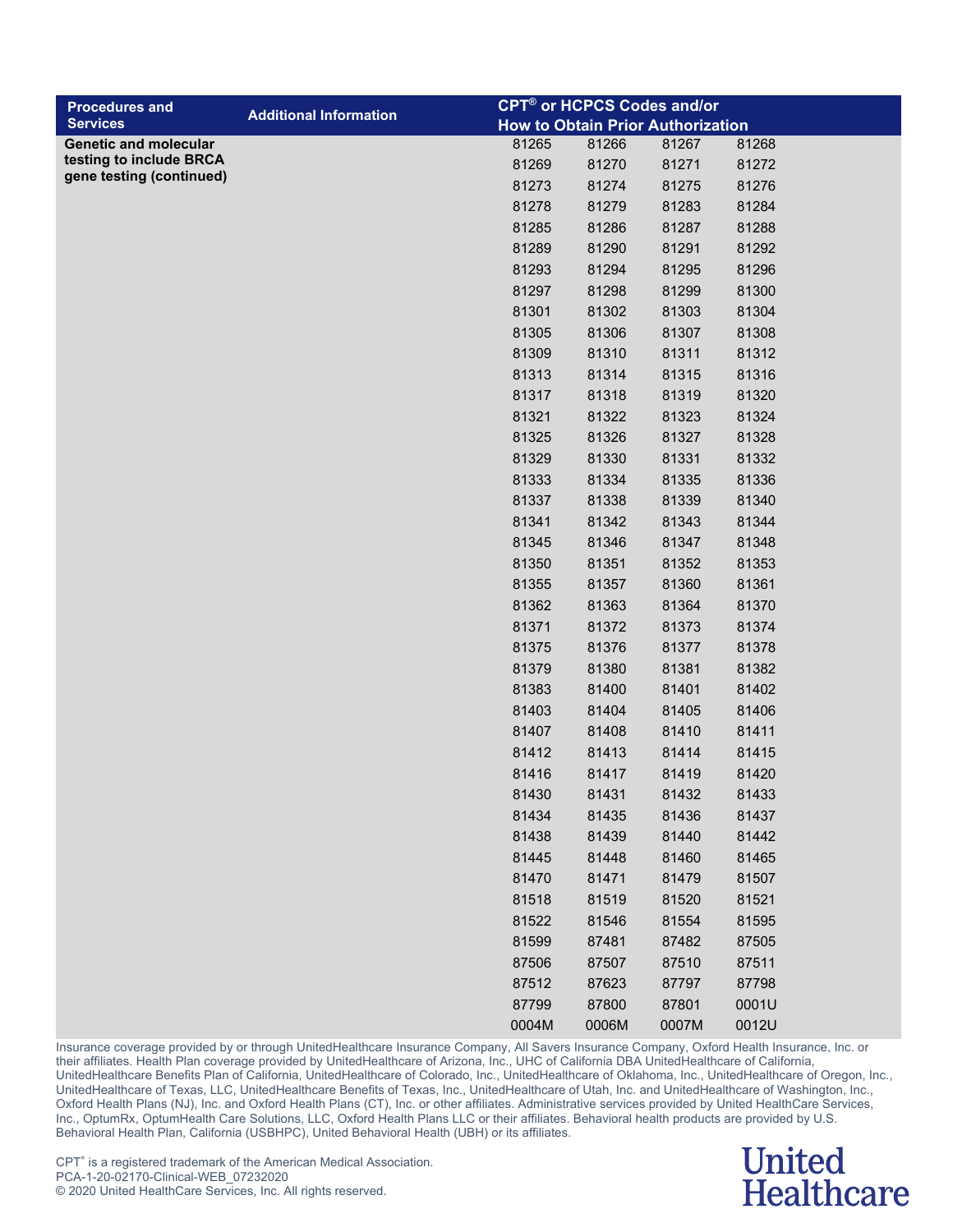| <b>Procedures and</b>                                             |                                                                                                                                                     |       |       | <b>CPT<sup>®</sup> or HCPCS Codes and/or</b> |       |
|-------------------------------------------------------------------|-----------------------------------------------------------------------------------------------------------------------------------------------------|-------|-------|----------------------------------------------|-------|
| <b>Services</b>                                                   | <b>Additional Information</b>                                                                                                                       |       |       | <b>How to Obtain Prior Authorization</b>     |       |
| <b>Genetic and molecular</b>                                      |                                                                                                                                                     | 0013U | 0014U | 0016U                                        | 0017U |
| testing to include BRCA                                           |                                                                                                                                                     | 0018U | 0022U | 0023U                                        | 0026U |
| gene testing (continued)                                          |                                                                                                                                                     | 0027U | 0030U | 0031U                                        | 0032U |
|                                                                   |                                                                                                                                                     | 0033U | 0034U | 0040U                                        | 0046U |
|                                                                   |                                                                                                                                                     | 0049U | 0055U | 0060U                                        | 0068U |
|                                                                   |                                                                                                                                                     | 0070U | 0071U | 0072U                                        | 0073U |
|                                                                   |                                                                                                                                                     | 0074U | 0075U | 0076U                                        | 0084U |
|                                                                   |                                                                                                                                                     | 0087U | 0088U | 0097U                                        | 0111U |
|                                                                   |                                                                                                                                                     | 0129U | 0136U | 0137U                                        | 0154U |
|                                                                   |                                                                                                                                                     | 0155U | 0157U | 0158U                                        | 0159U |
|                                                                   |                                                                                                                                                     | 0160U | 0161U | 0168U                                        | 0169U |
|                                                                   |                                                                                                                                                     | 0170U | 0171U | 0172U                                        | 0173U |
|                                                                   |                                                                                                                                                     | 0175U | 0177U | 0179U                                        | 0180U |
|                                                                   |                                                                                                                                                     | 0181U | 0182U | 0183U                                        | 0184U |
|                                                                   |                                                                                                                                                     | 0185U | 0186U | 0187U                                        | 0188U |
|                                                                   |                                                                                                                                                     | 0189U | 0190U | 0191U                                        | 0192U |
|                                                                   |                                                                                                                                                     | 0193U | 0194U | 0195U                                        | 0196U |
|                                                                   |                                                                                                                                                     | 0197U | 0198U | 0199U                                        | 0200U |
|                                                                   |                                                                                                                                                     | 0201U | 0203U | 0205U                                        | 0209U |
|                                                                   |                                                                                                                                                     | 0214U | 0215U | 0216U                                        | 0217U |
|                                                                   |                                                                                                                                                     | 0218U | 0221U | 0222U                                        | 0229U |
|                                                                   |                                                                                                                                                     | 0230U | 0231U | 0232U                                        | 0234U |
|                                                                   |                                                                                                                                                     | 0235U | 0236U | 0237U                                        | 0238U |
|                                                                   |                                                                                                                                                     | S3870 |       |                                              |       |
| Home health care -<br>Non-nutritional                             | Notification/prior authorization<br>required only in outpatient settings,<br>to include member's home.                                              | T1000 | T1002 | T1003                                        |       |
| Hysterectomy -<br><b>Inpatient only</b><br>Vaginal hysterectomies | Prior authorization required for<br>inpatient vaginal hysterectomies.<br>Prior authorization not required for<br>outpatient vaginal hysterectomies. | 58270 | 58275 | 58294                                        |       |
| Hysterectomy-                                                     | Prior authorization required.                                                                                                                       | 58150 | 58152 | 58180                                        | 58541 |
| Inpatient and outpatient                                          |                                                                                                                                                     | 58542 | 58543 | 58544                                        | 58550 |
| procedures<br>Abdominal and                                       |                                                                                                                                                     | 58552 | 58553 | 58554                                        | 58570 |
| laparoscopic surgeries                                            |                                                                                                                                                     | 58571 | 58572 | 58573                                        |       |
| <b>Infertility</b>                                                | Prior authorization required.                                                                                                                       | 55870 | 58321 | 58322                                        | 58323 |
| Diagnostic and treatment<br>services related to the               |                                                                                                                                                     | 58345 | 58752 | 58760                                        | 58970 |
| inability to achieve                                              |                                                                                                                                                     | 58974 | 58976 | 76948                                        | 89250 |
| pregnancy                                                         |                                                                                                                                                     | 89251 | 89253 | 89254                                        | 89255 |
|                                                                   |                                                                                                                                                     | 89257 | 89258 | 89259                                        | 89260 |
|                                                                   |                                                                                                                                                     | 89261 | 89264 | 89268                                        | 89272 |
|                                                                   |                                                                                                                                                     | 89280 | 89281 | 89290                                        | 89291 |
|                                                                   |                                                                                                                                                     | 89335 | 89337 | 89342                                        | 89343 |
|                                                                   |                                                                                                                                                     | 89344 | 89346 | 89352                                        | 89353 |

### **United Healthcare**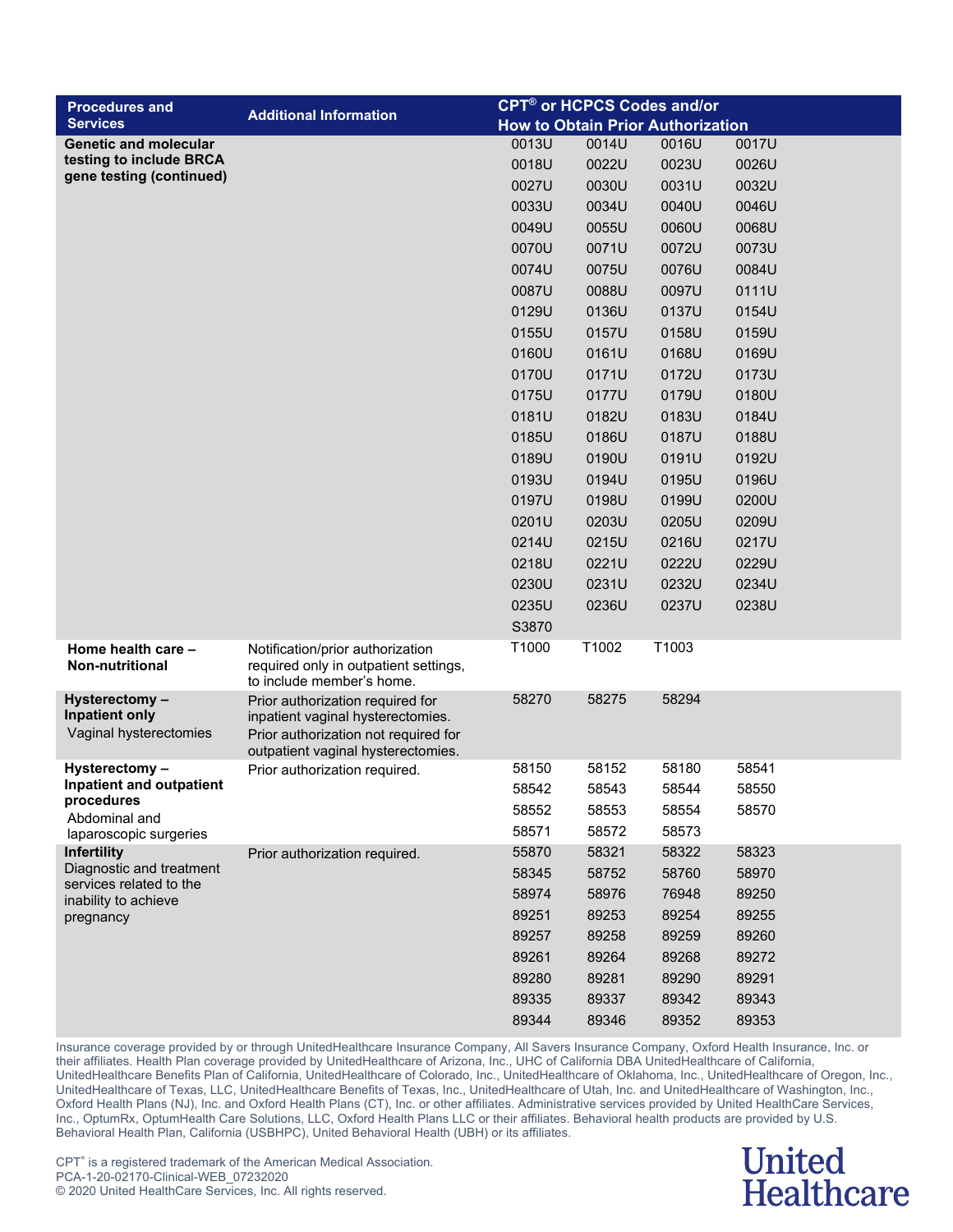| <b>Procedures and</b>             |                                                                                                                                               |                                              | <b>CPT<sup>®</sup> or HCPCS Codes and/or</b> |         |                                                             |  |  |
|-----------------------------------|-----------------------------------------------------------------------------------------------------------------------------------------------|----------------------------------------------|----------------------------------------------|---------|-------------------------------------------------------------|--|--|
| <b>Services</b>                   | <b>Additional Information</b>                                                                                                                 |                                              | <b>How to Obtain Prior Authorization</b>     |         |                                                             |  |  |
| Infertility (continued)           |                                                                                                                                               | 89354                                        | 89356                                        | S4011   | S4013                                                       |  |  |
|                                   |                                                                                                                                               | S4014                                        | S4015                                        | S4016   | S4022                                                       |  |  |
|                                   |                                                                                                                                               | S4023                                        | S4025                                        | S4026   | S4028                                                       |  |  |
|                                   |                                                                                                                                               | S4030                                        | S4031                                        | S4035   | S4037                                                       |  |  |
|                                   |                                                                                                                                               |                                              | DX code is also listed:                      |         | The following codes only require prior authorization if the |  |  |
|                                   |                                                                                                                                               | 52402                                        | 54500                                        | 54505   | 55550                                                       |  |  |
|                                   |                                                                                                                                               | 58140                                        | 58145                                        | 58146   | 58545                                                       |  |  |
|                                   |                                                                                                                                               | 58546                                        | 58660                                        | 58662   | 58670                                                       |  |  |
|                                   |                                                                                                                                               | 58672                                        | 58673                                        | 58740   | 58770                                                       |  |  |
|                                   |                                                                                                                                               | 89398                                        |                                              |         |                                                             |  |  |
|                                   |                                                                                                                                               | DX codes:<br>E23.0                           | N46.01                                       | N46.021 | N46.022                                                     |  |  |
|                                   |                                                                                                                                               | N46.023                                      | N46.024                                      | N46.025 | N46.029                                                     |  |  |
|                                   |                                                                                                                                               | N46.11                                       | N46.121                                      | N46.122 | N46.123                                                     |  |  |
|                                   |                                                                                                                                               | N46.124                                      | N46.125                                      | N46.129 | N46.8                                                       |  |  |
|                                   |                                                                                                                                               | N46.9                                        | N97.0                                        | N97.1   | N97.2                                                       |  |  |
|                                   |                                                                                                                                               | N97.8                                        | N97.8                                        | N97.9   | N98.1                                                       |  |  |
| Injectable medications            | Prior authorization required.                                                                                                                 |                                              | Alpha1-Proteinase                            |         |                                                             |  |  |
| A drug capable of being           | To submit a prior authorization                                                                                                               | J0256                                        | J0257                                        |         |                                                             |  |  |
| injected intravenously<br>through |                                                                                                                                               | Anemia                                       |                                              |         |                                                             |  |  |
| an intravenous infusion,          | request and, for UHC Commercial<br>Non-PAR providers, to submit a                                                                             | J0896                                        |                                              | J1439   | Q0138                                                       |  |  |
| subcutaneously or intra-          | Predetermination request, the                                                                                                                 |                                              | J1437                                        |         |                                                             |  |  |
| muscularly                        | provider must log in to<br>UHCProvider.com and click on the                                                                                   | Asthma-<br>Nucala®/Xolair®/Cinqair®/Fasenra™ |                                              |         |                                                             |  |  |
|                                   | Link button in the upper right-hand<br>corner.                                                                                                | J0517                                        | J2182                                        | J2357   | J2786                                                       |  |  |
|                                   | Submit the request using the                                                                                                                  | <b>Blood-modifying agents</b>                |                                              |         |                                                             |  |  |
|                                   | <b>Specialty Pharmacy Transactions</b><br>tile on the Link Dashboard.                                                                         | J0223                                        | J1300                                        | J1303   |                                                             |  |  |
|                                   | For questions about this online                                                                                                               |                                              | <b>Central Nervous System Agents</b>         |         |                                                             |  |  |
|                                   | authorization process, the provider<br>may call Optum: 888-397-8129.                                                                          | J0222                                        | J1427                                        | J1428   | J1429                                                       |  |  |
|                                   | Hemophilia codes ONLY:                                                                                                                        | J2326                                        | J3032                                        | S0013   |                                                             |  |  |
|                                   | To submit a prior authorization                                                                                                               | Collagenase                                  |                                              |         |                                                             |  |  |
|                                   | request and, for UHC Commercial<br>Non-PAR providers, to submit a                                                                             | J0775                                        |                                              |         |                                                             |  |  |
|                                   | Predetermination request, the                                                                                                                 | <b>Dermatology</b>                           |                                              |         |                                                             |  |  |
|                                   | provider must log in to<br>UHCProvider.com and click on the<br>Link button in the upper right-hand<br>corner.<br>Submit the request using the | J7352                                        |                                              |         |                                                             |  |  |
|                                   |                                                                                                                                               | <b>Endocrine</b>                             |                                              |         |                                                             |  |  |
|                                   |                                                                                                                                               | J0800                                        | J3241                                        |         |                                                             |  |  |
|                                   | <b>Specialty Pharmacy Transactions</b><br>tile on the Link Dashboard.                                                                         |                                              | Enzyme deficiency - POS 19 and 22 only       |         |                                                             |  |  |
|                                   |                                                                                                                                               | J0180                                        | J0221                                        | J1322   | J1458                                                       |  |  |

J1743 J1931 J2504 J2840

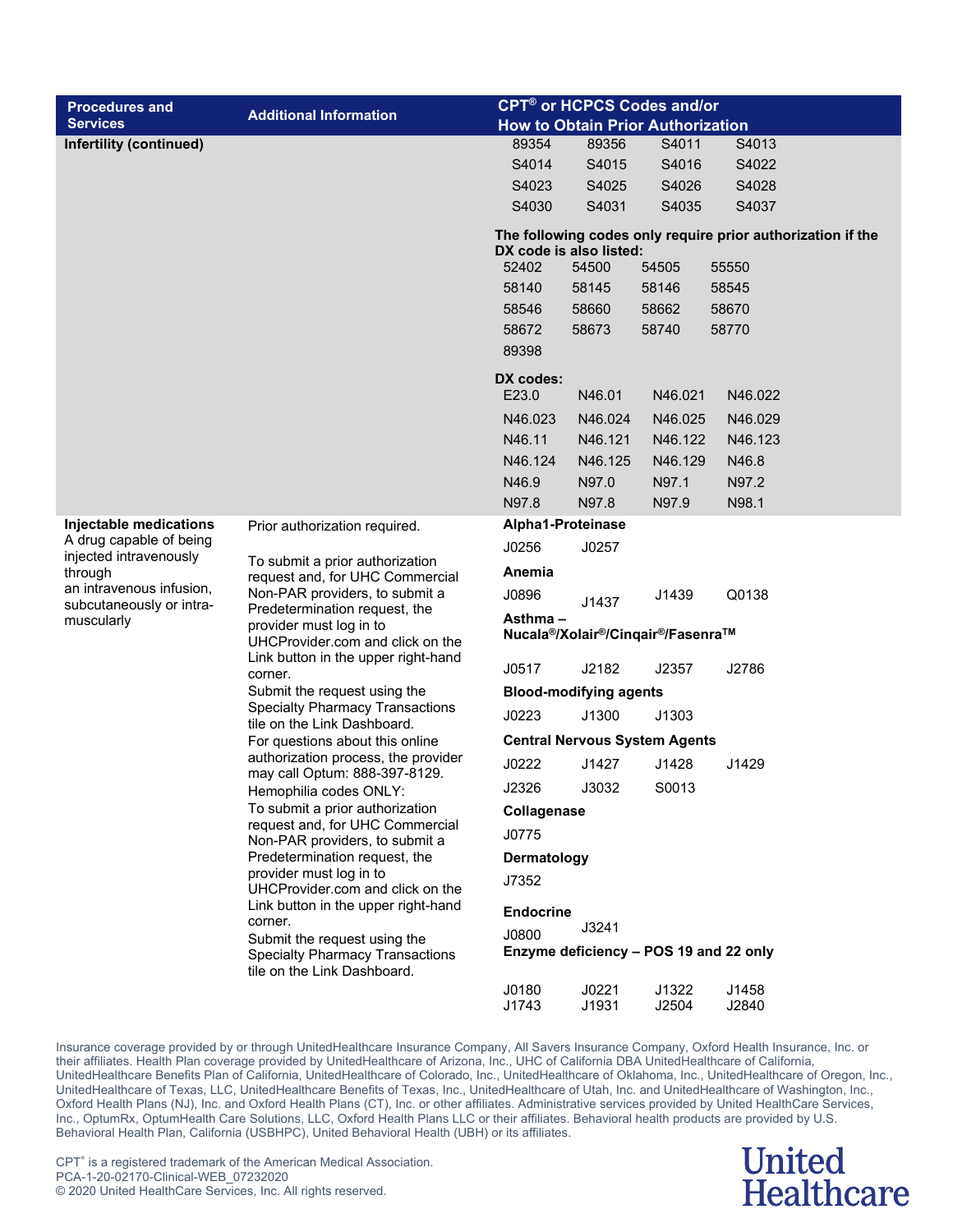| <b>Procedures and</b><br><b>Services</b> | <b>Additional Information</b>                                        | <b>CPT<sup>®</sup> or HCPCS Codes and/or</b><br><b>How to Obtain Prior Authorization</b>          |                                           |       |       |  |  |
|------------------------------------------|----------------------------------------------------------------------|---------------------------------------------------------------------------------------------------|-------------------------------------------|-------|-------|--|--|
| Injectable medications                   | For questions about this online                                      | J3397                                                                                             |                                           |       |       |  |  |
| (continued)                              | authorization process, the provider<br>may call Optum: 888-397-8129. | <b>Enzyme replacement therapy</b>                                                                 |                                           |       |       |  |  |
|                                          |                                                                      | J0567                                                                                             | J1786                                     | J3060 |       |  |  |
|                                          |                                                                      |                                                                                                   | <b>Erythropoiesis-Stimulating Agents4</b> |       |       |  |  |
|                                          |                                                                      | J0885                                                                                             |                                           |       |       |  |  |
|                                          |                                                                      |                                                                                                   | Gaucher's disease - POS 19 and 22 only    |       |       |  |  |
|                                          |                                                                      | J3385                                                                                             |                                           |       |       |  |  |
|                                          |                                                                      | Gender dysphoria treatment with<br>diagnosis code F64.0, F64.1, F64.2, F64.8,<br>F64.9 or Z87.890 |                                           |       |       |  |  |
|                                          |                                                                      | J1950                                                                                             | J3315                                     | J9155 | J9202 |  |  |
|                                          |                                                                      | J9217                                                                                             | J9225                                     | J9226 | J3316 |  |  |
|                                          |                                                                      | Gene therapy                                                                                      |                                           |       |       |  |  |
|                                          |                                                                      | J3398                                                                                             | J3399                                     |       |       |  |  |
|                                          |                                                                      | Hemophilia                                                                                        |                                           |       |       |  |  |
|                                          |                                                                      | J7170                                                                                             | J7175                                     | J7177 | J7178 |  |  |
|                                          |                                                                      | J7179                                                                                             | J7180                                     | J7181 | J7182 |  |  |
|                                          |                                                                      | J7183                                                                                             | J7185                                     | J7186 | J7187 |  |  |
|                                          |                                                                      | J7188                                                                                             | J7189                                     | J7190 | J7191 |  |  |
|                                          |                                                                      | J7192                                                                                             | J7193                                     | J7194 | J7195 |  |  |
|                                          |                                                                      | J7198                                                                                             | J7199                                     | J7200 | J7201 |  |  |
|                                          |                                                                      | J7202                                                                                             | J7203                                     | J7204 | J7205 |  |  |
|                                          |                                                                      | J7207                                                                                             | J7208                                     | J7209 | J7210 |  |  |
|                                          |                                                                      | J7211                                                                                             | J7212                                     |       |       |  |  |
|                                          |                                                                      |                                                                                                   | Hereditary Angioedema (HAE)               |       |       |  |  |
|                                          |                                                                      | J0596                                                                                             | J0597                                     | J0598 | J1290 |  |  |
|                                          |                                                                      | Immune globulin                                                                                   |                                           |       |       |  |  |
|                                          |                                                                      | 90283 90284                                                                                       |                                           | J1459 | J1554 |  |  |
|                                          |                                                                      | J1555                                                                                             | J1556                                     | J1557 | J1558 |  |  |
|                                          |                                                                      | J1559                                                                                             | J1561                                     | J1566 | J1568 |  |  |
|                                          |                                                                      | J1569                                                                                             | J1572                                     | J1575 | J1599 |  |  |
|                                          |                                                                      | Immunomodulator                                                                                   |                                           |       |       |  |  |
|                                          |                                                                      | J0638                                                                                             | J0490                                     | J1823 | J9210 |  |  |
|                                          |                                                                      | <b>Inflammatory - All POS</b>                                                                     |                                           |       |       |  |  |
|                                          |                                                                      | J0129                                                                                             | J0717                                     | J1602 | J1745 |  |  |
|                                          |                                                                      | J3262                                                                                             | J3358                                     | J3380 | Q5103 |  |  |
|                                          |                                                                      | Q5104                                                                                             | Q5121                                     |       |       |  |  |

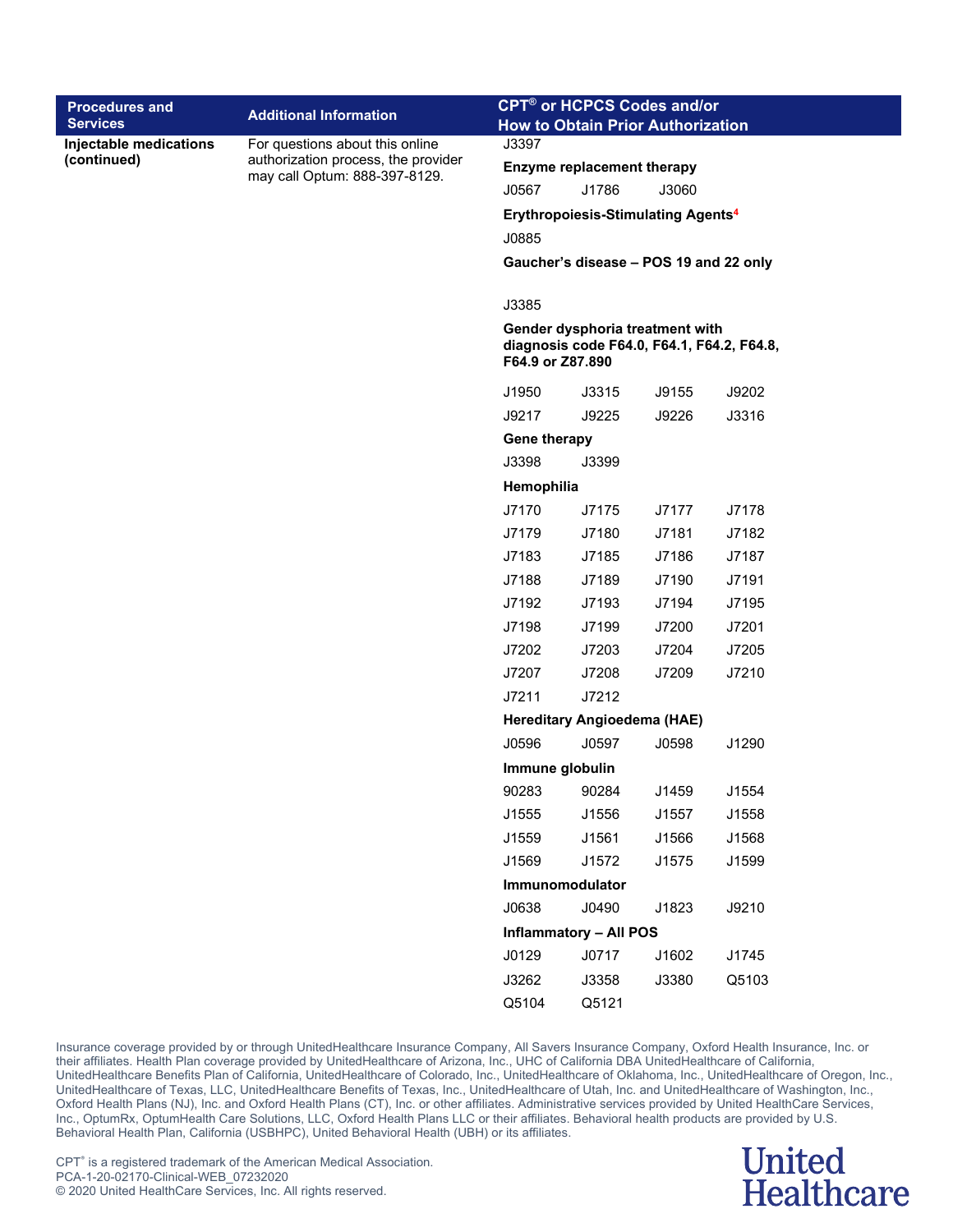|                                          | <b>CPT<sup>®</sup> or HCPCS Codes and/or</b> |                                                                                                                                                                                                                                                                                                                                                                                                                                                                                                                                                                                                                                                                                                                                                                                                                                                                                                  |                                                                  |       |                                                                                                                                                                          |  |  |  |
|------------------------------------------|----------------------------------------------|--------------------------------------------------------------------------------------------------------------------------------------------------------------------------------------------------------------------------------------------------------------------------------------------------------------------------------------------------------------------------------------------------------------------------------------------------------------------------------------------------------------------------------------------------------------------------------------------------------------------------------------------------------------------------------------------------------------------------------------------------------------------------------------------------------------------------------------------------------------------------------------------------|------------------------------------------------------------------|-------|--------------------------------------------------------------------------------------------------------------------------------------------------------------------------|--|--|--|
| <b>Procedures and</b><br><b>Services</b> | <b>Additional Information</b>                |                                                                                                                                                                                                                                                                                                                                                                                                                                                                                                                                                                                                                                                                                                                                                                                                                                                                                                  |                                                                  |       |                                                                                                                                                                          |  |  |  |
| Injectable medications                   |                                              |                                                                                                                                                                                                                                                                                                                                                                                                                                                                                                                                                                                                                                                                                                                                                                                                                                                                                                  | <b>How to Obtain Prior Authorization</b><br><b>Miscellaneous</b> |       |                                                                                                                                                                          |  |  |  |
| (continued)                              |                                              | J0584                                                                                                                                                                                                                                                                                                                                                                                                                                                                                                                                                                                                                                                                                                                                                                                                                                                                                            | J1301                                                            | J1746 | J2507                                                                                                                                                                    |  |  |  |
|                                          |                                              | J3111                                                                                                                                                                                                                                                                                                                                                                                                                                                                                                                                                                                                                                                                                                                                                                                                                                                                                            | J3245                                                            |       |                                                                                                                                                                          |  |  |  |
|                                          |                                              | <b>Multiple sclerosis</b>                                                                                                                                                                                                                                                                                                                                                                                                                                                                                                                                                                                                                                                                                                                                                                                                                                                                        |                                                                  |       |                                                                                                                                                                          |  |  |  |
|                                          |                                              | J0202                                                                                                                                                                                                                                                                                                                                                                                                                                                                                                                                                                                                                                                                                                                                                                                                                                                                                            | J2323                                                            | J2350 |                                                                                                                                                                          |  |  |  |
|                                          |                                              | <b>Opioid addiction</b>                                                                                                                                                                                                                                                                                                                                                                                                                                                                                                                                                                                                                                                                                                                                                                                                                                                                          |                                                                  |       |                                                                                                                                                                          |  |  |  |
|                                          |                                              | J0570                                                                                                                                                                                                                                                                                                                                                                                                                                                                                                                                                                                                                                                                                                                                                                                                                                                                                            | Q9991                                                            | Q9992 |                                                                                                                                                                          |  |  |  |
|                                          |                                              | <b>Rituximab</b>                                                                                                                                                                                                                                                                                                                                                                                                                                                                                                                                                                                                                                                                                                                                                                                                                                                                                 |                                                                  |       |                                                                                                                                                                          |  |  |  |
|                                          |                                              | J9311                                                                                                                                                                                                                                                                                                                                                                                                                                                                                                                                                                                                                                                                                                                                                                                                                                                                                            | J9312                                                            | Q5115 | Q5119                                                                                                                                                                    |  |  |  |
|                                          |                                              |                                                                                                                                                                                                                                                                                                                                                                                                                                                                                                                                                                                                                                                                                                                                                                                                                                                                                                  | Sickle Cell disease                                              |       |                                                                                                                                                                          |  |  |  |
|                                          |                                              | J0791                                                                                                                                                                                                                                                                                                                                                                                                                                                                                                                                                                                                                                                                                                                                                                                                                                                                                            |                                                                  |       |                                                                                                                                                                          |  |  |  |
|                                          |                                              |                                                                                                                                                                                                                                                                                                                                                                                                                                                                                                                                                                                                                                                                                                                                                                                                                                                                                                  | Sodium hyaluronate                                               |       |                                                                                                                                                                          |  |  |  |
|                                          |                                              | J7320                                                                                                                                                                                                                                                                                                                                                                                                                                                                                                                                                                                                                                                                                                                                                                                                                                                                                            | J7321                                                            | J7322 | J7324                                                                                                                                                                    |  |  |  |
|                                          |                                              | J7325                                                                                                                                                                                                                                                                                                                                                                                                                                                                                                                                                                                                                                                                                                                                                                                                                                                                                            | J7326                                                            | J7327 | J7329                                                                                                                                                                    |  |  |  |
|                                          |                                              | J7331                                                                                                                                                                                                                                                                                                                                                                                                                                                                                                                                                                                                                                                                                                                                                                                                                                                                                            | J7332                                                            |       |                                                                                                                                                                          |  |  |  |
|                                          |                                              |                                                                                                                                                                                                                                                                                                                                                                                                                                                                                                                                                                                                                                                                                                                                                                                                                                                                                                  | Therapeutic Radiopharmaceuticals <sup>2</sup>                    |       |                                                                                                                                                                          |  |  |  |
|                                          |                                              | A9513                                                                                                                                                                                                                                                                                                                                                                                                                                                                                                                                                                                                                                                                                                                                                                                                                                                                                            | A9590                                                            | A9606 | A9699                                                                                                                                                                    |  |  |  |
|                                          |                                              |                                                                                                                                                                                                                                                                                                                                                                                                                                                                                                                                                                                                                                                                                                                                                                                                                                                                                                  | Unclassified and temporary codes <sup>1</sup>                    |       |                                                                                                                                                                          |  |  |  |
|                                          |                                              | C9071                                                                                                                                                                                                                                                                                                                                                                                                                                                                                                                                                                                                                                                                                                                                                                                                                                                                                            | C9399                                                            | J3490 | J3590                                                                                                                                                                    |  |  |  |
|                                          |                                              | factors <sup>3</sup>                                                                                                                                                                                                                                                                                                                                                                                                                                                                                                                                                                                                                                                                                                                                                                                                                                                                             | White blood cell colony-stimulating                              |       |                                                                                                                                                                          |  |  |  |
|                                          |                                              | J1442                                                                                                                                                                                                                                                                                                                                                                                                                                                                                                                                                                                                                                                                                                                                                                                                                                                                                            | J1447                                                            | J2505 | Q5101                                                                                                                                                                    |  |  |  |
|                                          |                                              | Q5108                                                                                                                                                                                                                                                                                                                                                                                                                                                                                                                                                                                                                                                                                                                                                                                                                                                                                            | Q5110                                                            | Q5111 | Q5120                                                                                                                                                                    |  |  |  |
|                                          |                                              | Q5122                                                                                                                                                                                                                                                                                                                                                                                                                                                                                                                                                                                                                                                                                                                                                                                                                                                                                            |                                                                  |       | Please check our Review at Launch for New to Market                                                                                                                      |  |  |  |
|                                          |                                              | Medications policy for the most up-to-date information on drugs<br>newly approved by the Food & Drug Administration (FDA) and<br>included on our Review at Launch Medication List.<br>Predetermination is highly recommended for the drugs on the<br>list. The Review at Launch for New to Market Medications policy<br>is available at UHCprovider.com > Menu > Policies and<br>Protocols > Commercial Policies > Medical & Drug Policies and<br>Determination Guidelines for UnitedHealthcare Commercial<br>Plans.<br>1 For unclassified and temporary codes C9399, J3490, and<br>J3590 prior authorization is only required for Cutaquig <sup>®</sup> ,<br>Revcovi™, and Riabni™<br>2 For prior authorization, please submit requests online by using<br>the Prior Authorization and Notification tool on Link. Go to<br><b>UHCprovider.com</b> and click on the Link button in the top right |                                                                  |       |                                                                                                                                                                          |  |  |  |
|                                          |                                              |                                                                                                                                                                                                                                                                                                                                                                                                                                                                                                                                                                                                                                                                                                                                                                                                                                                                                                  |                                                                  |       | corner. Then, select the Specialty Pharmacy Transactions tile<br>on your Link dashboard. Or, call 888-397-8129.<br>3 For codes J1442, J1447, J2505, Q5101, Q5108, Q5110, |  |  |  |



Q5111, Q5120 and Q5122, prior authorization is required for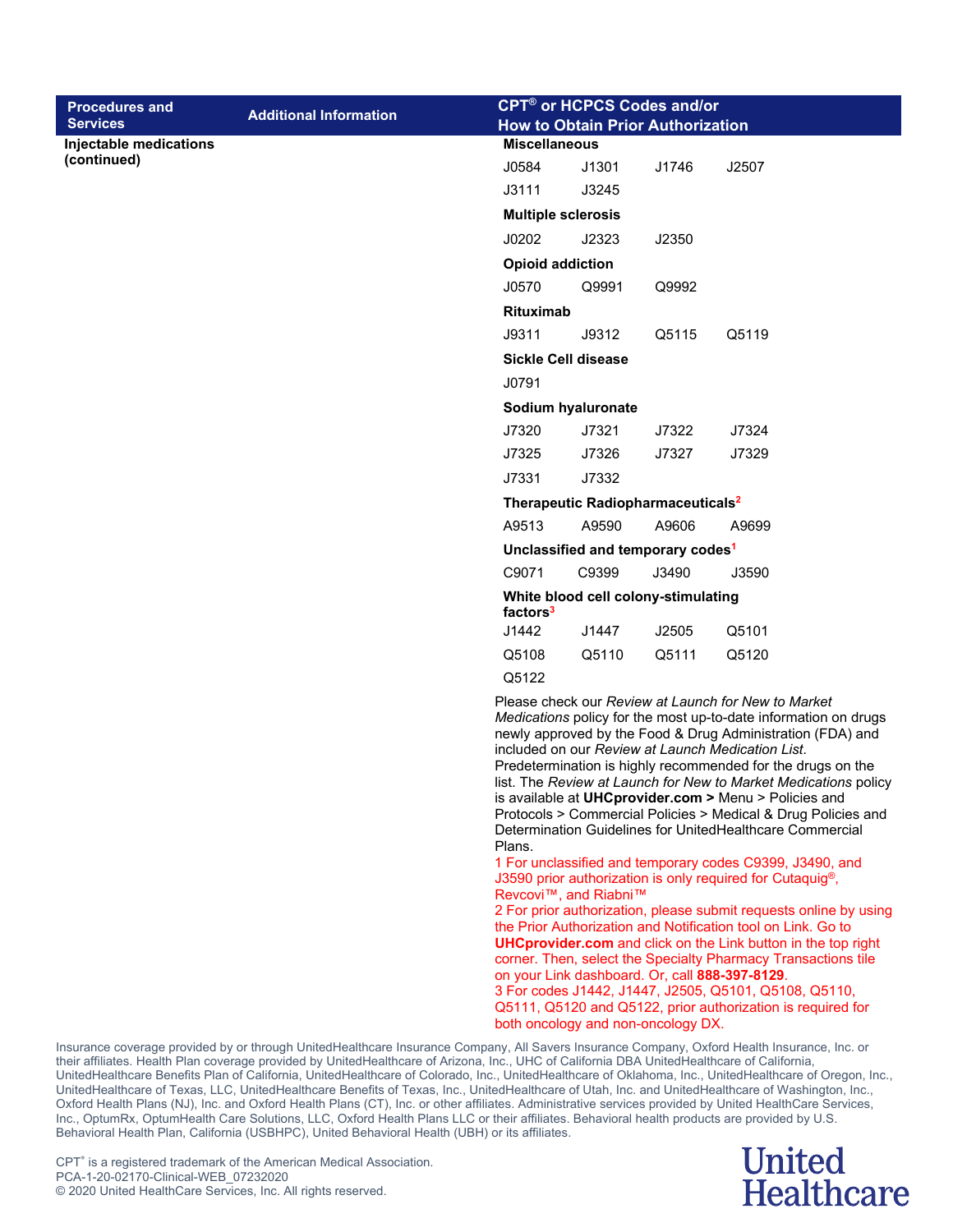| <b>Procedures and</b><br><b>Services</b>                                                                                                    | <b>Additional Information</b>                                                                                                                                                                                                                                                                                                                                                                                                                                                                                                                                                                                                                                                                                                                                                                                                                                                                                                                                                                                                                                          | <b>CPT<sup>®</sup> or HCPCS Codes and/or</b><br><b>How to Obtain Prior Authorization</b>                                                                                                                                                                                                                                                                                                           |
|---------------------------------------------------------------------------------------------------------------------------------------------|------------------------------------------------------------------------------------------------------------------------------------------------------------------------------------------------------------------------------------------------------------------------------------------------------------------------------------------------------------------------------------------------------------------------------------------------------------------------------------------------------------------------------------------------------------------------------------------------------------------------------------------------------------------------------------------------------------------------------------------------------------------------------------------------------------------------------------------------------------------------------------------------------------------------------------------------------------------------------------------------------------------------------------------------------------------------|----------------------------------------------------------------------------------------------------------------------------------------------------------------------------------------------------------------------------------------------------------------------------------------------------------------------------------------------------------------------------------------------------|
| Injectable medications<br>(continued)                                                                                                       |                                                                                                                                                                                                                                                                                                                                                                                                                                                                                                                                                                                                                                                                                                                                                                                                                                                                                                                                                                                                                                                                        | For oncology DX, please see Cancer supportive care section<br>above.<br>For non-oncology DX, submit online at <b>UHCProvider.com</b> ><br>Link > Specialty Pharmacy Transactions tile on your link<br>dashboard or call<br>888-397-8129.<br>4 For code J0885, prior authorization is required for both<br>oncology and non-oncology DX.<br>Prior authorization is not required for ESRD diagnosis. |
| Inpatient admissions-<br>post acute services                                                                                                | Prior authorization and notification<br>of admission date required for<br>these facilities providing post-acute<br>inpatient services:<br>Acute care hospitals<br>$\bullet$<br>Acute inpatient<br>$\bullet$<br>rehabilitation<br>Critical access hospitals<br>$\bullet$<br>Long-term acute care<br>$\bullet$<br>hospitals<br>Skilled nursing facilities                                                                                                                                                                                                                                                                                                                                                                                                                                                                                                                                                                                                                                                                                                                |                                                                                                                                                                                                                                                                                                                                                                                                    |
| <b>MR-guided focused</b><br>ultrasound (MRgFUS) to<br>treat uterine fibroid<br>MR-guided focused<br>ultrasound procedures<br>and treatments | Prior authorization required.<br>MR-guided focused ultrasound is a<br>covered service for certain benefit<br>plans, subject to the terms and<br>conditions of those benefit plans,<br>which generally are as follows:<br>A physician and/or facility must<br>confirm coverage of the service<br>for the member.<br>A hospital and/or facility must be<br>contracted with UnitedHealthcare.<br>Members have no out-of-network<br>benefits for MRgFUS.<br>A member must consent in writing<br>to the procedure acknowledging<br>that UnitedHealthcare doesn't<br>believe sufficient clinical evidence<br>has been published in peer-<br>reviewed medical literature to<br>conclude the service is safe and/or<br>effective.<br>A member must agree in writing to<br>not hold UnitedHealthcare<br>responsible if they're not satisfied<br>with the results.<br>A physician and facility must have<br>demonstrated experience and<br>expertise in MRgFUS as<br>determined by UnitedHealthcare.<br>A physician and facility must follow<br>FDA-labeled indications for use. | 0072T<br>0071T                                                                                                                                                                                                                                                                                                                                                                                     |

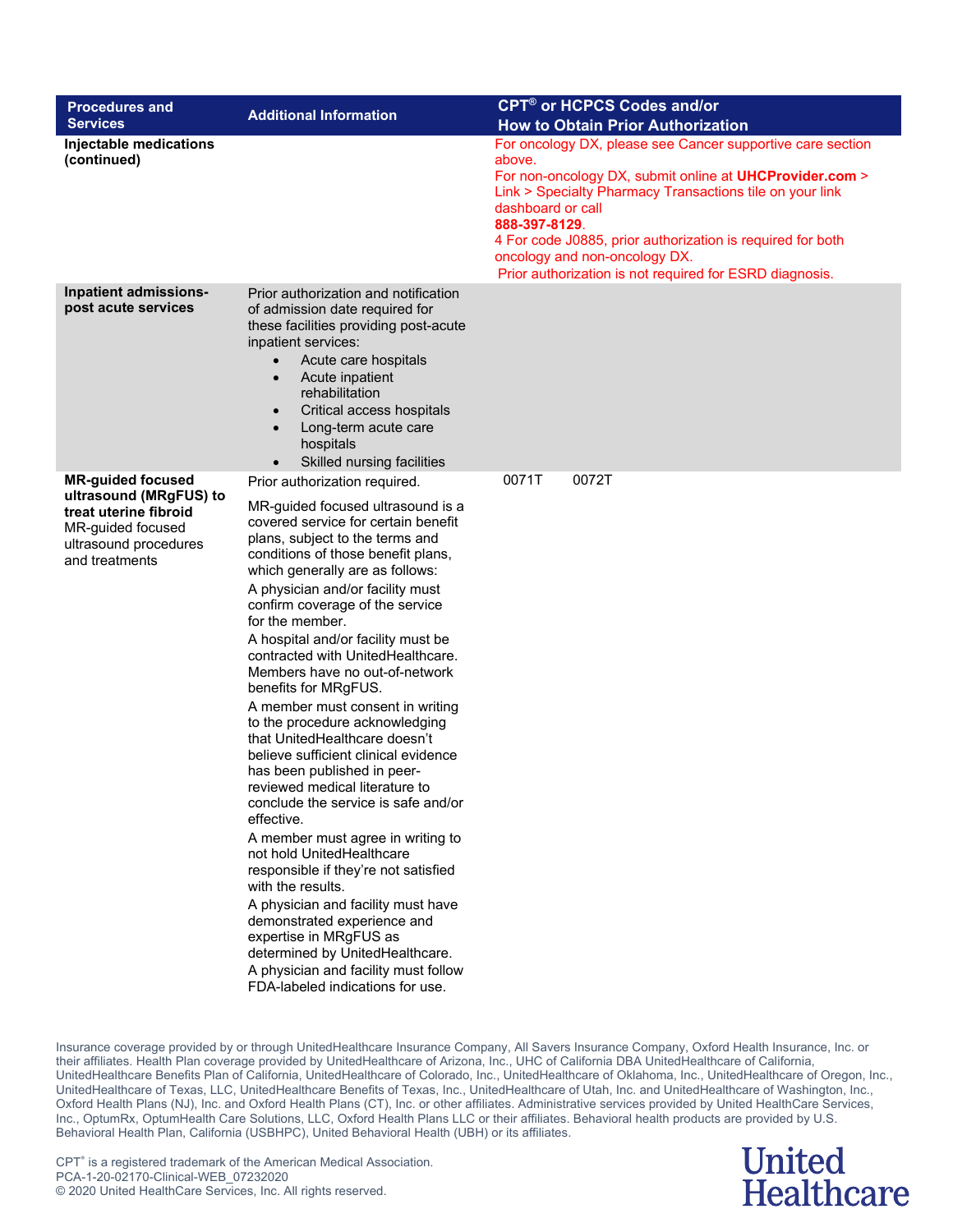| <b>Procedures and</b>                                                                                                                                                                                                                           | <b>Additional Information</b>                                                                                                                                                                                                                                                                                                                                                           |                                                                                                                                                                                                                                                                                                                                    | <b>CPT<sup>®</sup> or HCPCS Codes and/or</b> |       |       |  |  |
|-------------------------------------------------------------------------------------------------------------------------------------------------------------------------------------------------------------------------------------------------|-----------------------------------------------------------------------------------------------------------------------------------------------------------------------------------------------------------------------------------------------------------------------------------------------------------------------------------------------------------------------------------------|------------------------------------------------------------------------------------------------------------------------------------------------------------------------------------------------------------------------------------------------------------------------------------------------------------------------------------|----------------------------------------------|-------|-------|--|--|
| <b>Services</b>                                                                                                                                                                                                                                 |                                                                                                                                                                                                                                                                                                                                                                                         |                                                                                                                                                                                                                                                                                                                                    | <b>How to Obtain Prior Authorization</b>     |       |       |  |  |
| Non-emergency air<br>transport<br>Non-urgent ambulance<br>transportation by air<br>between specified<br>locations                                                                                                                               | Prior authorization required.                                                                                                                                                                                                                                                                                                                                                           | A0430<br>S9960                                                                                                                                                                                                                                                                                                                     | A0431<br>S9961                               | A0435 | A0436 |  |  |
| <b>Orthognathic surgery</b>                                                                                                                                                                                                                     | Prior authorization required.                                                                                                                                                                                                                                                                                                                                                           | 21121                                                                                                                                                                                                                                                                                                                              | 21123                                        | 21125 | 21127 |  |  |
| Treatment of maxillofacial                                                                                                                                                                                                                      |                                                                                                                                                                                                                                                                                                                                                                                         | 21141                                                                                                                                                                                                                                                                                                                              | 21142                                        | 21143 | 21145 |  |  |
| functional impairment                                                                                                                                                                                                                           |                                                                                                                                                                                                                                                                                                                                                                                         | 21146                                                                                                                                                                                                                                                                                                                              | 21147                                        | 21150 | 21151 |  |  |
|                                                                                                                                                                                                                                                 |                                                                                                                                                                                                                                                                                                                                                                                         | 21154                                                                                                                                                                                                                                                                                                                              | 21155                                        | 21159 | 21160 |  |  |
|                                                                                                                                                                                                                                                 |                                                                                                                                                                                                                                                                                                                                                                                         | 21188                                                                                                                                                                                                                                                                                                                              | 21193                                        | 21194 | 21195 |  |  |
|                                                                                                                                                                                                                                                 |                                                                                                                                                                                                                                                                                                                                                                                         | 21196                                                                                                                                                                                                                                                                                                                              | 21198                                        | 21199 | 21206 |  |  |
|                                                                                                                                                                                                                                                 |                                                                                                                                                                                                                                                                                                                                                                                         | 21208                                                                                                                                                                                                                                                                                                                              | 21209                                        | 21210 | 21215 |  |  |
|                                                                                                                                                                                                                                                 |                                                                                                                                                                                                                                                                                                                                                                                         | 21240                                                                                                                                                                                                                                                                                                                              | 21242                                        | 21244 | 21245 |  |  |
|                                                                                                                                                                                                                                                 |                                                                                                                                                                                                                                                                                                                                                                                         | 21246                                                                                                                                                                                                                                                                                                                              | 21247                                        | 21248 | 21249 |  |  |
|                                                                                                                                                                                                                                                 |                                                                                                                                                                                                                                                                                                                                                                                         | 21255                                                                                                                                                                                                                                                                                                                              | 21296                                        | 21299 |       |  |  |
| <b>Orthotics</b>                                                                                                                                                                                                                                | Prior authorization required for                                                                                                                                                                                                                                                                                                                                                        | L0220                                                                                                                                                                                                                                                                                                                              | L0480                                        | L0482 | L0484 |  |  |
|                                                                                                                                                                                                                                                 | orthotics codes listed with a retail<br>purchase or cumulative rental cost<br>of more than \$1,000.                                                                                                                                                                                                                                                                                     | L0486                                                                                                                                                                                                                                                                                                                              | L0636                                        | L0638 | L1640 |  |  |
|                                                                                                                                                                                                                                                 |                                                                                                                                                                                                                                                                                                                                                                                         | L1680                                                                                                                                                                                                                                                                                                                              | L1685                                        | L1700 | L1710 |  |  |
|                                                                                                                                                                                                                                                 |                                                                                                                                                                                                                                                                                                                                                                                         | L1720                                                                                                                                                                                                                                                                                                                              | L1755                                        | L1844 | L1846 |  |  |
|                                                                                                                                                                                                                                                 |                                                                                                                                                                                                                                                                                                                                                                                         | L2005                                                                                                                                                                                                                                                                                                                              | L2020                                        | L2034 | L2036 |  |  |
|                                                                                                                                                                                                                                                 |                                                                                                                                                                                                                                                                                                                                                                                         | L2037                                                                                                                                                                                                                                                                                                                              | L2038                                        | L2330 | L3251 |  |  |
|                                                                                                                                                                                                                                                 |                                                                                                                                                                                                                                                                                                                                                                                         | L3253                                                                                                                                                                                                                                                                                                                              | L3485                                        | L3766 | L3900 |  |  |
|                                                                                                                                                                                                                                                 |                                                                                                                                                                                                                                                                                                                                                                                         | L3901                                                                                                                                                                                                                                                                                                                              | L3904                                        | L3961 | L3971 |  |  |
|                                                                                                                                                                                                                                                 |                                                                                                                                                                                                                                                                                                                                                                                         | L3975                                                                                                                                                                                                                                                                                                                              | L3976                                        | L3977 |       |  |  |
| <b>Out-of-network services</b><br>A referral from a network<br>physician or health care<br>provider to a hospital,<br>physician or other health<br>care provider who isn't<br>contracted with<br>UnitedHealthcare of the<br><b>River Valley</b> | Prior authorization required.<br>Please note that your agreement<br>with UnitedHealthcare of the River<br>Valley may include restrictions on<br>directing members outside of the<br>health plan service area.<br>Members who use non-network<br>physicians, health care<br>professionals or facilities may have<br>increased out-of-pocket expenses<br>or no coverage.                  |                                                                                                                                                                                                                                                                                                                                    |                                              |       |       |  |  |
| <b>Physical</b><br><b>Therapy/Occupational</b><br>Therapy (PT/OT)                                                                                                                                                                               | Physical therapy and/or<br>occupational therapy visits<br>performed by care providers<br>contracted by Optum Physical<br>Health require prior authorization,<br>which includes the plan member's<br>initial evaluation. After the initial<br>visit, care providers must complete<br>and submit a Patient Summary<br>Form (PSF) through the<br>OptumHealth Physical Health<br>website at | For specific information on prior authorization requirements<br>based upon Provider Specialty or for network status inquiries,<br>please access the Optum Provider Portal:<br>myoptumhealthphysicalhealth.com > Tools and Resources<br>and use the UHC Quick Group Check. Or, call OptumHealth<br>Physical Health at 888-329-5182. |                                              |       |       |  |  |

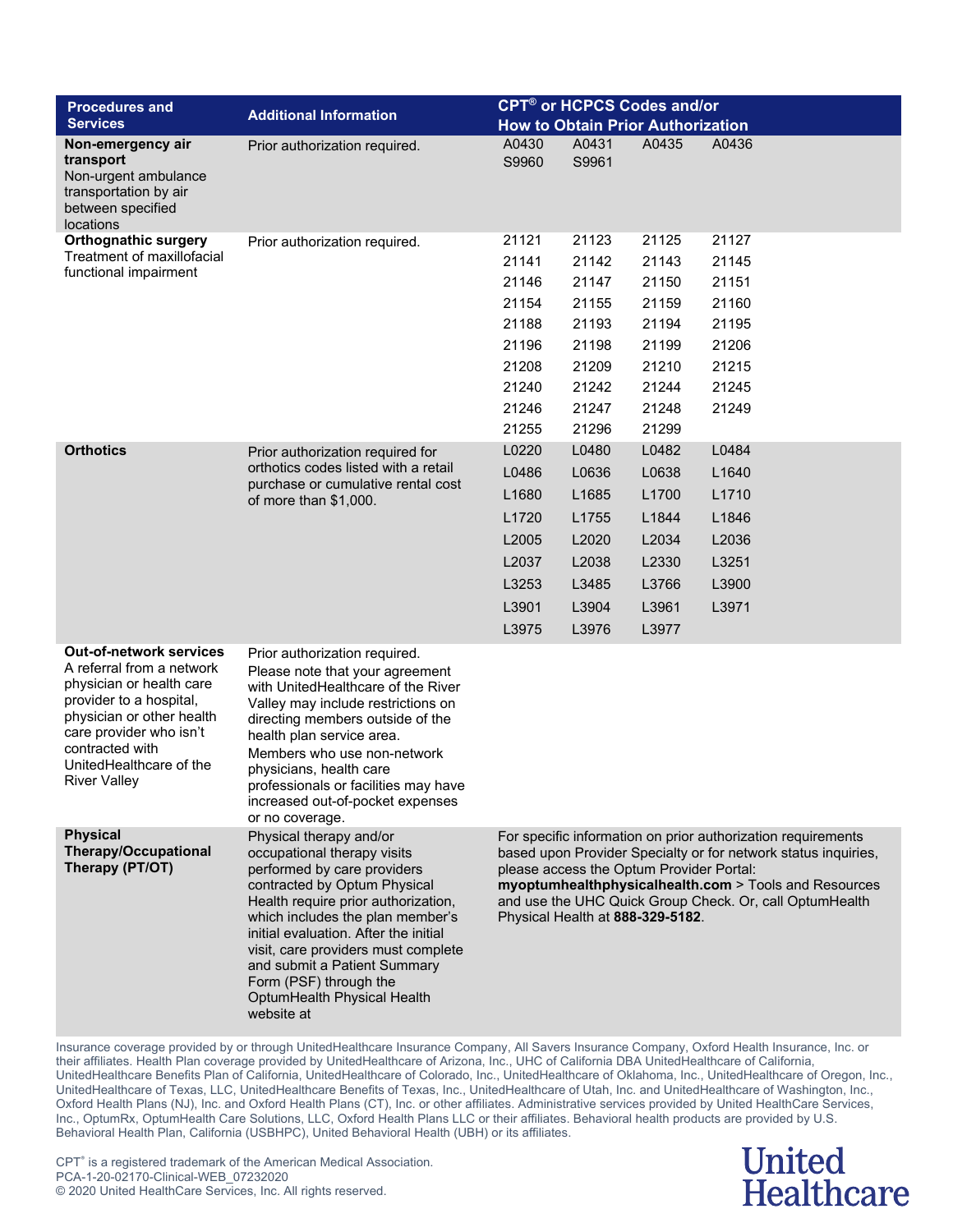| <b>Procedures and</b><br><b>Services</b>                                                                                                                                                                                            | <b>Additional Information</b>                                                                                                                                                                                          | <b>CPT<sup>®</sup> or HCPCS Codes and/or</b><br><b>How to Obtain Prior Authorization</b> |                    |                    |                                                           |  |
|-------------------------------------------------------------------------------------------------------------------------------------------------------------------------------------------------------------------------------------|------------------------------------------------------------------------------------------------------------------------------------------------------------------------------------------------------------------------|------------------------------------------------------------------------------------------|--------------------|--------------------|-----------------------------------------------------------|--|
| <b>Physical</b><br><b>Therapy/Occupational</b><br>Therapy (PT/OT)<br>(continued)                                                                                                                                                    | myoptumhealthphysicalhealth.com.<br>PSFs should be sent within three<br>days of initiating a plan member's<br>treatment and must be received<br>within 10 days from the initial date<br>of service listed on the form. |                                                                                          |                    |                    |                                                           |  |
| <b>Potentially unproven</b>                                                                                                                                                                                                         | Prior authorization required                                                                                                                                                                                           | 26340                                                                                    | 33361              | 33362              | 33363                                                     |  |
| services (including                                                                                                                                                                                                                 |                                                                                                                                                                                                                        | 33364                                                                                    | 33365              | 33366              | 33369                                                     |  |
| experimental/<br>investigational and/or<br>linked services)<br>Services, including<br>medications, determined to<br>be ineffective in treating a<br>medical condition and/or to<br>have no beneficial effect on<br>health outcomes. |                                                                                                                                                                                                                        | 33477                                                                                    | 36514              | 64722              | A9274                                                     |  |
| Determination made when<br>there's insufficient clinical<br>evidence from well-<br>conducted randomized<br>controlled trials or cohort<br>studies in the prevailing<br>published, peer-reviewed<br>medical literature               |                                                                                                                                                                                                                        |                                                                                          |                    |                    |                                                           |  |
| <b>Pregnancy</b>                                                                                                                                                                                                                    | Voluntary notification for case and                                                                                                                                                                                    |                                                                                          |                    |                    | Upon confirmation of pregnancy, please notify us for ICD- |  |
|                                                                                                                                                                                                                                     | disease management enrollment:                                                                                                                                                                                         | 10-CM codes:                                                                             |                    |                    |                                                           |  |
|                                                                                                                                                                                                                                     |                                                                                                                                                                                                                        | O09.00<br>O09.10                                                                         | O09.01<br>O09.11   | O09.02<br>O09.12   | O09.03<br>O09.13                                          |  |
|                                                                                                                                                                                                                                     | Please provide us with voluntary                                                                                                                                                                                       | O09.211                                                                                  | O09.212            | O09.213            | O09.219                                                   |  |
|                                                                                                                                                                                                                                     | notification of a pregnancy<br>diagnosis. Notification allows                                                                                                                                                          | O09.291                                                                                  | O09.292            | O09.293            | O09.299                                                   |  |
|                                                                                                                                                                                                                                     | UnitedHealthcare of the River                                                                                                                                                                                          | O09.30                                                                                   | O09.31             | O09.32             | O09.33                                                    |  |
|                                                                                                                                                                                                                                     | Valley to enroll a pregnant member                                                                                                                                                                                     | O09.40                                                                                   | O09.41             | O09.42             | O09.43                                                    |  |
|                                                                                                                                                                                                                                     | in the Healthy Pregnancy Program,                                                                                                                                                                                      | O09.511                                                                                  | O09.512            | O09.513            | O09.519                                                   |  |
|                                                                                                                                                                                                                                     | our case and disease management                                                                                                                                                                                        | O09.521                                                                                  | O09.522            | O09.523            | O09.529                                                   |  |
|                                                                                                                                                                                                                                     | program, before their baby's                                                                                                                                                                                           | O09.611                                                                                  | O09.612            | O09.613            | O09.619                                                   |  |
|                                                                                                                                                                                                                                     | arrival. As part of these programs,                                                                                                                                                                                    | O09.621                                                                                  | O09.622            | O09.623            | O09.629                                                   |  |
|                                                                                                                                                                                                                                     | members will have access to the<br>Healthy Pregnancy app and other                                                                                                                                                     | O09.70                                                                                   | O09.71             | O09.72             | O09.73                                                    |  |
|                                                                                                                                                                                                                                     | available resources. Voluntary                                                                                                                                                                                         | O09.891<br>O09.90                                                                        | O09.892<br>O09.91  | O09.893<br>O09.92  | O09.899<br>O09.93                                         |  |
|                                                                                                                                                                                                                                     | notification doesn't indicate or                                                                                                                                                                                       | O12.00                                                                                   | O12.01             | O12.02             | O12.03                                                    |  |
|                                                                                                                                                                                                                                     | imply coverage, which is                                                                                                                                                                                               | O12.10                                                                                   | 012.11             | 012.12             | 012.13                                                    |  |
|                                                                                                                                                                                                                                     | determined according to the                                                                                                                                                                                            | O12.20                                                                                   | 012.21             | O12.22             | O12.23                                                    |  |
|                                                                                                                                                                                                                                     | member's benefit plan.                                                                                                                                                                                                 | O21.0                                                                                    | O21.1              | O21.8              | O21.9                                                     |  |
|                                                                                                                                                                                                                                     |                                                                                                                                                                                                                        | O24.011                                                                                  | O24.012            | O24.013            | O24.111                                                   |  |
|                                                                                                                                                                                                                                     | Please notify us only once per                                                                                                                                                                                         | O24.112                                                                                  | O24.113            | O24.311            | O24.312                                                   |  |
|                                                                                                                                                                                                                                     | pregnancy. We're not requesting<br>notification for ancillary services,                                                                                                                                                | O24.313                                                                                  | O24.811            | O24.812            | O24.813                                                   |  |
|                                                                                                                                                                                                                                     | such as ultrasound and lab work.                                                                                                                                                                                       | O24.911                                                                                  | O24.912            | O24.913            | O26.00                                                    |  |
|                                                                                                                                                                                                                                     |                                                                                                                                                                                                                        | O26.01                                                                                   | O26.02             | O26.03             | O26.831                                                   |  |
|                                                                                                                                                                                                                                     | After notification, please contact                                                                                                                                                                                     | O26.832                                                                                  | O26.833            | O26.839            | O30.001                                                   |  |
|                                                                                                                                                                                                                                     | us if the member is no longer                                                                                                                                                                                          | O30.002<br>O30.013                                                                       | O30.003<br>O30.031 | O30.011<br>O30.032 | O30.012<br>O30.033                                        |  |
|                                                                                                                                                                                                                                     | appropriate for the Healthy                                                                                                                                                                                            | O30.041                                                                                  | O30.042            | O30.043            | O30.091                                                   |  |
|                                                                                                                                                                                                                                     | Pregnancy Program - for example,                                                                                                                                                                                       | O30.092                                                                                  | O30.093            | O30.101            | O30.102                                                   |  |
|                                                                                                                                                                                                                                     | if a pregnancy is terminated.                                                                                                                                                                                          | O30.103                                                                                  | O30.111            | O30.112            | O30.113                                                   |  |

> **United Healthcare**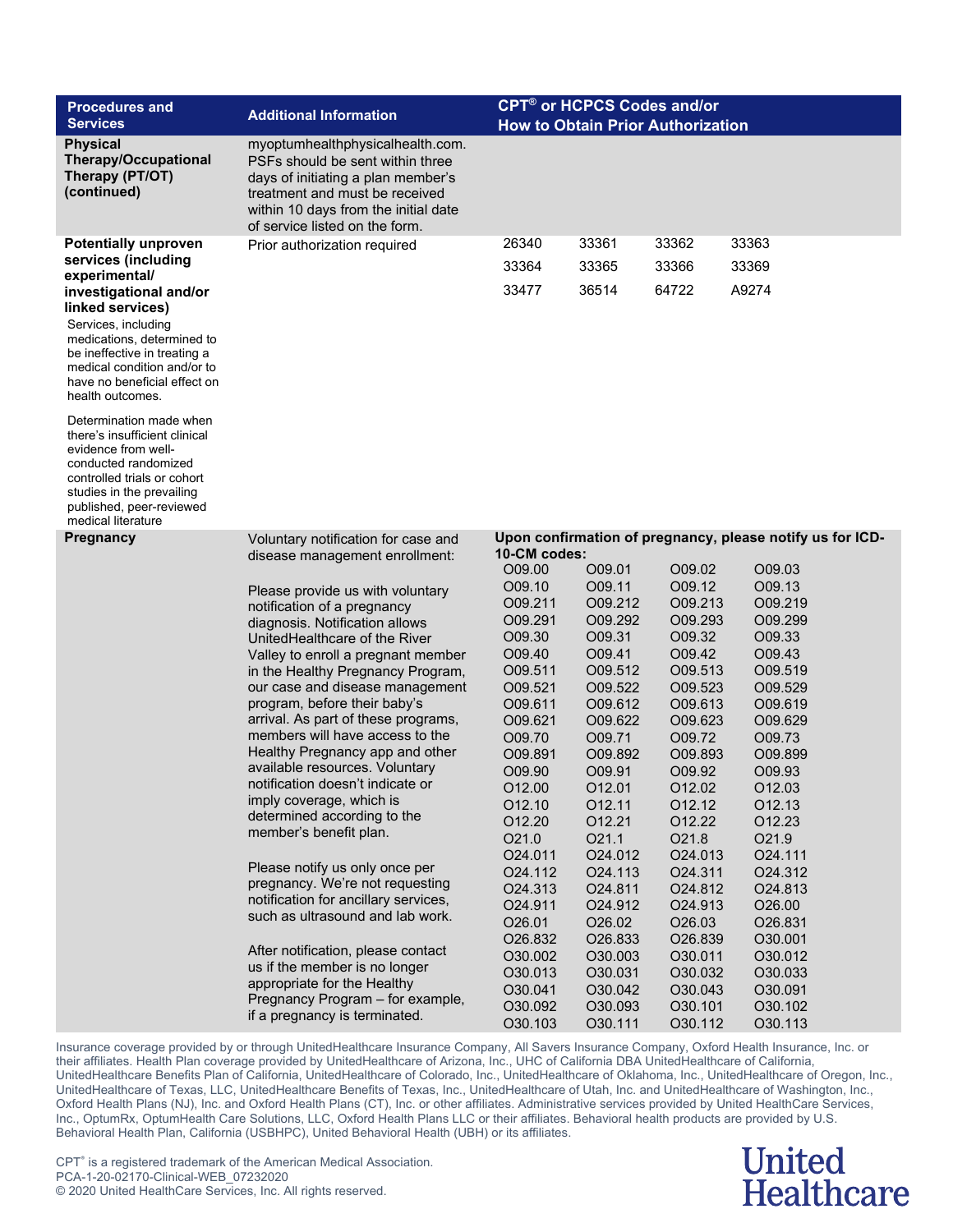| <b>Procedures and</b>        |                                                             |                                                                                                                                  | <b>CPT<sup>®</sup> or HCPCS Codes and/or</b>                                                                              |                                                                                                                           |                                                                                                                          |  |
|------------------------------|-------------------------------------------------------------|----------------------------------------------------------------------------------------------------------------------------------|---------------------------------------------------------------------------------------------------------------------------|---------------------------------------------------------------------------------------------------------------------------|--------------------------------------------------------------------------------------------------------------------------|--|
| <b>Services</b>              | <b>Additional Information</b>                               | <b>How to Obtain Prior Authorization</b>                                                                                         |                                                                                                                           |                                                                                                                           |                                                                                                                          |  |
| <b>Pregnancy (continued)</b> |                                                             | O30.121<br>O30.192<br>O30.203<br>O30.221<br>O30.292<br>O30.93<br>O47.1<br>O60.03<br>O99.280<br>Z34.00<br>Z34.80<br>Z34.90<br>Z36 | O30.122<br>O30.193<br>O30.211<br>O30.222<br>O30.293<br>O47.00<br>O47.9<br>O99.011<br>O99.89<br>Z34.01<br>Z34.81<br>Z34.91 | O30.123<br>O30.201<br>O30.212<br>O30.223<br>O30.91<br>O47.02<br>O60.00<br>O99.012<br>Z32.01<br>Z34.02<br>Z34.82<br>Z34.92 | O30.191<br>O30.202<br>O30.213<br>O30.291<br>O30.92<br>O47.03<br>O60.02<br>O99.013<br>Z33.1<br>Z34.03<br>Z34.83<br>Z34.93 |  |
| <b>Prosthetics</b>           | Prior authorization required only for                       | L5010                                                                                                                            | L5020                                                                                                                     | L5050                                                                                                                     | L5060                                                                                                                    |  |
|                              | prosthetic codes listed with a retail                       | L5100                                                                                                                            | L5105                                                                                                                     | L5150                                                                                                                     | L5160                                                                                                                    |  |
|                              | purchase or cumulative rental cost<br>of more than \$1,000. | L5200                                                                                                                            | L5210                                                                                                                     | L5230                                                                                                                     | L5250                                                                                                                    |  |
|                              |                                                             | L5270                                                                                                                            | L5280                                                                                                                     | L5301                                                                                                                     | L5321                                                                                                                    |  |
|                              |                                                             | L5331                                                                                                                            | L5400                                                                                                                     | L5420                                                                                                                     | L5530                                                                                                                    |  |
|                              |                                                             | L5535                                                                                                                            | L5540                                                                                                                     | L5585                                                                                                                     | L5590                                                                                                                    |  |
|                              |                                                             | L5616                                                                                                                            | L5639                                                                                                                     | L5643                                                                                                                     | L5649                                                                                                                    |  |
|                              |                                                             | L5651                                                                                                                            | L5681                                                                                                                     | L5683                                                                                                                     | L5703                                                                                                                    |  |
|                              |                                                             | L5707                                                                                                                            | L5724                                                                                                                     | L5726                                                                                                                     | L5728                                                                                                                    |  |
|                              |                                                             | L5780                                                                                                                            | L5795                                                                                                                     | L5814                                                                                                                     | L5818                                                                                                                    |  |
|                              |                                                             | L5822                                                                                                                            | L5824                                                                                                                     | L5826                                                                                                                     | L5828                                                                                                                    |  |
|                              |                                                             | L5830                                                                                                                            | L5840                                                                                                                     | L5845                                                                                                                     | L5848                                                                                                                    |  |
|                              |                                                             | L5856                                                                                                                            | L5858                                                                                                                     | L5930                                                                                                                     | L5960                                                                                                                    |  |
|                              |                                                             | L5966                                                                                                                            | L5968                                                                                                                     | L5973                                                                                                                     | L5979                                                                                                                    |  |
|                              |                                                             | L5980                                                                                                                            | L5981                                                                                                                     | L5987                                                                                                                     | L5988                                                                                                                    |  |
|                              |                                                             | L5990                                                                                                                            | L6000                                                                                                                     | L6010                                                                                                                     | L6020                                                                                                                    |  |
|                              |                                                             | L6026                                                                                                                            | L6050                                                                                                                     | L6055                                                                                                                     | L6120                                                                                                                    |  |
|                              |                                                             | L6130                                                                                                                            | L6200                                                                                                                     | L6205                                                                                                                     | L6310                                                                                                                    |  |
|                              |                                                             | L6320                                                                                                                            | L6350                                                                                                                     | L6360                                                                                                                     | L6370                                                                                                                    |  |
|                              |                                                             | L6400                                                                                                                            | L6450                                                                                                                     | L6570                                                                                                                     | L6580                                                                                                                    |  |
|                              |                                                             | L6582                                                                                                                            | L6584                                                                                                                     | L6586                                                                                                                     | L6588                                                                                                                    |  |
|                              |                                                             | L6590                                                                                                                            | L6621                                                                                                                     | L6624                                                                                                                     | L6638                                                                                                                    |  |
|                              |                                                             | L6648                                                                                                                            | L6693                                                                                                                     | L6696                                                                                                                     | L6697                                                                                                                    |  |
|                              |                                                             | L6707                                                                                                                            | L6881                                                                                                                     | L6882                                                                                                                     | L6884                                                                                                                    |  |
|                              |                                                             | L6885                                                                                                                            | L6900                                                                                                                     | L6905                                                                                                                     | L6910                                                                                                                    |  |
|                              |                                                             | L6920                                                                                                                            | L6925                                                                                                                     | L6930                                                                                                                     | L6935                                                                                                                    |  |
|                              |                                                             | L6940                                                                                                                            | L6945                                                                                                                     | L6950                                                                                                                     | L6955                                                                                                                    |  |
|                              |                                                             | L6960                                                                                                                            | L6965                                                                                                                     | L6970                                                                                                                     | L6975                                                                                                                    |  |
|                              |                                                             | L7007                                                                                                                            | L7008                                                                                                                     | L7009                                                                                                                     | L7040                                                                                                                    |  |
|                              |                                                             | L7045                                                                                                                            | L7170                                                                                                                     | L7180                                                                                                                     | L7181                                                                                                                    |  |

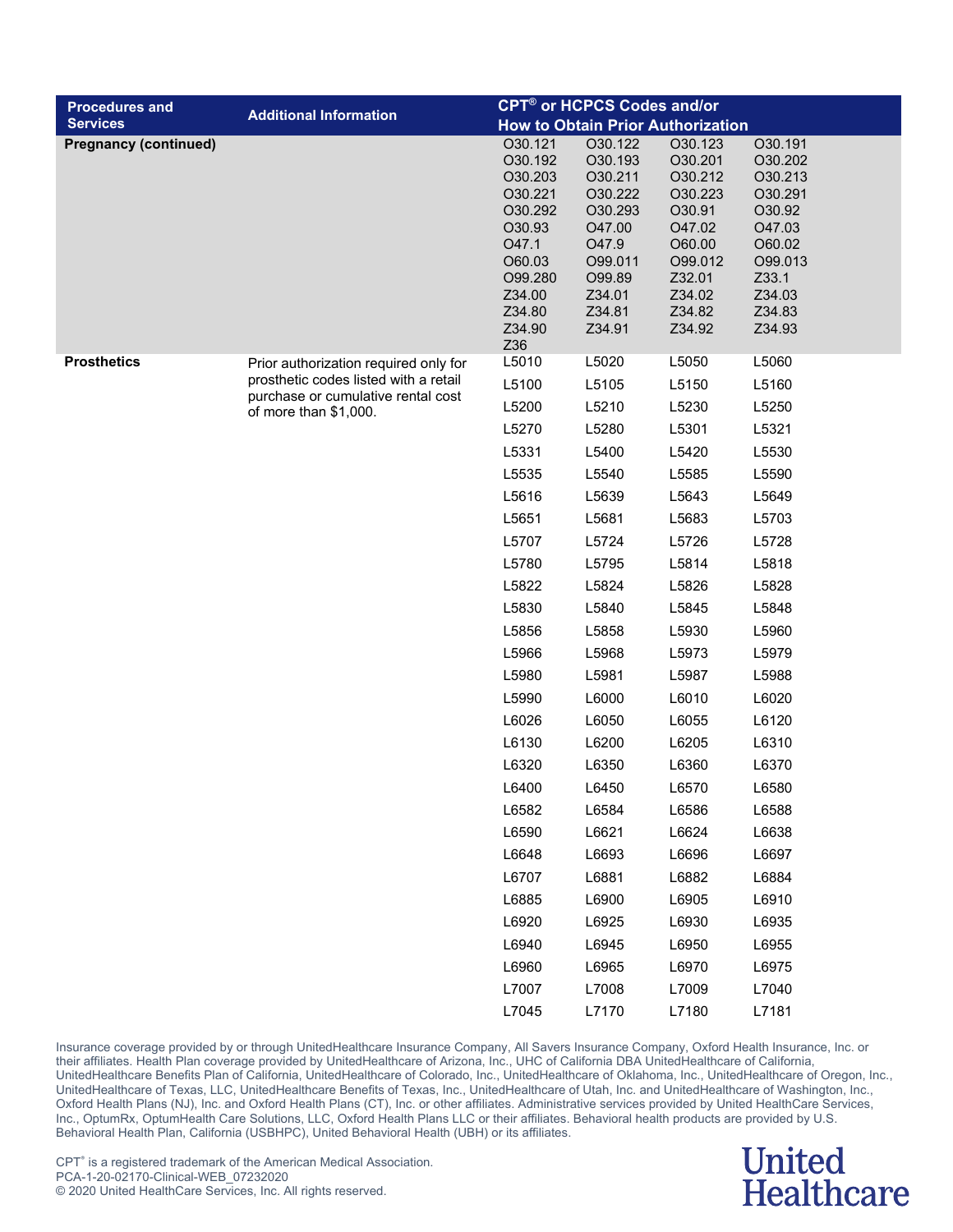| <b>Procedures and</b><br><b>Services</b> | <b>Additional Information</b>                                                                                                |                                                                                                                                                                                                                                                                                                                                                                                                                                                                                             | CPT <sup>®</sup> or HCPCS Codes and/or<br><b>How to Obtain Prior Authorization</b> |       |                                                                                                                                                                                        |  |
|------------------------------------------|------------------------------------------------------------------------------------------------------------------------------|---------------------------------------------------------------------------------------------------------------------------------------------------------------------------------------------------------------------------------------------------------------------------------------------------------------------------------------------------------------------------------------------------------------------------------------------------------------------------------------------|------------------------------------------------------------------------------------|-------|----------------------------------------------------------------------------------------------------------------------------------------------------------------------------------------|--|
| <b>Prosthetics (continued)</b>           |                                                                                                                              | L7185                                                                                                                                                                                                                                                                                                                                                                                                                                                                                       | L7186                                                                              | L7190 | L7191                                                                                                                                                                                  |  |
|                                          |                                                                                                                              | L7499                                                                                                                                                                                                                                                                                                                                                                                                                                                                                       | L8042                                                                              | L8043 | L8044                                                                                                                                                                                  |  |
|                                          |                                                                                                                              | L8049                                                                                                                                                                                                                                                                                                                                                                                                                                                                                       | V2629                                                                              |       |                                                                                                                                                                                        |  |
| <b>Radiation Therapy</b>                 | Prior authorization required.                                                                                                | <b>IGRT</b><br>77014<br>G6017<br><b>IMRT</b>                                                                                                                                                                                                                                                                                                                                                                                                                                                | 77387                                                                              | G6001 | G6002                                                                                                                                                                                  |  |
|                                          |                                                                                                                              | 77385<br><b>Proton Beam</b>                                                                                                                                                                                                                                                                                                                                                                                                                                                                 | Intensity-Modulated Radiation Therapy<br>77386                                     | G6015 | G6016                                                                                                                                                                                  |  |
|                                          |                                                                                                                              |                                                                                                                                                                                                                                                                                                                                                                                                                                                                                             | (tiny particles with a positive charge)                                            |       | Focused radiation therapy that uses beams of protons                                                                                                                                   |  |
|                                          |                                                                                                                              | 77520                                                                                                                                                                                                                                                                                                                                                                                                                                                                                       | 77522<br><b>Special/Associated Services</b>                                        | 77523 | 77525                                                                                                                                                                                  |  |
|                                          |                                                                                                                              | 77331<br><b>SRS/SBRT</b>                                                                                                                                                                                                                                                                                                                                                                                                                                                                    | 77370                                                                              | 77399 | 77470                                                                                                                                                                                  |  |
|                                          |                                                                                                                              | 77371<br>G0340                                                                                                                                                                                                                                                                                                                                                                                                                                                                              | 77372                                                                              | 77373 | G0339                                                                                                                                                                                  |  |
|                                          |                                                                                                                              | <b>Standard Radiation Therapy (2D/3D)</b><br>Prior Auth required only when obtained with diagnosis<br>codes in the following ranges:<br>C34.00 - C34.92, C50.011 - C50.929, C61, C79.51 -<br>C79.52, D05.00 - D05.92<br>77401<br>77402<br>77407<br>77412                                                                                                                                                                                                                                    |                                                                                    |       |                                                                                                                                                                                        |  |
|                                          |                                                                                                                              | G6003                                                                                                                                                                                                                                                                                                                                                                                                                                                                                       | G6004                                                                              | G6005 | G6006                                                                                                                                                                                  |  |
|                                          |                                                                                                                              | G6007                                                                                                                                                                                                                                                                                                                                                                                                                                                                                       | G6008                                                                              | G6009 | G6010                                                                                                                                                                                  |  |
|                                          |                                                                                                                              | G6011<br><b>Y90</b>                                                                                                                                                                                                                                                                                                                                                                                                                                                                         | G6012                                                                              | G6013 | G6014                                                                                                                                                                                  |  |
|                                          |                                                                                                                              | Implantable Beta-Emitting Microspheres for treatment<br>of malignant tumors                                                                                                                                                                                                                                                                                                                                                                                                                 |                                                                                    |       |                                                                                                                                                                                        |  |
|                                          |                                                                                                                              | S2095<br>79445<br>To submit an online request for prior authorization, sign in to<br>Link to access the Prior Authorizationand Notification tool.<br>Select the "Radiology, Cardiology, Oncology, and Radiation<br>Therapy" box.<br>After selecting Commercial as the product type, you will be<br>directed to another website to process<br>the authorization requests                                                                                                                     |                                                                                    |       |                                                                                                                                                                                        |  |
| Radiology                                | Prior authorization required for<br>participating physicians who<br>request these advanced outpatient<br>imaging procedures: |                                                                                                                                                                                                                                                                                                                                                                                                                                                                                             | scheduling the procedure.                                                          |       | Care providers ordering an advanced outpatient imaging<br>procedure are required to notify UnitedHealthcare of the River<br>Valley and complete the prior authorization process before |  |
|                                          | Certain CT, MRI, MRA and PET<br>scans<br>Nuclear medicine and nuclear<br>cardiology procedures                               | For prior authorization, please submit requests online by using<br>the Prior Authorization and Notification tool on Link. Go to<br><b>UHCprovider.com</b> and click on the Link button in the top right<br>corner. Then, select the Prior Authorization and Notification tool<br>on your Link dashboard. Or, call 866-889-8054.<br>For more details and the CPT codes that<br>require prior authorization, please visit<br><b>UHCprovider.com/priorauth &gt; Radiology &gt; Commercial.</b> |                                                                                    |       |                                                                                                                                                                                        |  |

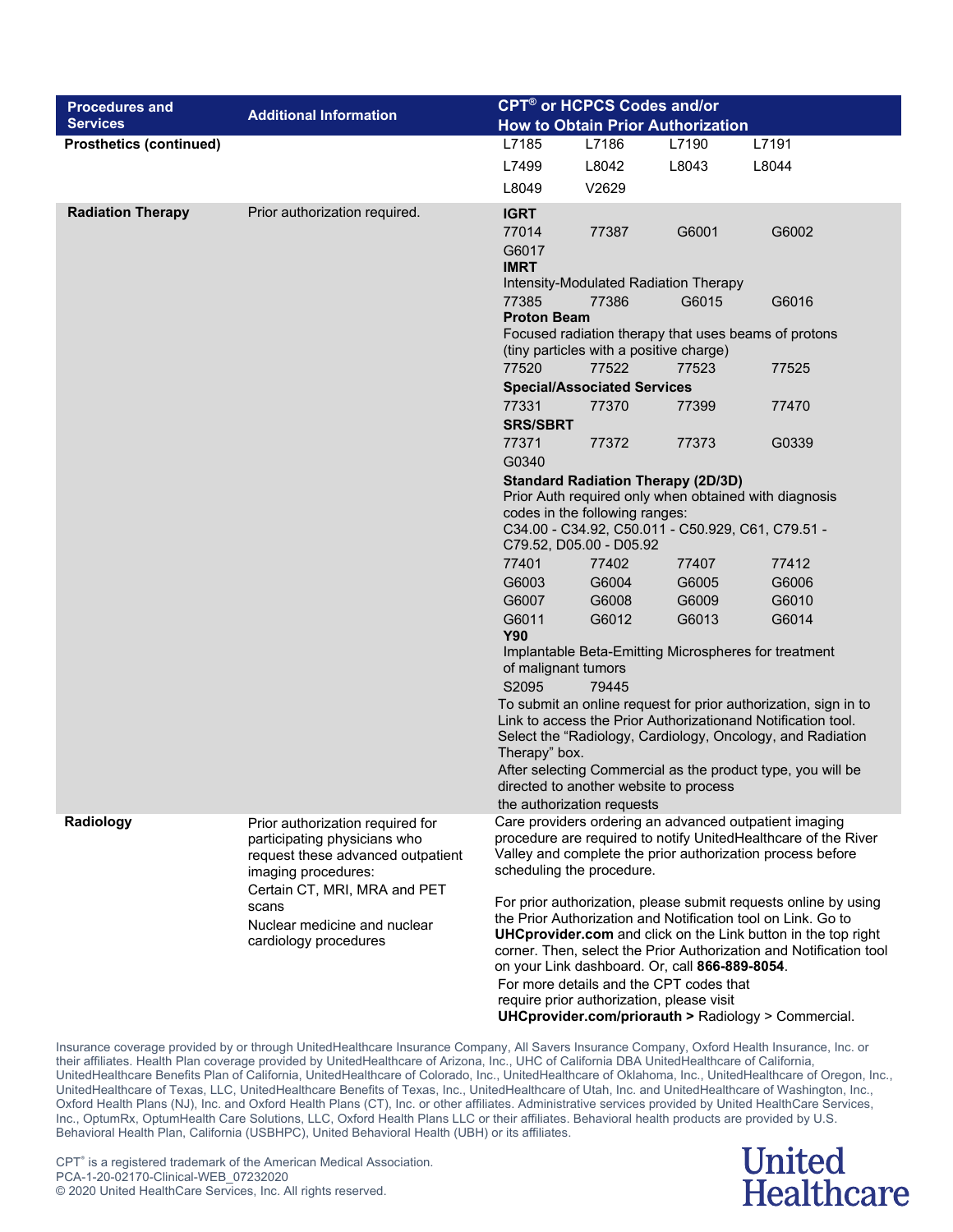| <b>Procedures and</b><br><b>Services</b>                                                  | <b>Additional Information</b>                                                                                                                                                                                                                                                                                                                  |                                                                   | <b>CPT<sup>®</sup> or HCPCS Codes and/or</b><br><b>How to Obtain Prior Authorization</b> |                                          |                |  |  |  |
|-------------------------------------------------------------------------------------------|------------------------------------------------------------------------------------------------------------------------------------------------------------------------------------------------------------------------------------------------------------------------------------------------------------------------------------------------|-------------------------------------------------------------------|------------------------------------------------------------------------------------------|------------------------------------------|----------------|--|--|--|
| Rhinoplasty<br><b>Treatment of nasal</b><br>functional impairment<br>and septal deviation | Prior authorization required                                                                                                                                                                                                                                                                                                                   | 30400<br>30435<br>30465                                           | 30410<br>30450<br>30468                                                                  | 30420<br>30460                           | 30430<br>30462 |  |  |  |
| <b>Sinuplasty</b>                                                                         | Prior authorization required                                                                                                                                                                                                                                                                                                                   | 31295                                                             | 31296                                                                                    | 31297                                    | 31298          |  |  |  |
| Site of service (SOS) -<br>Office-based program                                           | Prior authorization required if<br>performed in an outpatient hospital<br>setting or ambulatory surgery<br>center.                                                                                                                                                                                                                             | Dermatologic<br>11402<br>11426<br><b>General surgery</b><br>19000 | 11403<br>11442                                                                           | 11406                                    | 11422          |  |  |  |
|                                                                                           | Prior authorization not required if<br>performed in an office.                                                                                                                                                                                                                                                                                 | <b>Musculoskeletal</b><br>27096                                   | 64479                                                                                    | 64490                                    | 64493          |  |  |  |
|                                                                                           | Notification/prior authorization not<br>required for care providers in AK,                                                                                                                                                                                                                                                                     | <b>Neurologic</b><br>62270                                        | 62321                                                                                    | 64633                                    | 64635          |  |  |  |
|                                                                                           | KY, MA, TX, UT, WI                                                                                                                                                                                                                                                                                                                             | <b>OB/GYN</b><br>57460                                            |                                                                                          |                                          |                |  |  |  |
|                                                                                           |                                                                                                                                                                                                                                                                                                                                                | <b>Respiratory</b><br>31579                                       |                                                                                          |                                          |                |  |  |  |
| Site of service (SOS)-<br><b>Outpatient hospital</b>                                      | Notification/prior authorization only<br>required when requesting service<br>in an outpatient hospital setting.<br>Notification/prior authorization not<br>required if performed at a<br>participating Ambulatory Surgery<br>Center (ASC).<br>Notification/prior authorization not<br>required for care providers in AK,<br>KY, MA, TX, UT, WI | <b>Carpal tunnel surgery</b><br>64721                             |                                                                                          |                                          |                |  |  |  |
|                                                                                           |                                                                                                                                                                                                                                                                                                                                                | <b>Cataract surgery</b><br>66821                                  | 66982                                                                                    | 66984                                    |                |  |  |  |
|                                                                                           |                                                                                                                                                                                                                                                                                                                                                | <b>Cosmetic and reconstructive</b>                                |                                                                                          |                                          |                |  |  |  |
|                                                                                           |                                                                                                                                                                                                                                                                                                                                                | 13101                                                             | 13132                                                                                    | 14040                                    | 14060          |  |  |  |
|                                                                                           |                                                                                                                                                                                                                                                                                                                                                | 14301<br>(ENT) procedures                                         | 21552<br>Ear, nose and throat                                                            | 21931                                    |                |  |  |  |
|                                                                                           |                                                                                                                                                                                                                                                                                                                                                | 21320<br>69631                                                    | 30140                                                                                    | 30520                                    | 69436          |  |  |  |
|                                                                                           |                                                                                                                                                                                                                                                                                                                                                |                                                                   | <b>Gynecologic procedures</b>                                                            |                                          |                |  |  |  |
|                                                                                           |                                                                                                                                                                                                                                                                                                                                                | 57522<br>58565                                                    | 58353                                                                                    | 58558                                    | 58563          |  |  |  |
|                                                                                           |                                                                                                                                                                                                                                                                                                                                                | Hernia repair                                                     |                                                                                          |                                          |                |  |  |  |
|                                                                                           |                                                                                                                                                                                                                                                                                                                                                | 49505<br>49651                                                    | 49585<br>49652                                                                           | 49587<br>49653                           | 49650<br>49654 |  |  |  |
|                                                                                           |                                                                                                                                                                                                                                                                                                                                                | 49655                                                             |                                                                                          |                                          |                |  |  |  |
|                                                                                           |                                                                                                                                                                                                                                                                                                                                                | Liver biopsy<br>47000                                             |                                                                                          |                                          |                |  |  |  |
|                                                                                           |                                                                                                                                                                                                                                                                                                                                                | <b>Miscellaneous</b><br>20680                                     |                                                                                          |                                          |                |  |  |  |
|                                                                                           |                                                                                                                                                                                                                                                                                                                                                | Ophthalmologic<br>65426                                           | 65730                                                                                    | 65855                                    | 66170          |  |  |  |
|                                                                                           |                                                                                                                                                                                                                                                                                                                                                | 66761                                                             | 67028                                                                                    | 67036                                    | 67040          |  |  |  |
|                                                                                           |                                                                                                                                                                                                                                                                                                                                                | 67228                                                             | 67311                                                                                    | 67312                                    |                |  |  |  |
|                                                                                           |                                                                                                                                                                                                                                                                                                                                                | 42820                                                             | 42821                                                                                    | Tonsillectomy and adenoidectomy<br>42825 | 42826          |  |  |  |
|                                                                                           |                                                                                                                                                                                                                                                                                                                                                | 42830                                                             |                                                                                          |                                          |                |  |  |  |
|                                                                                           |                                                                                                                                                                                                                                                                                                                                                |                                                                   |                                                                                          | <b>Upper and lower gastrointestinal</b>  |                |  |  |  |

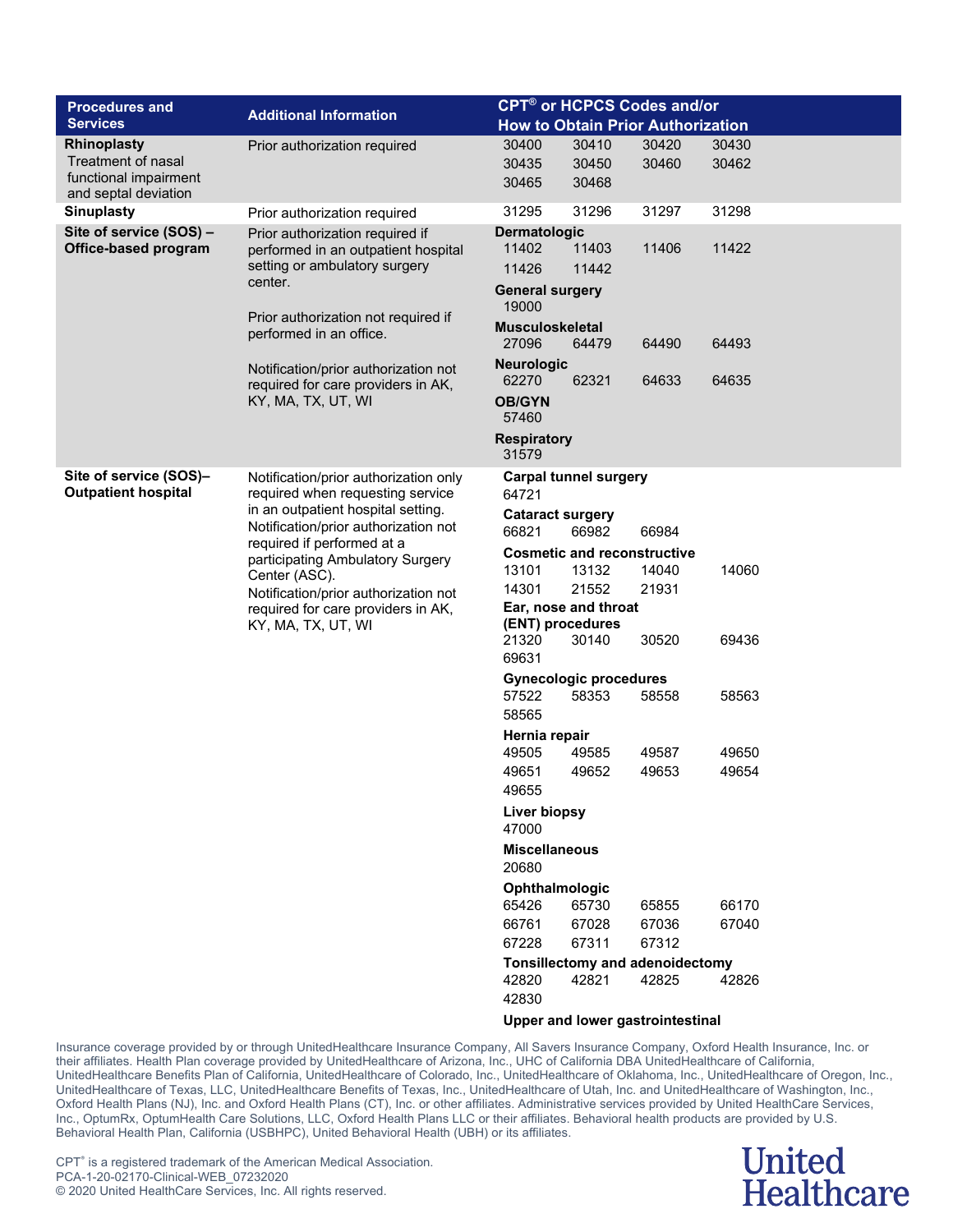| <b>Procedures and</b>                                | <b>Additional Information</b>                                       | <b>CPT<sup>®</sup> or HCPCS Codes and/or</b> |                                       |                |                |  |  |
|------------------------------------------------------|---------------------------------------------------------------------|----------------------------------------------|---------------------------------------|----------------|----------------|--|--|
| <b>Services</b>                                      |                                                                     | <b>How to Obtain Prior Authorization</b>     |                                       |                |                |  |  |
| Site of service (SOS)-                               |                                                                     | endoscopy                                    |                                       |                |                |  |  |
| <b>Outpatient hospital</b><br>(continued)            |                                                                     | 43235                                        | 43239                                 | 43249          | 45378          |  |  |
|                                                      |                                                                     | 45380                                        | 45384                                 | 45385          |                |  |  |
|                                                      |                                                                     | 50590                                        | <b>Urologic procedures</b><br>52000   | 52005          | 52204          |  |  |
|                                                      |                                                                     | 52224                                        | 52234                                 | 52235          | 52260          |  |  |
|                                                      |                                                                     | 52281                                        | 52310                                 | 52332          | 52351          |  |  |
|                                                      |                                                                     | 52352                                        | 52353                                 | 52356          | 54161          |  |  |
|                                                      |                                                                     | 55040                                        | 55700                                 | 57288          |                |  |  |
| Site of service (SOS)-<br><b>Outpatient hospital</b> | Prior authorization only required<br>when requesting service in an  | <b>Auditory System</b><br>69100              | 69110                                 | 69140          | 69145          |  |  |
| expansion                                            | outpatient hospital setting                                         | 69222                                        | 69310                                 | 69320          | 69421          |  |  |
|                                                      |                                                                     | 69424                                        | 69433                                 | 69440          | 69450          |  |  |
|                                                      | Prior authorization not required if<br>performed at a participating | 69505                                        | 69550                                 | 69602          | 69610          |  |  |
|                                                      | Ambulatory Surgery Center (ASC)                                     |                                              |                                       |                |                |  |  |
|                                                      |                                                                     | 69620                                        | 69632                                 | 69633          | 69635          |  |  |
|                                                      | Prior authorization not required for                                | 69636                                        | 69641                                 | 69642          | 69643          |  |  |
|                                                      | care providers in AK, KY, MA, RI,<br>TX, UT, WI                     | 69644                                        | 69645                                 | 69646          | 69650          |  |  |
|                                                      |                                                                     | 69660                                        | 69661                                 | 69662          | 69666          |  |  |
|                                                      |                                                                     | 69801                                        | 69805                                 | 69806          |                |  |  |
|                                                      |                                                                     | 33215                                        | <b>Cardiovascular System</b><br>33216 | 33241          | 35045          |  |  |
|                                                      |                                                                     | 36000                                        | 36010                                 | 36012          | 36215          |  |  |
|                                                      |                                                                     | 36246                                        | 36556                                 | 36569          | 36571          |  |  |
|                                                      |                                                                     | 36581                                        | 36582                                 | 36589          | 36590          |  |  |
|                                                      |                                                                     | 36821                                        | 36901                                 | 36902          | 37242          |  |  |
|                                                      |                                                                     | 37248                                        | 37607                                 | 37609          | 37761          |  |  |
|                                                      |                                                                     | 37765                                        | 37766                                 | 37785          |                |  |  |
|                                                      |                                                                     | <b>Digestive System</b>                      |                                       |                |                |  |  |
|                                                      |                                                                     | 40520                                        | 40525                                 | 40530          | 40810          |  |  |
|                                                      |                                                                     | 40812                                        | 40814                                 | 40816          | 41105          |  |  |
|                                                      |                                                                     | 41110                                        | 41112                                 | 41113          | 41116          |  |  |
|                                                      |                                                                     | 41520                                        | 41825                                 | 42100          | 42104          |  |  |
|                                                      |                                                                     | 42106                                        | 42107                                 | 42140          | 42330          |  |  |
|                                                      |                                                                     | 42335                                        | 42405                                 | 42408          | 42410          |  |  |
|                                                      |                                                                     | 42415                                        | 42420                                 | 42425          | 42440          |  |  |
|                                                      |                                                                     | 42450                                        | 42500                                 | 42650          | 42800          |  |  |
|                                                      |                                                                     | 42804                                        | 42808                                 | 42810          | 42831          |  |  |
|                                                      |                                                                     | 42870<br>43200                               | 43191                                 | 43195          | 43197          |  |  |
|                                                      |                                                                     | 43226                                        | 43202<br>43229                        | 43214<br>43233 | 43220<br>43236 |  |  |
|                                                      |                                                                     | 43237                                        | 43238                                 | 43240          | 43241          |  |  |
|                                                      |                                                                     | 43242                                        | 43245                                 | 43246          | 43247          |  |  |

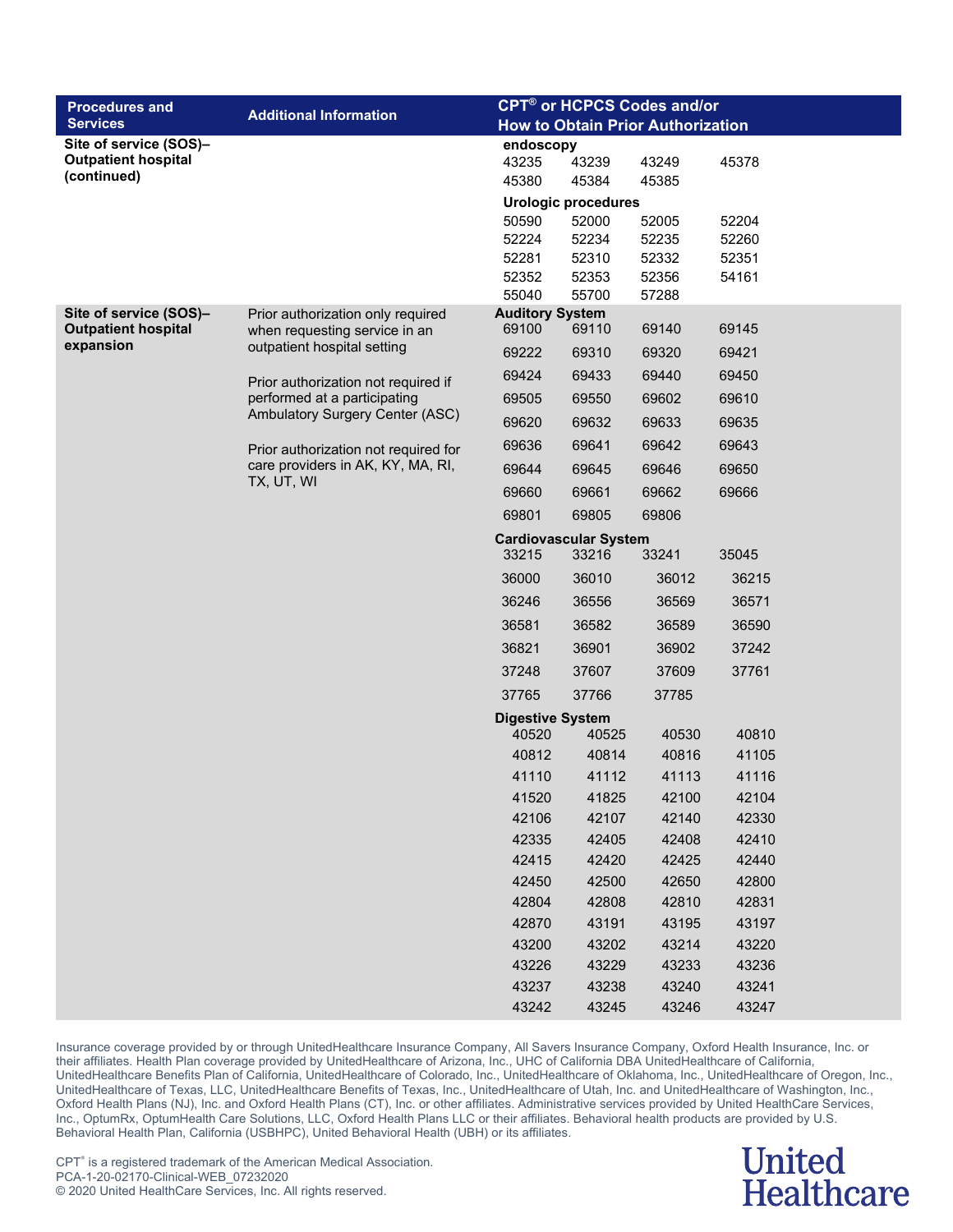| <b>Procedures and</b>                                  | <b>Additional Information</b> |                                  |       | <b>CPT<sup>®</sup> or HCPCS Codes and/or</b> |       |
|--------------------------------------------------------|-------------------------------|----------------------------------|-------|----------------------------------------------|-------|
| <b>Services</b>                                        |                               |                                  |       | <b>How to Obtain Prior Authorization</b>     |       |
| Site of service (SOS)-                                 |                               | 43248                            | 43250 | 43251                                        | 43253 |
| <b>Outpatient hospital</b><br>expansion<br>(continued) |                               | 43254                            | 43255 | 43259                                        | 43260 |
|                                                        |                               | 43261                            | 43265 | 43270                                        | 43274 |
|                                                        |                               | 43275                            | 43276 | 43450                                        | 43453 |
|                                                        |                               | 44340                            | 44360 | 44361                                        | 44364 |
|                                                        |                               | 44369                            | 44376 | 44377                                        | 44380 |
|                                                        |                               | 44381                            | 44382 | 44385                                        | 44386 |
|                                                        |                               | 44388                            | 44389 | 44392                                        | 44394 |
|                                                        |                               | 44705                            | 45100 | 45171                                        | 45172 |
|                                                        |                               | 45190                            | 45305 | 45334                                        | 45335 |
|                                                        |                               | 45340                            | 45341 | 45342                                        | 45346 |
|                                                        |                               | 45349                            | 45350 | 45379                                        | 45381 |
|                                                        |                               | 45386                            | 45389 | 45390                                        | 45398 |
|                                                        |                               | 45505                            | 45541 | 45560                                        | 45905 |
|                                                        |                               | 45910                            | 45915 | 45990                                        | 46020 |
|                                                        |                               | 46030                            | 46040 | 46045                                        | 46050 |
|                                                        |                               | 46060                            | 46080 | 46083                                        | 46200 |
|                                                        |                               | 46220                            | 46221 | 46230                                        | 46250 |
|                                                        |                               | 46255                            | 46257 | 46258                                        | 46261 |
|                                                        |                               | 46262                            | 46270 | 46275                                        | 46280 |
|                                                        |                               | 46285                            | 46288 | 46320                                        | 46505 |
|                                                        |                               | 46606                            | 46607 | 46610                                        | 46612 |
|                                                        |                               | 46615                            | 46706 | 46707                                        | 46750 |
|                                                        |                               | 46910                            | 46917 | 46924                                        | 46930 |
|                                                        |                               | 46940                            | 46945 | 46946                                        | 46947 |
|                                                        |                               | 46948                            | 49082 | 49083                                        | 49180 |
|                                                        |                               | 49250                            | 49422 | 49521                                        | 49525 |
|                                                        |                               | 49550                            | 49553 | 49570                                        | 49572 |
|                                                        |                               | 49656                            | 49900 | G0105                                        | G0121 |
|                                                        |                               | <b>Endocrine System</b><br>62281 |       |                                              |       |
|                                                        |                               | <b>Eye and Ocular Adnexa</b>     |       |                                              |       |
|                                                        |                               | 65275                            | 65400 | 65420                                        | 65435 |
|                                                        |                               | 65436                            | 65710 | 65750                                        | 65755 |
|                                                        |                               | 65756                            | 65772 | 65778                                        | 65779 |
|                                                        |                               | 65780                            | 65800 | 65815                                        | 65820 |
|                                                        |                               | 65850                            | 65865 | 65875                                        | 65920 |
|                                                        |                               |                                  |       |                                              |       |
|                                                        |                               | 66172                            | 66185 | 66250                                        | 66682 |
|                                                        |                               | 66710                            | 66711 | 66825                                        | 66840 |
|                                                        |                               | 66850                            | 66852 | 66983                                        | 66985 |
|                                                        |                               | 66986                            | 66987 | 66988                                        | 67005 |
|                                                        |                               | 67015                            | 67025 | 67039                                        | 67041 |
|                                                        |                               |                                  |       |                                              |       |

#### **United Healthcare**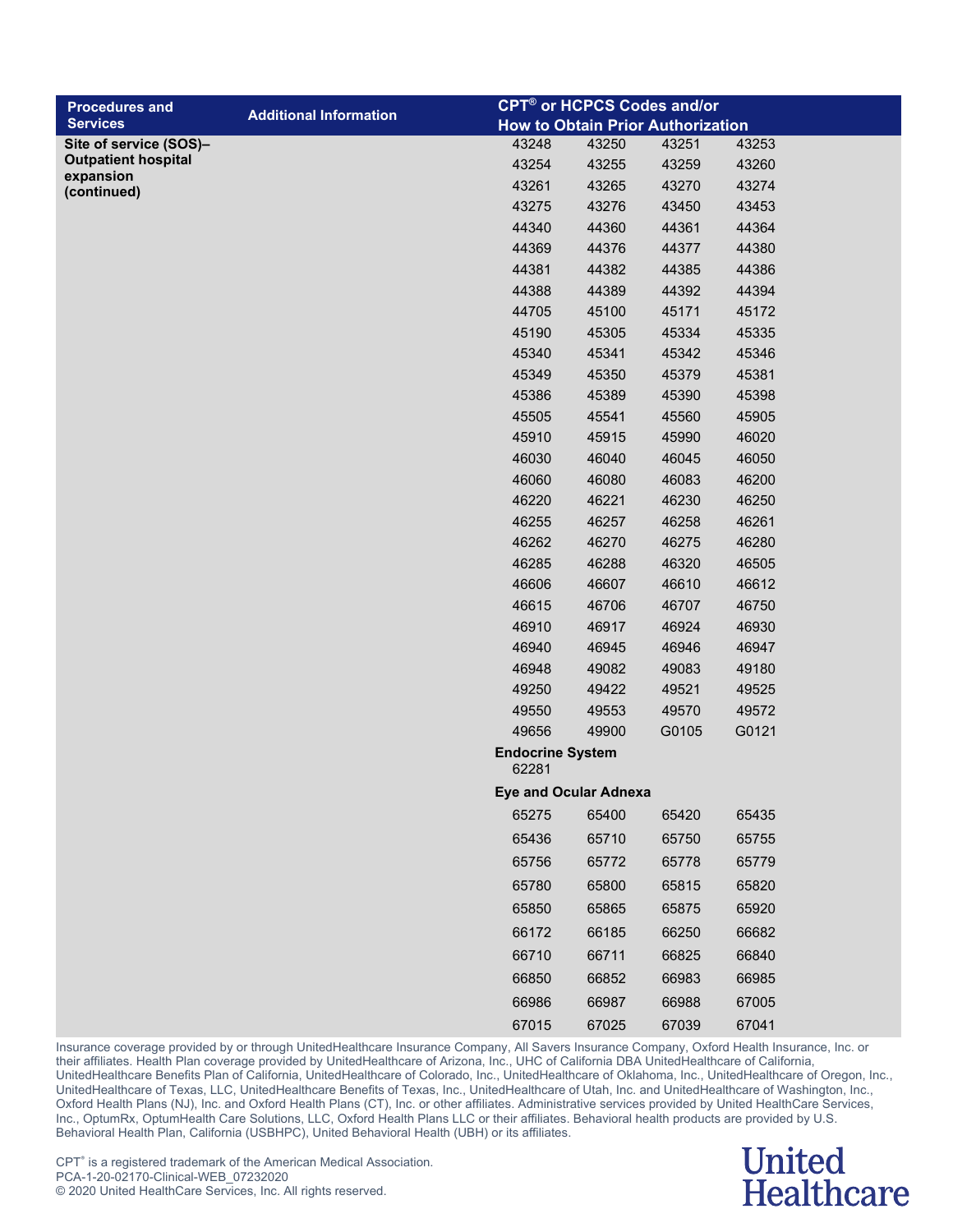| <b>Procedures and</b><br><b>Services</b> | <b>Additional Information</b> | <b>CPT<sup>®</sup> or HCPCS Codes and/or</b><br><b>How to Obtain Prior Authorization</b> |                |                |                |
|------------------------------------------|-------------------------------|------------------------------------------------------------------------------------------|----------------|----------------|----------------|
| Site of service (SOS)-                   |                               | 67042                                                                                    | 67043          | 67101          | 67105          |
| <b>Outpatient hospital</b><br>expansion  |                               | 67107                                                                                    | 67108          | 67110          | 67113          |
| (continued)                              |                               | 67120                                                                                    | 67121          | 67145          | 67210          |
|                                          |                               | 67218                                                                                    | 67220          | 67221          | 67314          |
|                                          |                               | 67316                                                                                    | 67318          | 67345          | 67400          |
|                                          |                               | 67412                                                                                    | 67414          | 67420          | 67445          |
|                                          |                               | 67550                                                                                    | 67560          | 67700          | 67800          |
|                                          |                               | 67801                                                                                    | 67805          | 67808          | 67840          |
|                                          |                               | 67875                                                                                    | 67880          | 67935          | 67938          |
|                                          |                               | 67971                                                                                    | 67973          | 67975          | 68100          |
|                                          |                               | 68110                                                                                    | 68115          | 68135          | 68320          |
|                                          |                               | 68440                                                                                    | 68700          | 68720          | 68750          |
|                                          |                               | 68811                                                                                    | 68815          |                |                |
|                                          |                               | <b>Female Genital System</b>                                                             |                |                |                |
|                                          |                               | 56405                                                                                    | 56420          | 56440          | 56441          |
|                                          |                               | 56442                                                                                    | 56501          | 56515          | 56605          |
|                                          |                               | 56620                                                                                    | 56700          | 56740          | 56810          |
|                                          |                               | 56821                                                                                    | 57000          | 57061          | 57065          |
|                                          |                               | 57100<br>57135                                                                           | 57105          | 57106          | 57130          |
|                                          |                               |                                                                                          | 57240<br>57282 | 57250          | 57260          |
|                                          |                               | 57268<br>57295                                                                           | 57300          | 57283<br>57410 | 57287<br>57415 |
|                                          |                               | 57420                                                                                    | 57421          | 57425          | 57452          |
|                                          |                               | 57454                                                                                    | 57456          | 57461          | 57500          |
|                                          |                               | 57505                                                                                    | 57510          | 57511          | 57513          |
|                                          |                               | 57520                                                                                    | 57530          | 57700          | 57720          |
|                                          |                               | 57800                                                                                    | 58100          | 58120          | 58263          |
|                                          |                               | 58560                                                                                    | 58561          | 58562          | 58700          |
|                                          |                               | 58925                                                                                    | 59150          | 59151          |                |
|                                          |                               | <b>Foot Surgery</b>                                                                      |                |                |                |
|                                          |                               | 28295                                                                                    |                |                |                |
|                                          |                               | <b>Hemic and Lymphatic Systems</b><br>38221                                              | 38222          | 38500          | 38505          |
|                                          |                               | 38510                                                                                    | 38520          | 38525          | 38740          |
|                                          |                               | 38760                                                                                    |                |                |                |
|                                          |                               | <b>Integumentary System</b>                                                              |                |                |                |
|                                          |                               | 10121                                                                                    | 10180          | 11000          | 11010          |
|                                          |                               | 11012                                                                                    | 11440          | 11441          | 11443          |
|                                          |                               | 11444                                                                                    | 11446          | 11450          | 11451          |

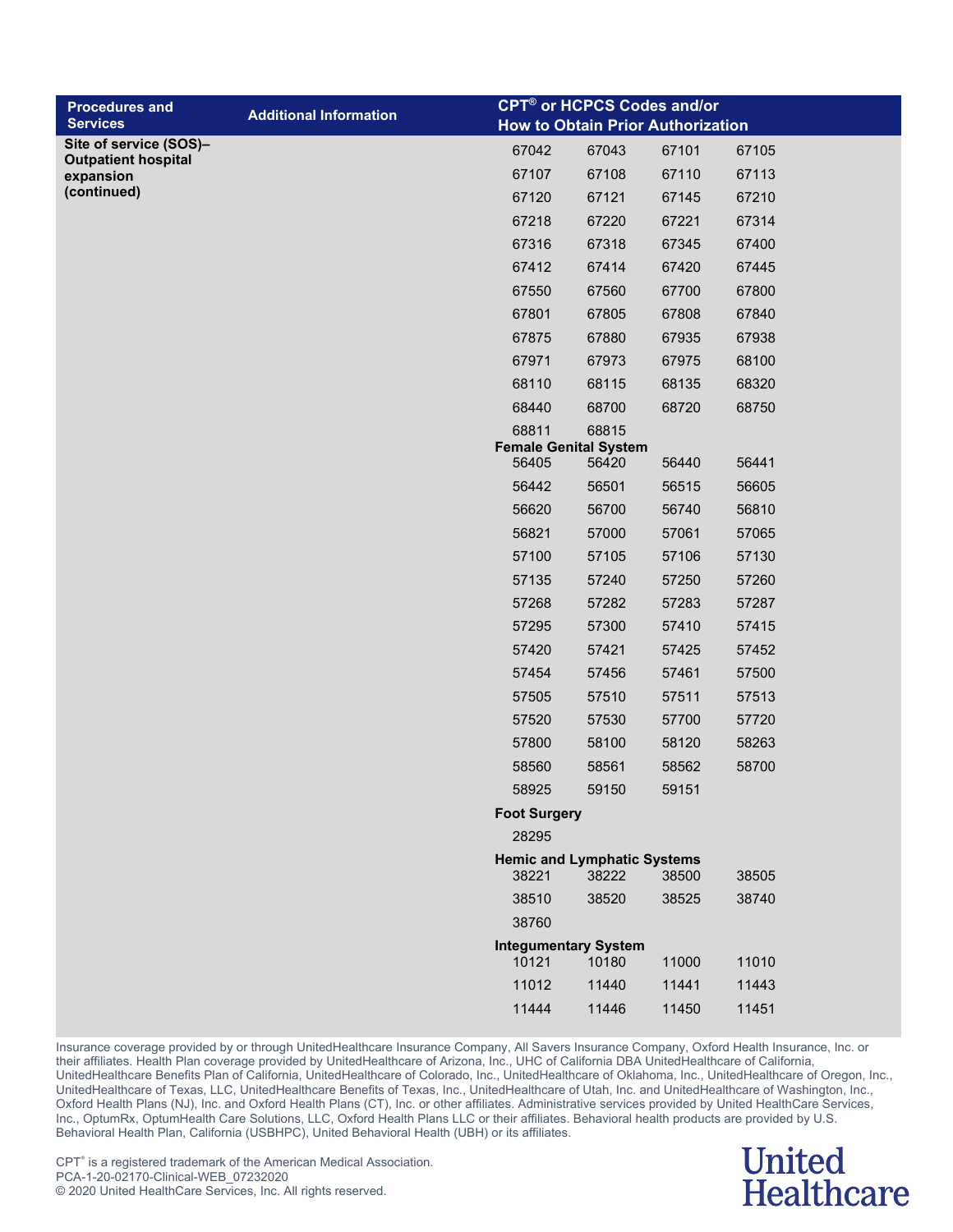| <b>Procedures and</b>                   |                               |                                        |       | <b>CPT<sup>®</sup> or HCPCS Codes and/or</b> |       |
|-----------------------------------------|-------------------------------|----------------------------------------|-------|----------------------------------------------|-------|
| <b>Services</b>                         | <b>Additional Information</b> |                                        |       | <b>How to Obtain Prior Authorization</b>     |       |
| Site of service (SOS)-                  |                               | 11462                                  | 11463 | 11470                                        | 11471 |
| <b>Outpatient hospital</b><br>expansion |                               | 11601                                  | 11602 | 11603                                        | 11604 |
| (continued)                             |                               | 11620                                  | 11621 | 11622                                        | 11623 |
|                                         |                               | 11624                                  | 11626 | 11640                                        | 11641 |
|                                         |                               | 11642                                  | 11643 | 11644                                        | 11646 |
|                                         |                               | 11750                                  | 11755 | 11760                                        | 11770 |
|                                         |                               | 11772                                  | 12031 | 12032                                        | 12034 |
|                                         |                               | 12035                                  | 12037 | 12041                                        | 12042 |
|                                         |                               | 12051                                  | 12052 | 13100                                        | 13120 |
|                                         |                               | 13121                                  | 13131 | 13151                                        | 13152 |
|                                         |                               | 15100                                  | 15120 | 15220                                        | 15240 |
|                                         |                               | 15260                                  | 15576 | 15760                                        | 15770 |
|                                         |                               | 15850                                  | 17000 | 17004                                        | 17110 |
|                                         |                               | 17111                                  | 17311 | 17313                                        | 19101 |
|                                         |                               | 19110                                  | 19112 | 19120                                        | 19125 |
|                                         |                               | <b>Male Genital System</b>             |       |                                              |       |
|                                         |                               | 54001                                  | 54055 | 54057                                        | 54060 |
|                                         |                               | 54100                                  | 54110 | 54150                                        | 54162 |
|                                         |                               | 54163                                  | 54164 | 54300                                        | 54360 |
|                                         |                               | 54450                                  | 54512 | 54530                                        | 54600 |
|                                         |                               | 54620                                  | 54640 | 54700                                        | 54830 |
|                                         |                               | 54840                                  | 54860 | 55041                                        | 55060 |
|                                         |                               | 55100                                  | 55110 | 55120                                        | 55500 |
|                                         |                               | 55520                                  | 55540 |                                              |       |
|                                         |                               | <b>Musculoskeletal System</b><br>20200 | 20205 | 20220                                        | 20225 |
|                                         |                               | 20240                                  | 20245 | 20520                                        | 20525 |
|                                         |                               | 20526                                  | 20551 | 20552                                        | 20553 |
|                                         |                               | 20600                                  | 20604 | 20605                                        | 20606 |
|                                         |                               | 20610                                  | 20611 | 20612                                        | 20693 |
|                                         |                               | 20694                                  | 20912 |                                              |       |
|                                         |                               |                                        |       | 21011                                        | 21012 |
|                                         |                               | 21013                                  | 21014 | 21030                                        | 21031 |
|                                         |                               | 21040                                  | 21046 | 21048                                        | 21315 |
|                                         |                               | 21325                                  | 21330 | 21335                                        | 21336 |
|                                         |                               | 21337                                  | 21356 | 21365                                        | 21385 |
|                                         |                               | 21390                                  | 21407 | 21550                                        | 21554 |
|                                         |                               | 21555                                  | 21556 | 21557                                        | 21920 |
|                                         |                               | 21930                                  | 21932 | 21933                                        | 22900 |
|                                         |                               | 22901                                  | 22902 | 22903                                        | 23071 |

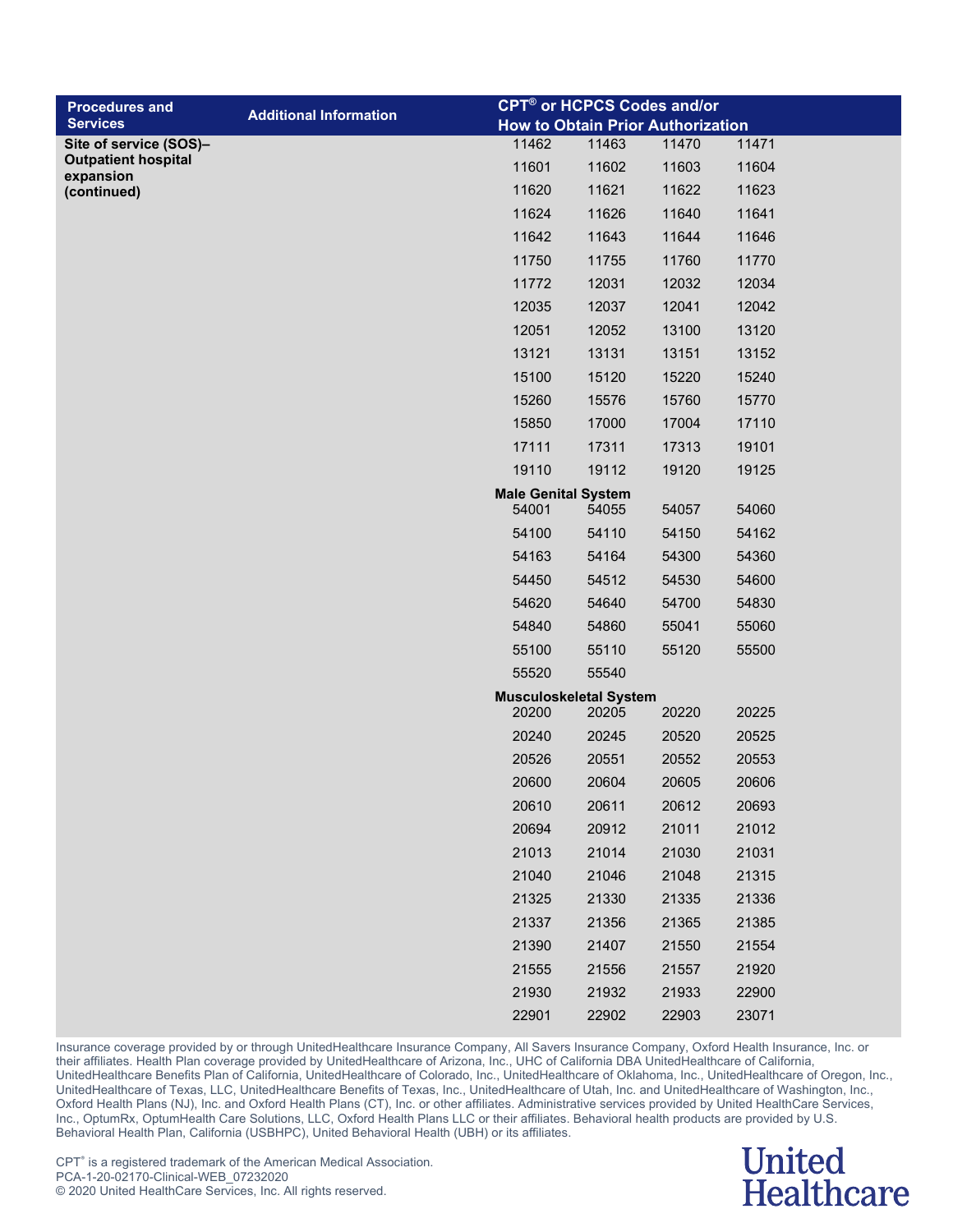| <b>Procedures and</b>                   |                               |       |       | <b>CPT<sup>®</sup> or HCPCS Codes and/or</b> |       |
|-----------------------------------------|-------------------------------|-------|-------|----------------------------------------------|-------|
| <b>Services</b>                         | <b>Additional Information</b> |       |       | <b>How to Obtain Prior Authorization</b>     |       |
| Site of service (SOS)-                  |                               | 23075 | 23076 | 23140                                        | 23150 |
| <b>Outpatient hospital</b><br>expansion |                               | 23405 | 23415 | 23430                                        | 23480 |
| (continued)                             |                               | 23615 | 23630 | 23700                                        | 24000 |
|                                         |                               | 24006 | 24065 | 24066                                        | 24071 |
|                                         |                               | 24073 | 24075 | 24076                                        | 24101 |
|                                         |                               | 24102 | 24105 | 24110                                        | 24120 |
|                                         |                               | 24130 | 24147 | 24200                                        | 24201 |
|                                         |                               | 24300 | 24310 | 24340                                        | 24357 |
|                                         |                               | 24358 | 24366 | 24515                                        | 24516 |
|                                         |                               | 24586 | 24615 | 24665                                        | 24666 |
|                                         |                               | 25000 | 25071 | 25073                                        | 25075 |
|                                         |                               | 25076 | 25085 | 25105                                        | 25107 |
|                                         |                               | 25109 | 25110 | 25111                                        | 25112 |
|                                         |                               | 25118 | 25120 | 25130                                        | 25151 |
|                                         |                               | 25210 | 25215 | 25230                                        | 25240 |
|                                         |                               | 25260 | 25270 | 25275                                        | 25280 |
|                                         |                               | 25290 | 25295 | 25350                                        | 25445 |
|                                         |                               | 25545 | 25605 | 25606                                        | 25607 |
|                                         |                               | 25608 | 25609 | 25624                                        | 25628 |
|                                         |                               | 25645 | 25652 | 25810                                        | 25825 |
|                                         |                               | 26011 | 26020 | 26045                                        | 26055 |
|                                         |                               | 26070 | 26075 | 26080                                        | 26105 |
|                                         |                               | 26110 | 26111 | 26113                                        | 26115 |
|                                         |                               | 26116 | 26121 | 26123                                        | 26160 |
|                                         |                               | 26180 | 26200 | 26210                                        | 26215 |
|                                         |                               | 26236 | 26320 | 26356                                        | 26357 |
|                                         |                               | 26392 | 26410 | 26418                                        | 26420 |
|                                         |                               | 26426 | 26432 | 26433                                        | 26437 |
|                                         |                               | 26440 | 26442 | 26445                                        | 26455 |
|                                         |                               | 26480 | 26500 | 26502                                        | 26516 |
|                                         |                               | 26520 | 26525 | 26530                                        | 26535 |
|                                         |                               | 26540 | 26541 | 26542                                        | 26567 |
|                                         |                               | 26608 | 26615 | 26650                                        | 26665 |
|                                         |                               | 26676 | 26715 | 26727                                        | 26735 |
|                                         |                               | 26742 | 26746 | 26756                                        | 26765 |
|                                         |                               | 26841 | 26842 | 26850                                        | 26860 |
|                                         |                               | 26862 | 26910 | 26951                                        | 26952 |

27043 27045 27047

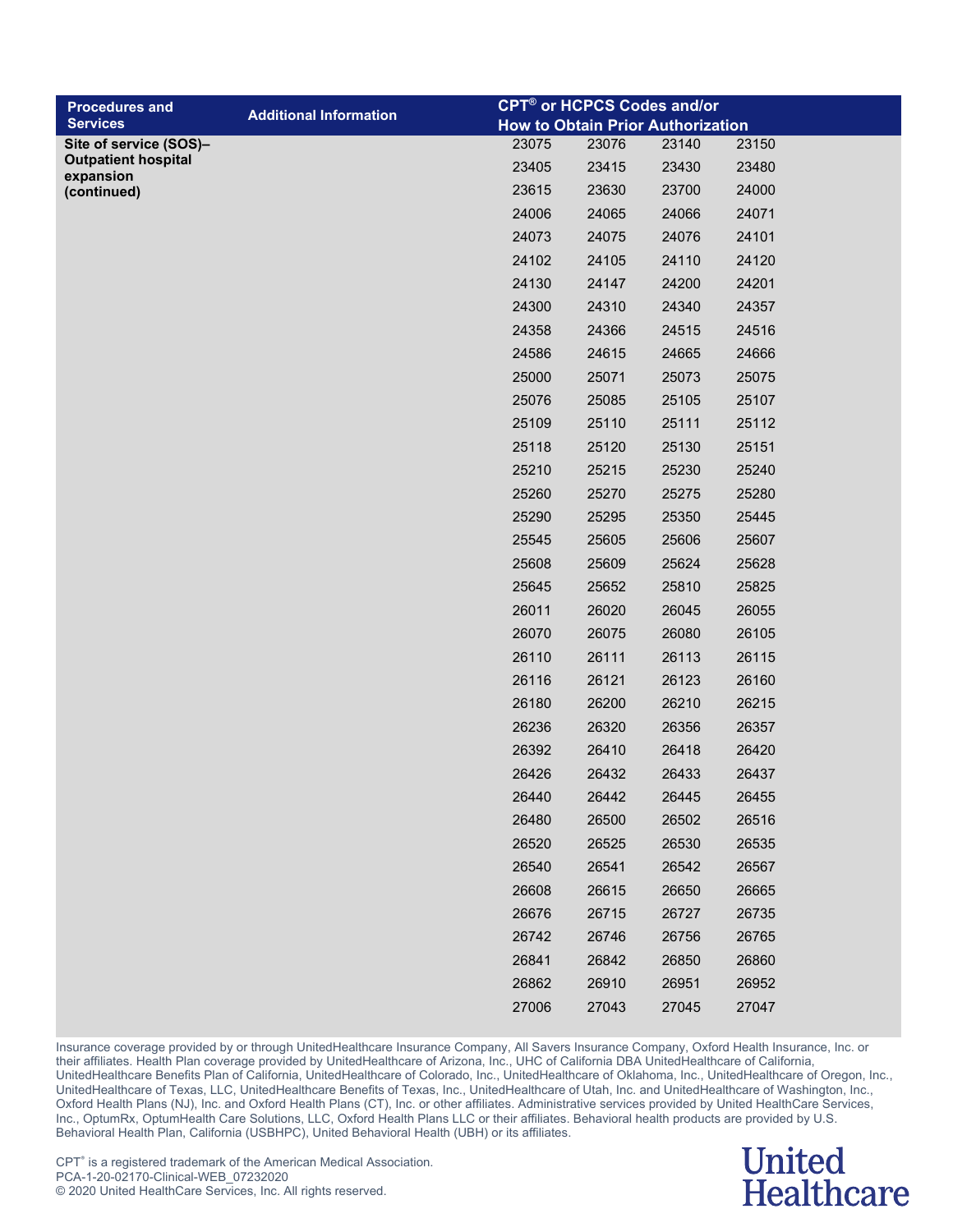| <b>Procedures and</b>                                |                               |                                | <b>CPT<sup>®</sup> or HCPCS Codes and/or</b> |       |       |
|------------------------------------------------------|-------------------------------|--------------------------------|----------------------------------------------|-------|-------|
| <b>Services</b>                                      | <b>Additional Information</b> |                                | <b>How to Obtain Prior Authorization</b>     |       |       |
| Site of service (SOS)-<br><b>Outpatient hospital</b> |                               | 27048                          | 27062                                        | 27093 | 27095 |
| expansion                                            |                               | 27310                          | 27323                                        | 27324 | 27327 |
| (continued)                                          |                               | 27328                          | 27329                                        | 27331 | 27332 |
|                                                      |                               | 27334                          | 27335                                        | 27337 | 27339 |
|                                                      |                               | 27340                          | 27345                                        | 27347 | 27372 |
|                                                      |                               | 27403                          | 27407                                        | 27418 | 27570 |
|                                                      |                               | 27613                          | 27614                                        | 27618 | 27619 |
|                                                      |                               | 27620                          | 27626                                        | 27632 | 27634 |
|                                                      |                               | 27638                          | 27640                                        | 27658 | 27665 |
|                                                      |                               | 27685                          | 27705                                        | 27720 | 27756 |
|                                                      |                               | 27788                          | 28005                                        | 28010 | 28011 |
|                                                      |                               | 28020                          | 28022                                        | 28035 | 28039 |
|                                                      |                               | 28041                          | 28043                                        | 28045 | 28047 |
|                                                      |                               | 28055                          | 28060                                        | 28080 | 28086 |
|                                                      |                               | 28088                          | 28090                                        | 28092 | 28100 |
|                                                      |                               | 28103                          | 28104                                        | 28108 | 28110 |
|                                                      |                               | 28111                          | 28112                                        | 28113 | 28118 |
|                                                      |                               | 28119                          | 28120                                        | 28124 | 28126 |
|                                                      |                               | 28153                          | 28160                                        | 28190 | 28192 |
|                                                      |                               | 28193                          | 28208                                        | 28225 | 28234 |
|                                                      |                               | 28250                          | 28272                                        | 28280 | 28286 |
|                                                      |                               | 28288                          | 28306                                        | 28310 | 28312 |
|                                                      |                               | 28313                          | 28315                                        | 28475 | 28476 |
|                                                      |                               | 28496                          | 28515                                        | 28525 | 28645 |
|                                                      |                               | 28666                          | 28675                                        | 28755 | 28760 |
|                                                      |                               | 28825                          | 29800                                        | 29804 | 29906 |
|                                                      |                               | G0289                          |                                              |       |       |
|                                                      |                               | <b>Nervous System</b><br>64561 | 64585                                        | 64600 | 64610 |
|                                                      |                               | 64642                          | 64644                                        | 64646 | 64647 |
|                                                      |                               | 64702                          | 64718                                        | 64719 | 64774 |
|                                                      |                               | 64776                          | 64782                                        | 64784 | 64788 |
|                                                      |                               | 64795                          | 64831                                        | 64835 |       |
|                                                      |                               | <b>Respiratory System</b>      |                                              |       |       |
|                                                      |                               | 30000                          | 30020                                        | 30100 | 30110 |
|                                                      |                               | 30115                          | 30117                                        | 30118 | 30130 |
|                                                      |                               | 30220                          | 30310                                        | 30580 | 30630 |
|                                                      |                               | 30801                          | 30802                                        | 30930 | 31020 |
|                                                      |                               | 31030                          | 31032                                        | 31200 | 31205 |

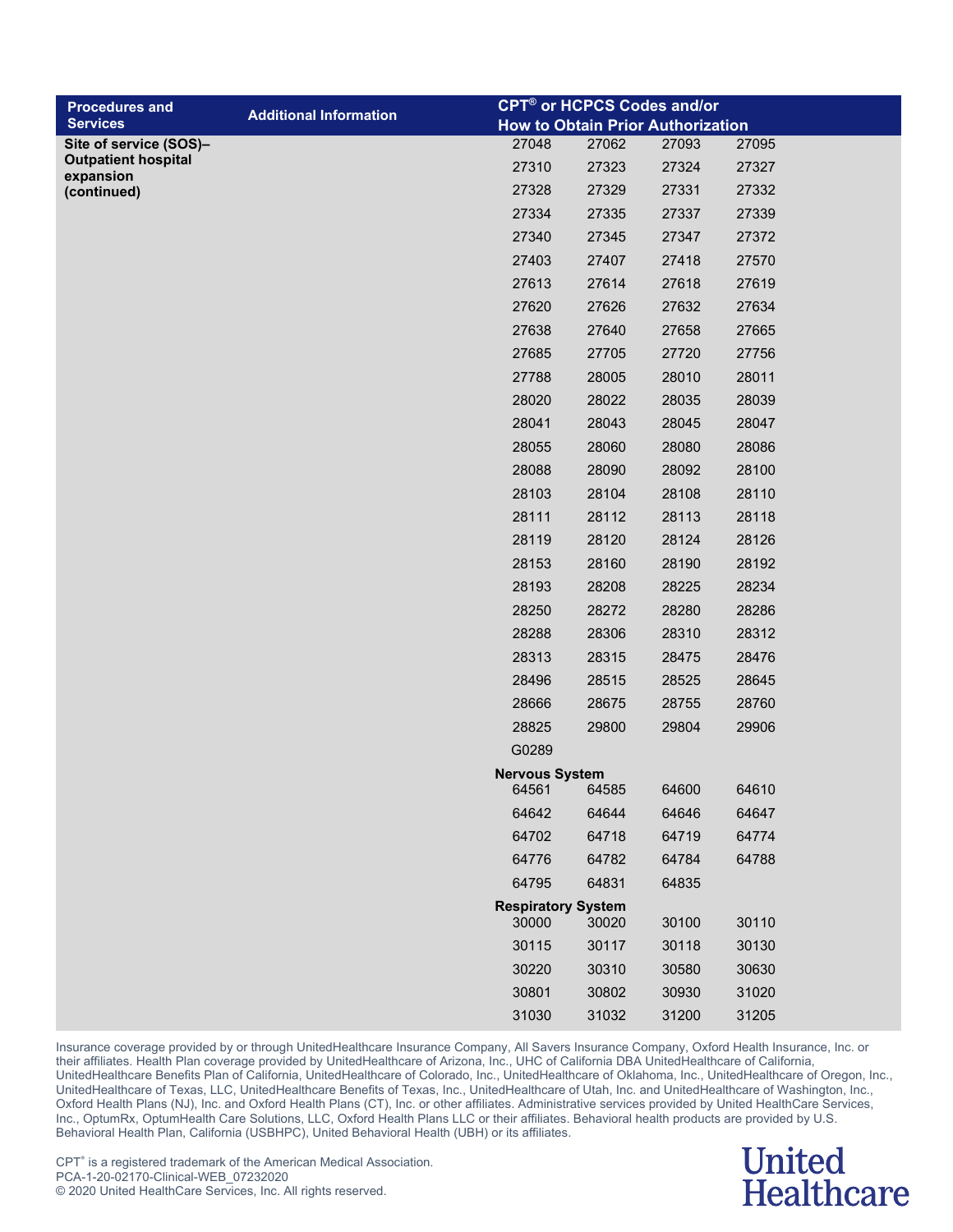| <b>Procedures and</b>                           | <b>Additional Information</b>                                                                                                                                                       |                             | <b>CPT<sup>®</sup> or HCPCS Codes and/or</b> |       |       |  |  |  |
|-------------------------------------------------|-------------------------------------------------------------------------------------------------------------------------------------------------------------------------------------|-----------------------------|----------------------------------------------|-------|-------|--|--|--|
| <b>Services</b>                                 |                                                                                                                                                                                     |                             | <b>How to Obtain Prior Authorization</b>     |       |       |  |  |  |
| Site of service (SOS)-                          |                                                                                                                                                                                     | 31525                       | 31526                                        | 31528 | 31529 |  |  |  |
| <b>Outpatient hospital</b><br>expansion         |                                                                                                                                                                                     | 31530                       | 31535                                        | 31536 | 31540 |  |  |  |
| (continued)                                     |                                                                                                                                                                                     | 31541                       | 31545                                        | 31570 | 31571 |  |  |  |
|                                                 |                                                                                                                                                                                     | 31574                       | 31575                                        | 31576 | 31578 |  |  |  |
|                                                 |                                                                                                                                                                                     | 31591                       | 31611                                        | 31622 | 31623 |  |  |  |
|                                                 |                                                                                                                                                                                     | 31624                       | 31625                                        | 31628 | 31652 |  |  |  |
|                                                 |                                                                                                                                                                                     | 32408                       | 32555                                        | 32557 |       |  |  |  |
|                                                 |                                                                                                                                                                                     | <b>Urinary System</b>       |                                              |       |       |  |  |  |
|                                                 |                                                                                                                                                                                     | 50430                       | 50435                                        | 50575 | 50688 |  |  |  |
|                                                 |                                                                                                                                                                                     | 51102                       | 51702                                        | 51710 | 51715 |  |  |  |
|                                                 |                                                                                                                                                                                     | 51720                       | 51726                                        | 51728 | 51729 |  |  |  |
|                                                 |                                                                                                                                                                                     | 52001                       | 52007                                        | 52214 | 52265 |  |  |  |
|                                                 |                                                                                                                                                                                     | 52275                       | 52276                                        | 52282 | 52283 |  |  |  |
|                                                 |                                                                                                                                                                                     | 52285                       | 52287                                        | 52300 | 52315 |  |  |  |
|                                                 |                                                                                                                                                                                     | 52320                       | 52325                                        | 52327 | 52330 |  |  |  |
|                                                 |                                                                                                                                                                                     | 52341                       | 52344                                        | 52354 | 52450 |  |  |  |
|                                                 |                                                                                                                                                                                     | 52500                       | 52630                                        | 52640 | 53020 |  |  |  |
|                                                 |                                                                                                                                                                                     | 53230                       | 53260                                        | 53265 | 53270 |  |  |  |
|                                                 |                                                                                                                                                                                     | 53440                       | 53445                                        | 53450 | 53500 |  |  |  |
|                                                 |                                                                                                                                                                                     | 53605                       | 53665                                        |       |       |  |  |  |
| Site of service -<br><b>Outpatient hospital</b> | Prior authorization only required                                                                                                                                                   | <b>Auditory System</b>      |                                              |       |       |  |  |  |
| expansion Phase II                              | when requesting service in an<br>outpatient hospital setting                                                                                                                        | 69637                       |                                              |       |       |  |  |  |
|                                                 |                                                                                                                                                                                     | <b>Digestive System</b>     |                                              |       |       |  |  |  |
|                                                 | Prior authorization not required if<br>performed at a participating<br>Ambulatory Surgery Center (ASC)<br>Prior authorization not required for<br>care providers in AK, KY, MA, RI, | 46260                       | 47562                                        | 47563 | 49320 |  |  |  |
|                                                 |                                                                                                                                                                                     | 49321                       | 49322                                        | 49520 | 49560 |  |  |  |
|                                                 |                                                                                                                                                                                     | 49565                       |                                              |       |       |  |  |  |
|                                                 |                                                                                                                                                                                     | <b>Integumentary System</b> |                                              |       |       |  |  |  |
|                                                 | TX, UT, WI                                                                                                                                                                          | 11771                       | 15731                                        | 15736 |       |  |  |  |
|                                                 |                                                                                                                                                                                     |                             | <b>Male Genital System</b>                   |       |       |  |  |  |
|                                                 |                                                                                                                                                                                     | 54065                       | 55706                                        | 55873 | 55875 |  |  |  |
|                                                 |                                                                                                                                                                                     | 55876                       |                                              |       |       |  |  |  |
|                                                 |                                                                                                                                                                                     |                             | <b>Musculoskeletal System</b>                |       |       |  |  |  |
|                                                 |                                                                                                                                                                                     | 20650                       | 20670                                        | 20690 | 20692 |  |  |  |
|                                                 |                                                                                                                                                                                     | 20900                       | 20902                                        | 20924 | 21010 |  |  |  |
|                                                 |                                                                                                                                                                                     | 21070                       | 23120                                        | 23130 | 23410 |  |  |  |
|                                                 |                                                                                                                                                                                     | 23412                       | 23420                                        | 23440 | 23450 |  |  |  |
|                                                 |                                                                                                                                                                                     | 23455                       | 23460                                        | 23462 | 23465 |  |  |  |

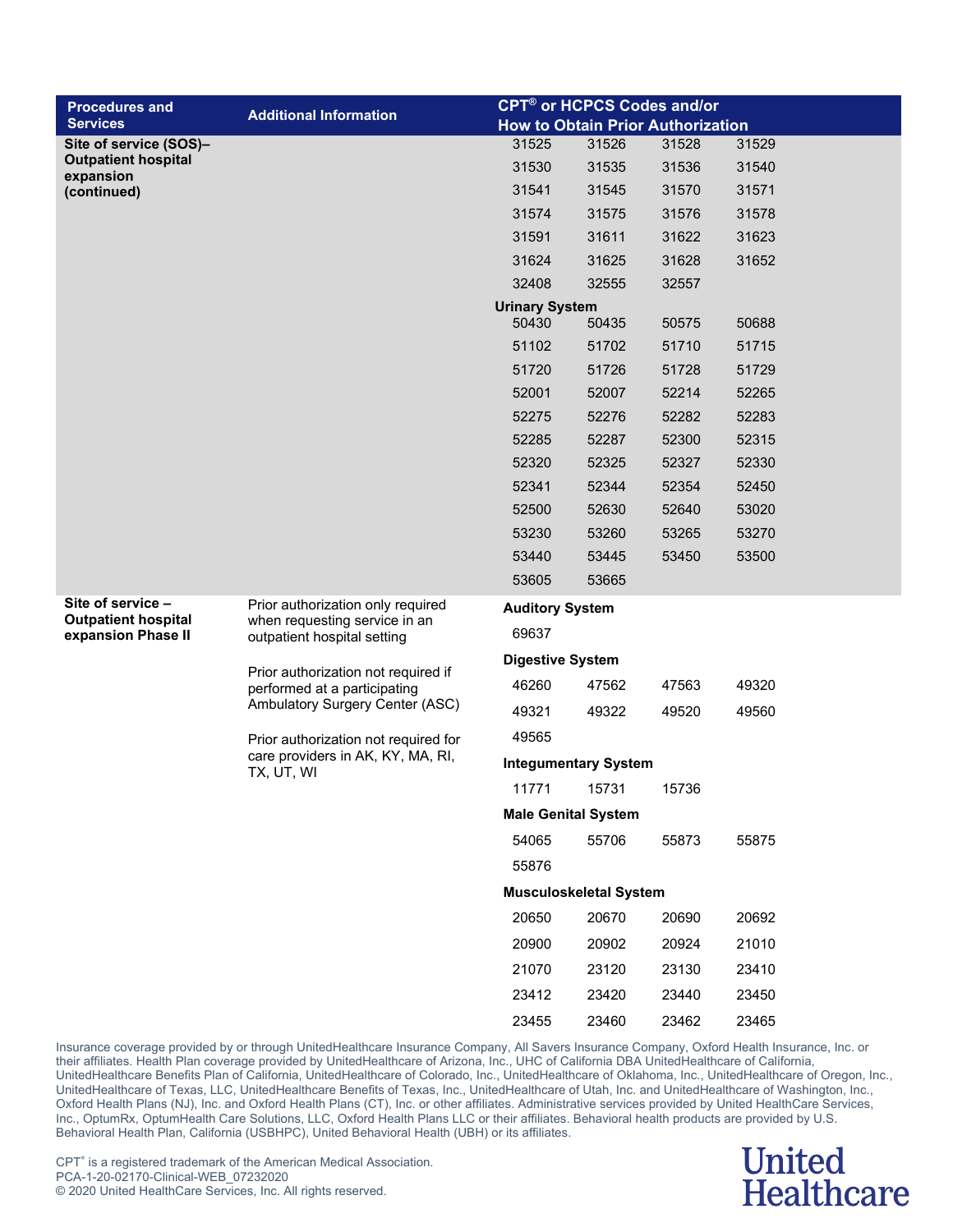| <b>Procedures and</b>                           |                               |                       |       | <b>CPT<sup>®</sup> or HCPCS Codes and/or</b> |       |
|-------------------------------------------------|-------------------------------|-----------------------|-------|----------------------------------------------|-------|
| <b>Services</b>                                 | <b>Additional Information</b> |                       |       | <b>How to Obtain Prior Authorization</b>     |       |
| Site of service -<br><b>Outpatient hospital</b> |                               | 23466                 | 23550 | 23552                                        | 24149 |
| expansion Phase II                              |                               | 24305                 | 24341 | 24342                                        | 24343 |
| (continued)                                     |                               | 24344                 | 24345 | 24346                                        | 24359 |
|                                                 |                               | 24400                 | 24430 | 24435                                        | 24605 |
|                                                 |                               | 25101                 | 25115 | 25116                                        | 25310 |
|                                                 |                               | 25312                 | 25320 | 25332                                        | 25337 |
|                                                 |                               | 25360                 | 25365 | 25390                                        | 25391 |
|                                                 |                               | 25392                 | 25400 | 25405                                        | 25415 |
|                                                 |                               | 25431                 | 25440 | 25447                                        | 25800 |
|                                                 |                               | 25805                 | 25820 | 25830                                        | 26350 |
|                                                 |                               | 26370                 | 26531 | 26536                                        | 26591 |
|                                                 |                               | 27306                 | 27350 | 27380                                        | 27381 |
|                                                 |                               | 27385                 | 27386 | 27405                                        | 27420 |
|                                                 |                               | 27422                 | 27427 | 27428                                        | 27429 |
|                                                 |                               | 27606                 | 27610 | 27612                                        | 27615 |
|                                                 |                               | 27625                 | 27630 | 27635                                        | 27650 |
|                                                 |                               | 27652                 | 27654 | 27656                                        | 27659 |
|                                                 |                               | 27664                 | 27675 | 27676                                        | 27680 |
|                                                 |                               | 27681                 | 27687 | 27690                                        | 27691 |
|                                                 |                               | 27695                 | 27696 | 27698                                        | 27870 |
|                                                 |                               | 28062                 | 28122 | 28200                                        | 28202 |
|                                                 |                               | 28210                 | 28220 | 28230                                        | 28232 |
|                                                 |                               | 28238                 | 28270 | 28300                                        | 28304 |
|                                                 |                               | 28305                 | 28308 | 28309                                        | 28320 |
|                                                 |                               | 28322                 | 28705 | 28715                                        | 28725 |
|                                                 |                               | 28730                 | 28735 | 28737                                        | 28740 |
|                                                 |                               | 28750                 | 28810 | 28820                                        |       |
|                                                 |                               | <b>Nervous System</b> |       |                                              |       |
|                                                 |                               | 60280                 | 60281 | 61070                                        | 62290 |
|                                                 |                               | 62291                 | 62362 | 62365                                        | 64400 |
|                                                 |                               | 64402                 | 64405 | 64408                                        | 64413 |
|                                                 |                               | 64415                 | 64416 | 64417                                        | 64418 |
|                                                 |                               | 64420                 | 64421 | 64425                                        | 64430 |
|                                                 |                               | 64435                 | 64445 | 64446                                        | 64447 |

64449 64450 64455

Insurance coverage provided by or through UnitedHealthcare Insurance Company, All Savers Insurance Company, Oxford Health Insurance, Inc. or their affiliates. Health Plan coverage provided by UnitedHealthcare of Arizona, Inc., UHC of California DBA UnitedHealthcare of California, UnitedHealthcare Benefits Plan of California, UnitedHealthcare of Colorado, Inc., UnitedHealthcare of Oklahoma, Inc., UnitedHealthcare of Oregon, Inc., UnitedHealthcare of Texas, LLC, UnitedHealthcare Benefits of Texas, Inc., UnitedHealthcare of Utah, Inc. and UnitedHealthcare of Washington, Inc., Oxford Health Plans (NJ), Inc. and Oxford Health Plans (CT), Inc. or other affiliates. Administrative services provided by United HealthCare Services, Inc., OptumRx, OptumHealth Care Solutions, LLC, Oxford Health Plans LLC or their affiliates. Behavioral health products are provided by U.S. Behavioral Health Plan, California (USBHPC), United Behavioral Health (UBH) or its affiliates.

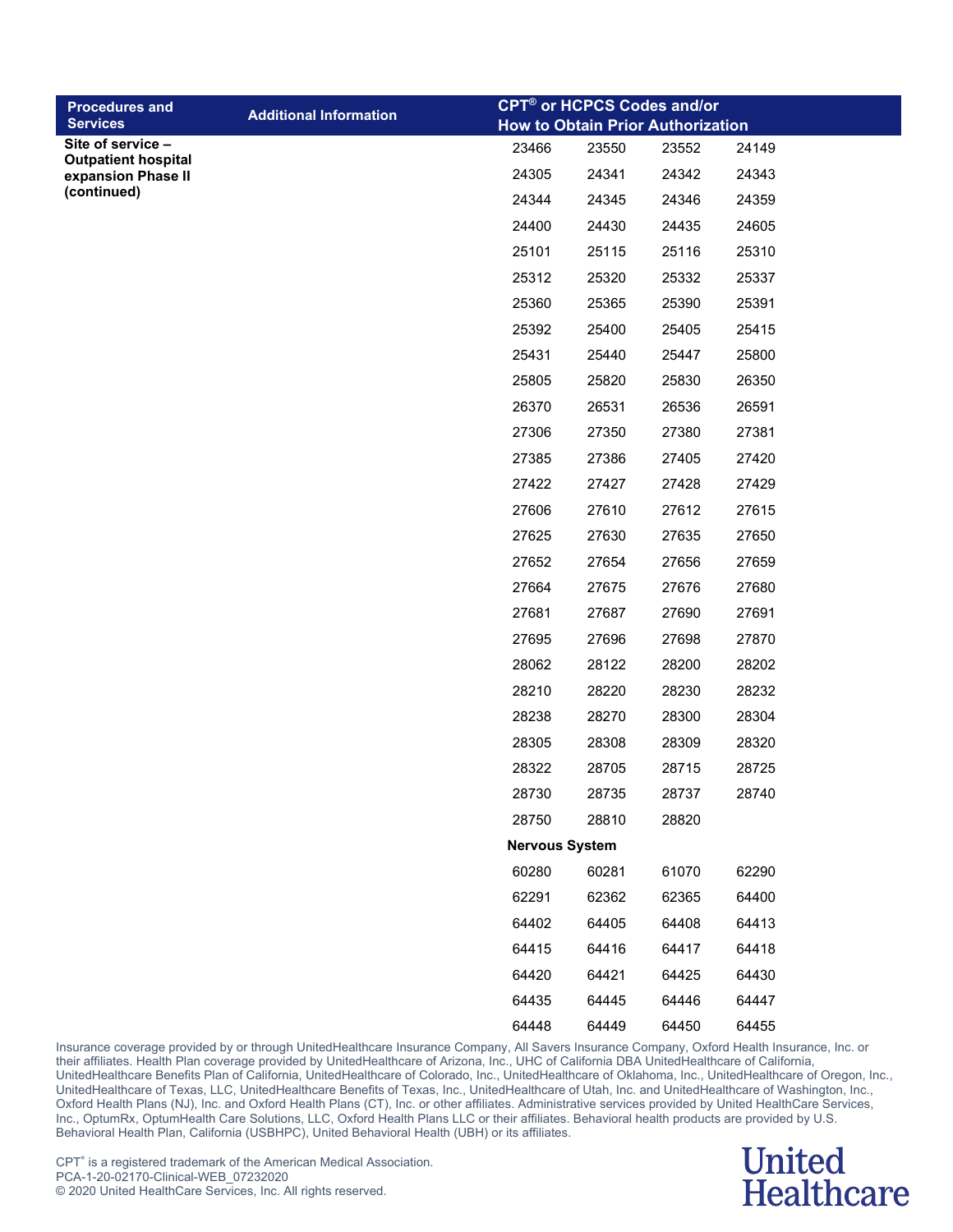| <b>Procedures and</b><br><b>Services</b>                                                                                              | <b>Additional Information</b>                                                                                                                                                                                                                                                                                                                                                                                                                                                                                                                                                                      | <b>CPT<sup>®</sup> or HCPCS Codes and/or</b><br><b>How to Obtain Prior Authorization</b> |       |       |                                                                                                                                                                                                      |  |
|---------------------------------------------------------------------------------------------------------------------------------------|----------------------------------------------------------------------------------------------------------------------------------------------------------------------------------------------------------------------------------------------------------------------------------------------------------------------------------------------------------------------------------------------------------------------------------------------------------------------------------------------------------------------------------------------------------------------------------------------------|------------------------------------------------------------------------------------------|-------|-------|------------------------------------------------------------------------------------------------------------------------------------------------------------------------------------------------------|--|
| Site of service -<br><b>Outpatient hospital</b>                                                                                       |                                                                                                                                                                                                                                                                                                                                                                                                                                                                                                                                                                                                    | 64505                                                                                    | 64510 | 64517 | 64530                                                                                                                                                                                                |  |
| expansion Phase II                                                                                                                    |                                                                                                                                                                                                                                                                                                                                                                                                                                                                                                                                                                                                    | 64581                                                                                    | 64605 | 64704 | 64708                                                                                                                                                                                                |  |
| (continued)                                                                                                                           |                                                                                                                                                                                                                                                                                                                                                                                                                                                                                                                                                                                                    | 64712                                                                                    | 64714 | 64726 | 64772                                                                                                                                                                                                |  |
|                                                                                                                                       |                                                                                                                                                                                                                                                                                                                                                                                                                                                                                                                                                                                                    | 64790                                                                                    | 64857 | 64910 |                                                                                                                                                                                                      |  |
|                                                                                                                                       |                                                                                                                                                                                                                                                                                                                                                                                                                                                                                                                                                                                                    | <b>Respiratory System</b>                                                                |       |       |                                                                                                                                                                                                      |  |
|                                                                                                                                       |                                                                                                                                                                                                                                                                                                                                                                                                                                                                                                                                                                                                    | 31572                                                                                    |       |       |                                                                                                                                                                                                      |  |
|                                                                                                                                       |                                                                                                                                                                                                                                                                                                                                                                                                                                                                                                                                                                                                    | <b>Urinary System</b>                                                                    |       |       |                                                                                                                                                                                                      |  |
|                                                                                                                                       |                                                                                                                                                                                                                                                                                                                                                                                                                                                                                                                                                                                                    | 52317                                                                                    | 52318 | 52601 | 52648                                                                                                                                                                                                |  |
|                                                                                                                                       |                                                                                                                                                                                                                                                                                                                                                                                                                                                                                                                                                                                                    | 52649                                                                                    | 53852 |       |                                                                                                                                                                                                      |  |
| Sleep apnea procedures<br>and surgeries                                                                                               | Prior authorization required<br>Applies to inpatient or outpatient                                                                                                                                                                                                                                                                                                                                                                                                                                                                                                                                 | Prior authorization is required for all states.<br>21685                                 | 41599 |       |                                                                                                                                                                                                      |  |
| Maxillomandibular<br>advancement or oral<br>pharyngeal tissue<br>reduction for treatment of<br>obstructive sleep apnea                | procedures and surgeries<br>including, but not limited to,<br>palatopharyngoplasty - oral<br>pharyngeal reconstructive surgery<br>that includes laser-assisted<br>uvulopalatoplasty.<br>Applies only for surgical sleep<br>apnea procedures and not sleep<br>studies.                                                                                                                                                                                                                                                                                                                              | and WI.<br>42145                                                                         |       |       | Prior authorization is required for all states. In addition, site of<br>service will be reviewed as part of the prior authorization<br>process for the following codes except in AK, KY, MA, TX, UT, |  |
| <b>Sleep studies</b>                                                                                                                  | Prior authorization required                                                                                                                                                                                                                                                                                                                                                                                                                                                                                                                                                                       | 95805                                                                                    | 95807 | 95808 | 95810                                                                                                                                                                                                |  |
| Laboratory-assisted and<br>related studies, including<br>polysomnography, to<br>diagnosis sleep apnea<br>and other sleep<br>disorders | Excludes sleep studies performed<br>in the home. Not applicable to<br>sleep apnea procedures and<br>surgeries - see Sleep apnea<br>procedures and surgeries.                                                                                                                                                                                                                                                                                                                                                                                                                                       | 95811                                                                                    |       |       |                                                                                                                                                                                                      |  |
| <b>Specific medications</b><br>as indicated on the<br>prescription drug list<br>(PDL)                                                 | Notification/prior authorization<br>required for certain medications to<br>make sure they're a covered<br>benefit for the indication for which<br>they're prescribed. For a list of<br>medications requiring<br>notification/prior authorization,<br>please refer to the PDL at<br>UHCprovider.com > Menu ><br>Resource Library > Drug Lists and<br>Pharmacy > UnitedHealthcare<br>Prescription Drug List.<br>Please call 800-711-4555 when<br>prescribing medications that<br>require notification/prior<br>authorization. You may also fax<br>specialty medication requests to:<br>877-342-4596. |                                                                                          |       |       |                                                                                                                                                                                                      |  |

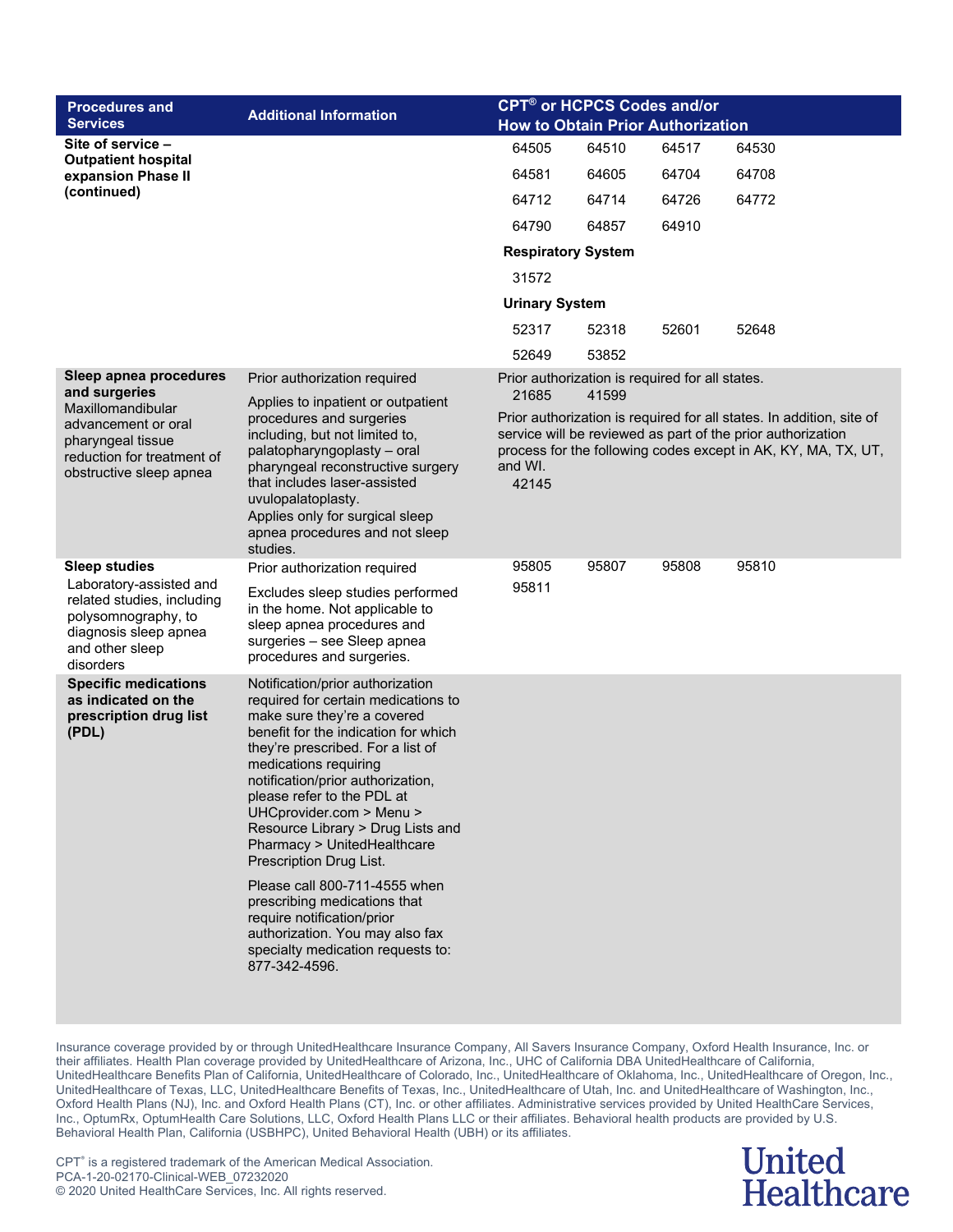| <b>Procedures and</b>                              |                               |         | <b>CPT<sup>®</sup> or HCPCS Codes and/or</b>            |       |                                                                                                                                                                                                      |
|----------------------------------------------------|-------------------------------|---------|---------------------------------------------------------|-------|------------------------------------------------------------------------------------------------------------------------------------------------------------------------------------------------------|
| <b>Services</b>                                    | <b>Additional Information</b> |         | <b>How to Obtain Prior Authorization</b>                |       |                                                                                                                                                                                                      |
| <b>Spinal cord stimulators</b>                     | Prior authorization required. |         | Prior authorization is required for all states.         |       |                                                                                                                                                                                                      |
| Spinal cord stimulators<br>when implanted for pain |                               | 63650   | 63655                                                   | 63662 | 63664                                                                                                                                                                                                |
| management                                         |                               | 63685   | 63688                                                   | 64553 | 64570                                                                                                                                                                                                |
|                                                    |                               | L8680   | L8682                                                   | L8685 | L8686                                                                                                                                                                                                |
|                                                    |                               | L8687   | L8688                                                   |       |                                                                                                                                                                                                      |
|                                                    |                               | and WI. |                                                         |       | Prior authorization is required for all states. In addition, site of<br>service will be reviewed as part of the prior authorization<br>process for the following codes except in AK, KY, MA, TX, UT, |
|                                                    |                               | 63661   | 63663                                                   |       |                                                                                                                                                                                                      |
| <b>Spinal surgery</b>                              | Prior authorization required. | 20930   | Prior authorization is required for all states<br>22100 | 22101 | 22102                                                                                                                                                                                                |
|                                                    |                               | 22110   | 22112                                                   | 22114 | 22206                                                                                                                                                                                                |
|                                                    |                               | 22207   | 22210                                                   | 22212 | 22214                                                                                                                                                                                                |
|                                                    |                               | 22220   | 22224                                                   | 22510 | 22511                                                                                                                                                                                                |
|                                                    |                               | 22512   | 22515                                                   | 22532 | 22533                                                                                                                                                                                                |
|                                                    |                               | 22534   | 22548                                                   | 22551 | 22552                                                                                                                                                                                                |
|                                                    |                               | 22554   | 22556                                                   | 22558 | 22585                                                                                                                                                                                                |
|                                                    |                               | 22586   | 22590                                                   | 22595 | 22600                                                                                                                                                                                                |
|                                                    |                               | 22610   | 22612                                                   | 22614 | 22630                                                                                                                                                                                                |
|                                                    |                               | 22632   | 22633                                                   | 22634 | 22800                                                                                                                                                                                                |
|                                                    |                               | 22802   | 22804                                                   | 22808 | 22810                                                                                                                                                                                                |
|                                                    |                               | 22812   | 22818                                                   | 22819 | 22830                                                                                                                                                                                                |
|                                                    |                               | 22840   | 22841                                                   | 22842 | 22843                                                                                                                                                                                                |
|                                                    |                               | 22844   | 22845                                                   | 22846 | 22847                                                                                                                                                                                                |
|                                                    |                               | 22848   | 22849                                                   | 22850 | 22852                                                                                                                                                                                                |
|                                                    |                               | 22853   | 22854                                                   | 22855 | 22856                                                                                                                                                                                                |
|                                                    |                               | 22857   | 22858                                                   | 22859 | 22861                                                                                                                                                                                                |
|                                                    |                               | 22862   | 22864                                                   | 22865 | 22899                                                                                                                                                                                                |
|                                                    |                               | 27279   | 27280                                                   | 63001 | 63003                                                                                                                                                                                                |
|                                                    |                               | 63005   | 63011                                                   | 63012 | 63015                                                                                                                                                                                                |
|                                                    |                               | 63016   | 63017                                                   | 63020 | 63030                                                                                                                                                                                                |
|                                                    |                               | 63035   | 63040                                                   | 63042 | 63043                                                                                                                                                                                                |
|                                                    |                               | 63044   | 63045                                                   | 63046 | 63047                                                                                                                                                                                                |
|                                                    |                               | 63048   | 63050                                                   | 63051 | 63055                                                                                                                                                                                                |
|                                                    |                               | 63056   | 63057                                                   | 63064 | 63066                                                                                                                                                                                                |
|                                                    |                               | 63075   | 63076                                                   | 63077 | 63078                                                                                                                                                                                                |
|                                                    |                               | 63081   | 63082                                                   | 63085 | 63086                                                                                                                                                                                                |
|                                                    |                               | 63087   | 63088                                                   | 63090 | 63091                                                                                                                                                                                                |
|                                                    |                               | 63101   | 63102                                                   | 63103 | 63170                                                                                                                                                                                                |
|                                                    |                               | 63172   | 63173                                                   | 63185 | 63190                                                                                                                                                                                                |
|                                                    |                               | 63191   | 63194                                                   | 63195 | 63196                                                                                                                                                                                                |
|                                                    |                               | 63197   | 63198                                                   | 63199 | 63200                                                                                                                                                                                                |
|                                                    |                               | 63250   | 63251                                                   | 63252 | 63265                                                                                                                                                                                                |

### **United Healthcare**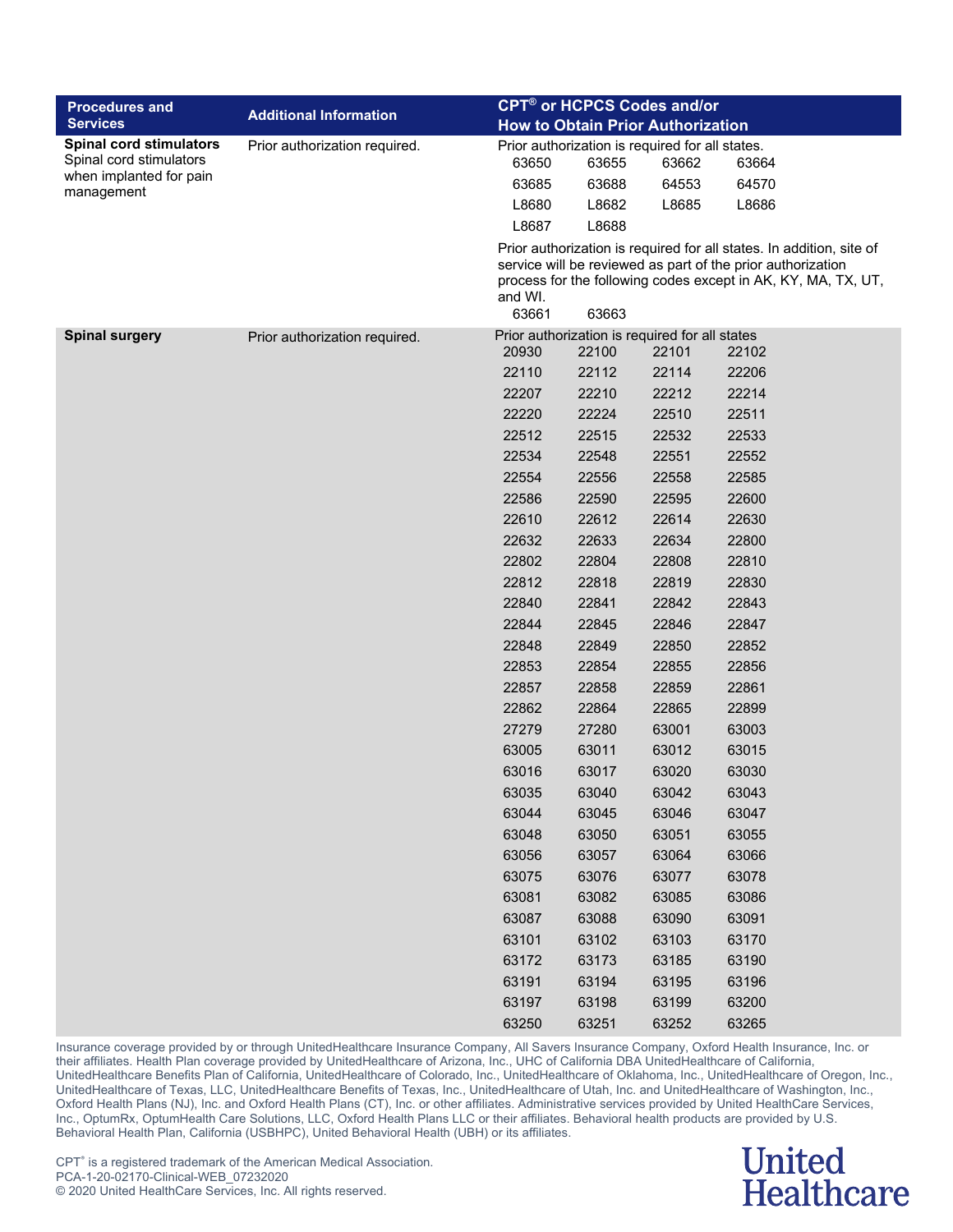| <b>Procedures and</b>                                                                                                       | <b>Additional Information</b>                                                                                           |                                           | <b>CPT<sup>®</sup> or HCPCS Codes and/or</b> |       |                                                                                                                   |                                                                                                                                                                                          |
|-----------------------------------------------------------------------------------------------------------------------------|-------------------------------------------------------------------------------------------------------------------------|-------------------------------------------|----------------------------------------------|-------|-------------------------------------------------------------------------------------------------------------------|------------------------------------------------------------------------------------------------------------------------------------------------------------------------------------------|
| <b>Services</b>                                                                                                             |                                                                                                                         |                                           | <b>How to Obtain Prior Authorization</b>     |       |                                                                                                                   |                                                                                                                                                                                          |
| <b>Spinal surgery</b>                                                                                                       |                                                                                                                         | 63266                                     | 63267                                        | 63268 | 63270                                                                                                             |                                                                                                                                                                                          |
| (continued)                                                                                                                 |                                                                                                                         | 63271                                     | 63272                                        | 63273 | 63275                                                                                                             |                                                                                                                                                                                          |
|                                                                                                                             |                                                                                                                         | 63276                                     | 63277                                        | 63278 | 63280                                                                                                             |                                                                                                                                                                                          |
|                                                                                                                             |                                                                                                                         | 63281                                     | 63282                                        | 63283 | 63285                                                                                                             |                                                                                                                                                                                          |
|                                                                                                                             |                                                                                                                         | 63286                                     | 63287                                        | 63290 | 63295                                                                                                             |                                                                                                                                                                                          |
|                                                                                                                             |                                                                                                                         | 63300                                     | 63301                                        | 63302 | 63303                                                                                                             |                                                                                                                                                                                          |
|                                                                                                                             |                                                                                                                         | 63304                                     | 63305                                        | 63306 | 63307                                                                                                             |                                                                                                                                                                                          |
|                                                                                                                             |                                                                                                                         | 63308                                     | 0095T                                        | 0098T | 0164T                                                                                                             |                                                                                                                                                                                          |
|                                                                                                                             |                                                                                                                         | 0309T                                     |                                              |       |                                                                                                                   |                                                                                                                                                                                          |
|                                                                                                                             |                                                                                                                         | and WI<br>22513                           | 22514                                        |       | service will be reviewed as part of the prior authorization                                                       | Prior authorization is required for all states. In addition, site of<br>process for the following codes except in AK, KY, MA, TX, UT,                                                    |
| Stimulators – not<br>related to spine                                                                                       | Prior authorization required.                                                                                           | Bone growth stimulator<br>E0747           | E0748                                        | E0749 | E0760                                                                                                             |                                                                                                                                                                                          |
| Implantation of a device                                                                                                    |                                                                                                                         | Neurostimulator                           |                                              |       |                                                                                                                   |                                                                                                                                                                                          |
| that sends electrical<br>impulses                                                                                           |                                                                                                                         | 43647                                     | 43648                                        | 43881 | 43882                                                                                                             |                                                                                                                                                                                          |
|                                                                                                                             |                                                                                                                         | 61863                                     | 61864                                        | 61867 | 61868                                                                                                             |                                                                                                                                                                                          |
|                                                                                                                             |                                                                                                                         | 61885                                     | 61886                                        | 64555 | 64568                                                                                                             |                                                                                                                                                                                          |
|                                                                                                                             |                                                                                                                         | 64590                                     | 64595                                        | 0312T | 0313T                                                                                                             |                                                                                                                                                                                          |
|                                                                                                                             |                                                                                                                         | 0314T                                     | 0315T                                        | 0316T | 0317T                                                                                                             |                                                                                                                                                                                          |
| <b>Transplant</b><br>Organ or tissue transplant<br>or transplant related<br>services before pre-<br>treatment or evaluation | Prior authorization required for<br>transplant or transplant-related<br>services before pre-treatment<br>or evaluation. | <b>Bone marrow harvest</b>                |                                              |       | autoleucel) and Yescarta <sup>™</sup> (axicabtagene ciloleucel),<br>the back of the member's health plan ID card. | For transplant and CAR T-Cell therapy services, including<br>Kymriah <sup>™</sup> (tisagenlecleucel) Tecartus™ (brexucabtagene<br>please call 888-936-7246 or the notification number on |
|                                                                                                                             |                                                                                                                         | 38240                                     | 38241                                        |       | 38242                                                                                                             |                                                                                                                                                                                          |
|                                                                                                                             |                                                                                                                         | <b>Evaluation for transplant</b><br>99205 |                                              |       |                                                                                                                   |                                                                                                                                                                                          |
|                                                                                                                             |                                                                                                                         | <b>Heart</b><br>33940                     | 33944                                        |       | 33945                                                                                                             |                                                                                                                                                                                          |
|                                                                                                                             |                                                                                                                         | Heart/lung<br>33930                       | 33935                                        |       |                                                                                                                   |                                                                                                                                                                                          |
|                                                                                                                             |                                                                                                                         | <b>Intestine</b><br>44132                 | 44133                                        |       | 44135                                                                                                             |                                                                                                                                                                                          |
|                                                                                                                             |                                                                                                                         | <b>Kidney</b>                             |                                              |       |                                                                                                                   |                                                                                                                                                                                          |
|                                                                                                                             |                                                                                                                         | 50300                                     | 50320                                        |       | 50323                                                                                                             | 50340                                                                                                                                                                                    |
|                                                                                                                             |                                                                                                                         | 50360                                     | 50365                                        |       | 50370                                                                                                             | 50380                                                                                                                                                                                    |
|                                                                                                                             |                                                                                                                         | 50547                                     |                                              |       |                                                                                                                   |                                                                                                                                                                                          |
|                                                                                                                             |                                                                                                                         | Liver                                     |                                              |       |                                                                                                                   |                                                                                                                                                                                          |
|                                                                                                                             |                                                                                                                         | 47135<br>Lung                             | 47143                                        |       | 47147                                                                                                             |                                                                                                                                                                                          |
|                                                                                                                             |                                                                                                                         | 32850                                     | 32851                                        |       | 32852                                                                                                             | 32853                                                                                                                                                                                    |
|                                                                                                                             |                                                                                                                         | 32854                                     | 32856                                        |       | S2060                                                                                                             | S2061                                                                                                                                                                                    |

### **United** Healthcare